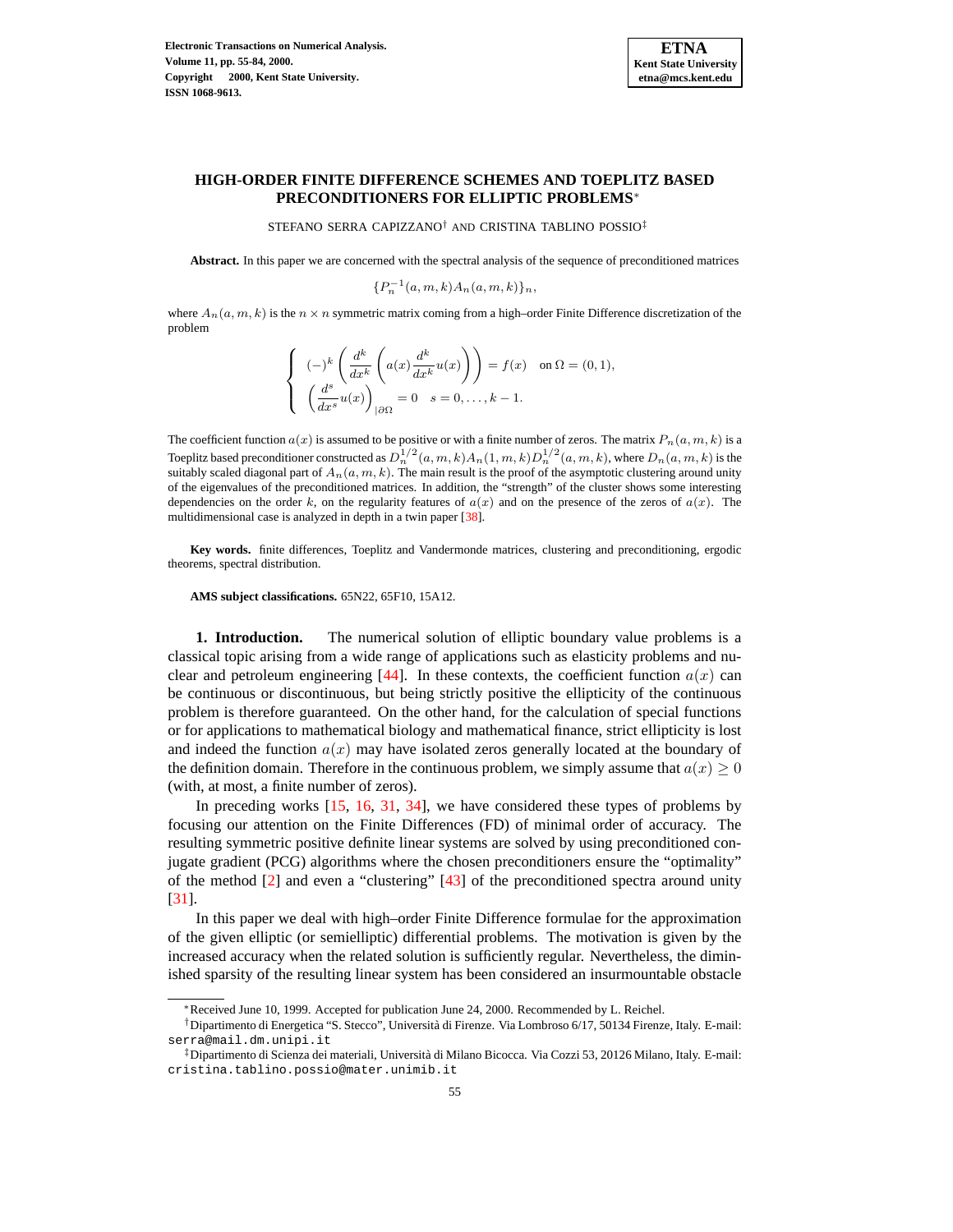for the practical application of these methods. Here by looking at these structured linear systems from the point of view of their "locally Toeplitzness" [\[41\]](#page-29-7), we arrive at different ways to overcome the difficulty represented by the diminished sparsity.

In the following, we study some Toeplitz based preconditioners for matrices  $A_n(a, m, k)$ coming from a large class of high–order FD discretizations of continuous problems of the form

<span id="page-1-0"></span>(1.1) 
$$
\begin{cases} (-)^k \left( \frac{d^k}{dx^k} \left( a(x) \frac{d^k}{dx^k} u(x) \right) \right) = f(x) & \text{on } \Omega = (0,1), \\ \left( \frac{d^s}{dx^s} u(x) \right)_{|\partial \Omega} = 0 & s = 0, \dots, k-1. \end{cases}
$$

The 2D continuous problem

<span id="page-1-1"></span>
$$
(1.2)\begin{cases}\n(-)^k \left(\frac{\partial^k}{\partial x^k} \left(a(x,y)\frac{\partial^k}{\partial x^k}u(x,y)\right) + \frac{\partial^k}{\partial y^k} \left(a(x,y)\frac{\partial^k}{\partial y^k}u(x,y)\right)\right) = f(x,y) \text{ on } \Omega, \\
\left(\frac{\partial^s}{\partial \nu^s}u(x,y)\right)_{|\partial\Omega} = 0 \quad s = 0,\ldots, k-1,\n\end{cases}
$$

where  $\Omega = (0, 1)^2$  and  $\nu$  denotes the unit outward normal direction, is also considered, but, for reasons of notational complexity, the related analysis is reported in a twin paper [\[38\]](#page-29-0), where the same efficiency of the proposed preconditioning technique is proved.

More specifically, by setting  $P_n(a, m, k) = D_n^{1/2}(a, m, k) A_n(1, m, k) D_n^{1/2}(a, m, k)$ , where  $D_n(a, m, k)$  is the suitably scaled diagonal part of  $A_n(a, m, k)$  and  $A_n(1, m, k)$  is the symmetric positive definite Toeplitz matrix obtained when  $a(x) \equiv 1$ , asymptotic expansions concerning the preconditioned matrices  $P_n^{-1}(a, m, k)A_n(a, m, k)$  are derived.

The spectral (distributional) analysis of sequences of matrices

$$
\{A_n^{-1}(b, m, k)A_n(a, m, k)\}_n, \quad b > 0,
$$

has been performed in  $[36]$  by focusing the attention on Szegő–like and Widom– like ergodic results [\[19,](#page-29-9) [45\]](#page-29-10). Here we analyze in detail the sequence of matrices  ${P_n^{-1}(a, m, k)A_n(a, m, k)}_n$  by showing that it provides a clustering at unity of the related spectra. Calling  $h$  the mesh size of the discretization, the main results can be summarized as follows. Let  $a(x)$  be a strictly positive function. If  $a(x) \in C^2(\overline{\Omega})$  then

$$
P_n^{-1}(a, m, k)A_n(a, m, k) \sim_{\mathcal{S}} I_n + A_n^{-1}(1, m, k)[h^2 \Theta_n(a, m, k) + o(h^2)].
$$

If  $a(x) \in C^1(\overline{\Omega})$  then

$$
P_n^{-1}(a,m,k)A_n(a,m,k) \sim_{\mathcal{S}} I_n + A_n^{-1}(1,m,k)[O(h\omega_{a_x}(h))R_n(a,m,k) + o(h\omega_{a_x}(h))].
$$

If  $a(x) \in C(\overline{\Omega})$  then

$$
P_n^{-1}(a,m,k)A_n(a,m,k) \sim_{\mathcal{S}} I_n + A_n^{-1}(1,m,k)[O(\omega_a(h))R_n(a,m,k) + o(\omega_a(h))].
$$

Here X  $\sim_S Y$  means that X and Y are similar,  $\omega_f(\cdot)$  denotes the modulus of continuity of the function  $f, \Theta_n(a, m, k)$  and  $R_n(a, m, k)$  are bounded matrices with the same pattern as  $A_n(a, m, k)$  and  $I_n$  denotes the identity matrix.

When we have less regularity and/or  $a(x)$  is "sparsely vanishing" (i.e. the Lebesgue measure of the set of the zeros of  $a(x)$  is zero), then the expansion can be restated in the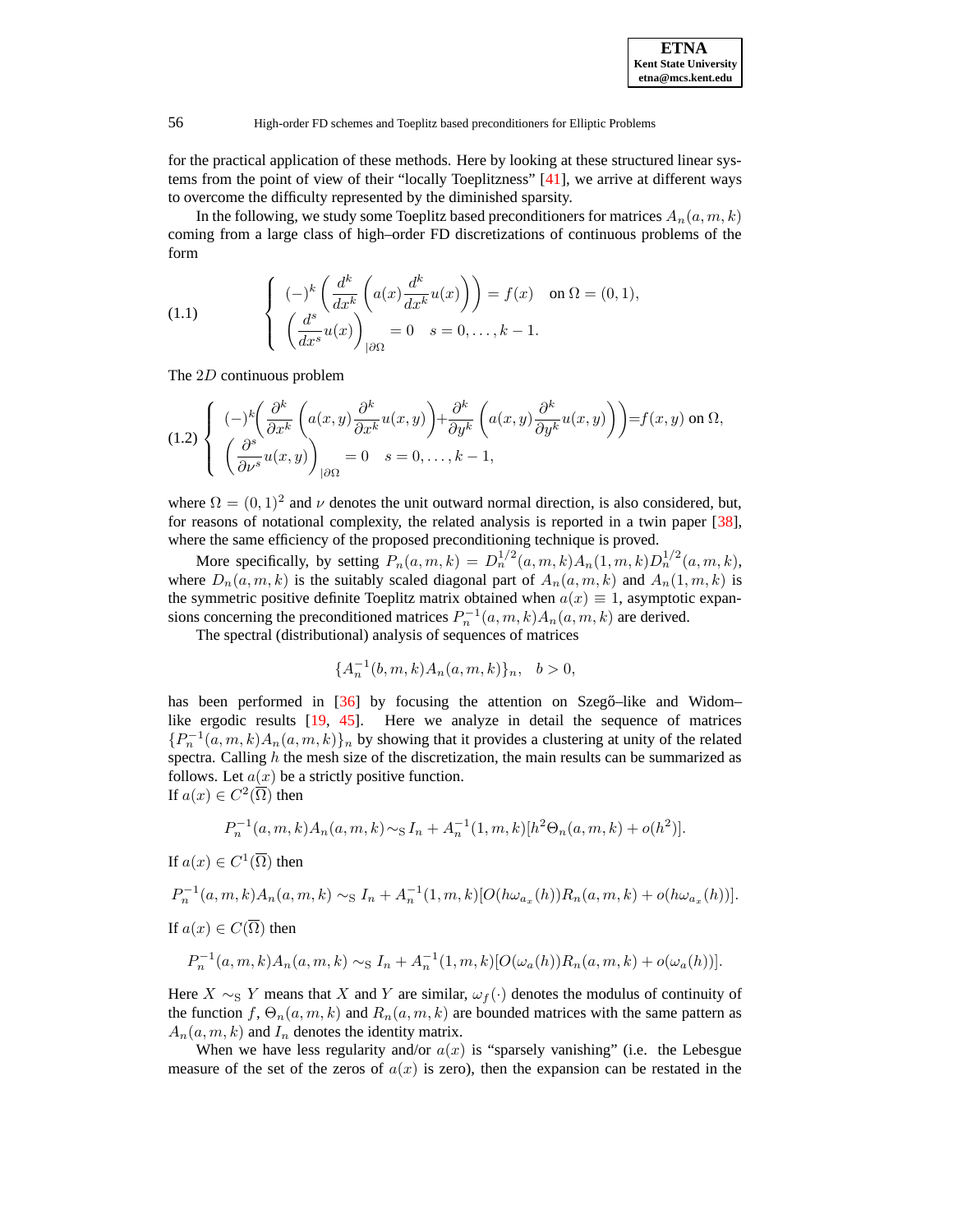following way: for any positive  $\varepsilon$  there exists a sequence  $\{D_n(\varepsilon)\}_n$  such that we have rank $(D_n(\varepsilon)) \leq \varepsilon n$  for n large enough and

$$
P_n^{-1}(a, m, k)A_n(a, m, k) \sim_{\mathcal{S}} I_n + A_n^{-1}(1, m, k)[\Theta_n(a, m, k, \varepsilon) + D_n(\varepsilon)],
$$

with  $\lim_{h\to 0} \Theta_n(a, m, k, \varepsilon) = 0.$ 

All of these results are useful in order to understand the asymptotic behaviour of the PCG techniques when these Toeplitz based preconditioners are applied. Actually, by using the preceding expansions, we obtain an asymptotic estimate of the number of the eigenvalues of the preconditioned matrices which are not clustered at unity. Consequently, by virtue of the Axelsson and Lindskog Theorems [\[2\]](#page-28-0), we deduce a sufficiently accurate upper bound on the number of PCG iterations that we need in order to reach the solution within a preassigned accuracy  $\eta$ . In this way the solution of a system with a coefficient matrix given by  $A_n(a, m, k)$ is reduced to the solution of a few linear systems of diagonal and of band-Toeplitz types. The existence of very sophisticated numerical procedures for the computation of the solution of band-Toeplitz linear systems (see [\[13\]](#page-29-11) and especially [\[6\]](#page-28-1)) makes the proposed preconditioning techniques very attractive in the considered context of differential boundary value problems.

Indeed, both theoretical and practical comparisons prove that the new ideas are superior, especially in a multidimensional case or in a parallel model of computation, with respect to the classical techniques  $[1, 8, 22, 26, 27]$  $[1, 8, 22, 26, 27]$  $[1, 8, 22, 26, 27]$  $[1, 8, 22, 26, 27]$  $[1, 8, 22, 26, 27]$  $[1, 8, 22, 26, 27]$  $[1, 8, 22, 26, 27]$  $[1, 8, 22, 26, 27]$  $[1, 8, 22, 26, 27]$ . In particular the Strang circulant preconditioner can be singular  $[8, 17]$  $[8, 17]$  $[8, 17]$ , while the T. Chan circulant preconditioner does not produce a strong cluster and is not optimal in the sense that the spectral condition number of the related pre-conditioned sequence goes to infinity as the size n goes to infinity [\[8\]](#page-28-3). Therefore, the given technique is optimal as the Gaussian elimination, but does not suffer from potential instabilities and accumulation of round-off errors which characterize direct methods applied to ill-conditioned linear systems; we recall that the spectral condition number of  $A_n(a, m, k)$ grows at least as  $n^{2k}$  [\[36\]](#page-29-8).

However, the motivation of the present analysis becomes much stronger in the multidimensional case [\[38\]](#page-29-0) for at least three reasons: **1.** the Gaussian elimination is no longer optimal due to the "sparse" bandedness of the involved structures, **2.** any preconditioner chosen in a multilevel matrix algebra (circulants, trigonometric algebras etc.) cannot give a strong cluster at unity according to recent results of the first author and Tyrtyshnikov [\[39,](#page-29-16) [40\]](#page-29-17), **3.** the incomplete LU factorization preconditioner has a linear cost per iteration, but the number of iterations cannot be bounded from above uniformly with respect to the dimension. Conversely, the multilevel version [\[38\]](#page-29-0) of the ideas presented in this paper leads to preconditioning strategy having the following features:

- 1. a linear cost per iteration of the related PCG method,
- 2. a strong cluster at unity and a localization of the spectra in a positive interval independent of the dimension and bounded away from zero (at least when the coefficent  $a(x)$  is positive and twice continuously differentiable).

Finally we mention that the theoretical results in the multidimensional context [\[38\]](#page-29-0) are heavily based on the analysis reported in this paper.

The paper is organized as follows. In  $\S2$  $\S2$  we give preliminary results concerning the high– order FD matrices  $A_n(a, m, k)$  and the Toeplitz matrices  $A_n(1, m, k)$ . Section [3](#page-5-0) is devoted to the definition of the proposed Toeplitz based preconditioner and in  $\S 4$  $\S 4$  some numerical experiments are reported to show its practical effectiveness both in the  $1D$  and  $2D$  case. Section [5](#page-15-0) is addressed to the theoretical clustering analysis of the preconditioned matrix sequences. In §[6](#page-20-0) we study the spectral distribution of the preconditioned matrices and we deal with the irregular case in which  $a(x)$  is assumed  $L^{\infty}(\Omega)$ . In §[7](#page-22-0) we analyze the computational cost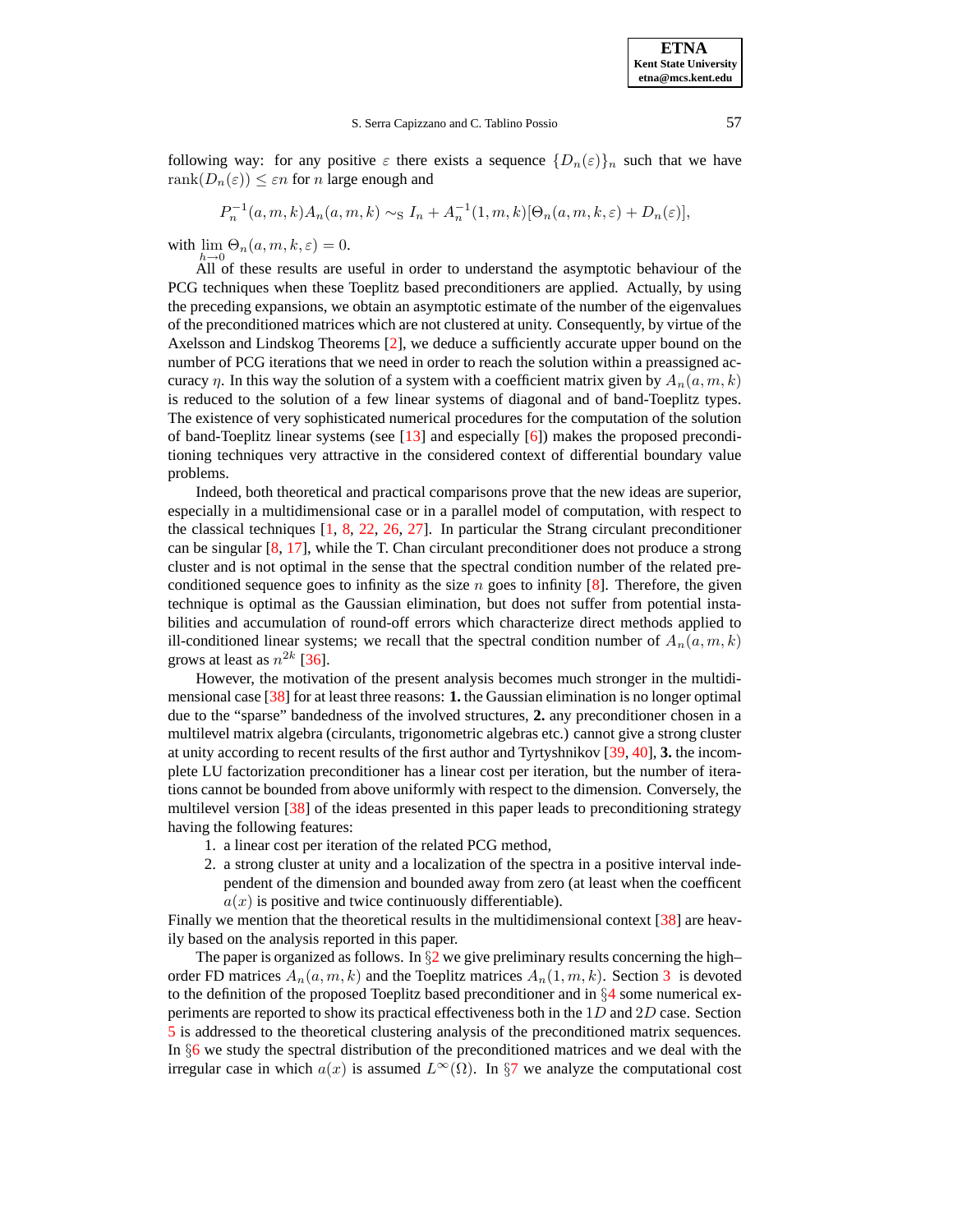of the proposed PCG method and we make a direct comparison with the existing literature. Finally, some concluding remarks in  $\S 8$  $\S 8$  end the paper.

<span id="page-3-0"></span>**2. High–order FD matrices.** In this section we summarize the main structural and spectral properties of the band matrices associated with high–order FD discretization of the continuous problem  $(1.1)$ . Since these matrices reduce to Toeplitz structures in the case where  $a(x)$  is a constant function, some crucial properties of Toeplitz structures are also considered.

It is worthwhile stressing that in our formulae we work with some extra points not belonging to  $\Omega = (0, 1)$ . So, for mathematical consistency, we need to define the coefficient function  $a(x)$  over the set  $\Omega^* = [-\tilde{\varepsilon}, 1 + \tilde{\varepsilon}]$ , where  $\tilde{\varepsilon}$  is some positive quantity. Therefore, when we write  $a(x) \in C^{s}(\overline{\Omega})$  it is understood that  $a(x)$  is simply defined in  $\Omega^*$ , while the regularity is required in  $\Omega$ . The only assumption we have to make is that for each  $x \in \Omega^*$ 

<span id="page-3-3"></span>(2.1) 
$$
\min_{y \in \overline{\Omega}} a(y) \le a(x) \le \max_{y \in \overline{\Omega}} a(y).
$$

**2.1. High–order FD formulae.** In a previous paper [\[36\]](#page-29-8) we highlighted some general features of high–order FD formulae for the discretization of the differential operator  $d^k/dx^k$ by using  $q$  equispaced mesh points. Here, we briefly report the essential notations and the key properties necessary to define and to analyze the arising FD matrices and the proposed Toeplitz based preconditioner.

As usual, we assume that the discretization of  $(d^k u(x)/dx^k)_{|x=x_r}$  with q equispaced mesh points ( $q \ge k+1$ ) involves  $m = \lfloor q/2 \rfloor$  mesh points less than  $x_r$ ,  $m = \lfloor q/2 \rfloor$  greater than  $x_r$ , plus the point  $x_r$  if q is odd. More precisely, if  $q = 2m + 1$  the mesh points are defined as  $x_j = x_r + jh$ ,  $j = -m, \ldots, m$ , while if  $q = 2m$  as  $x_j = x_r + (j - 1/2)h$ ,  $j = 1, \ldots, m$  and  $x_j = x_r + (j + 1/2)h, j = -m, \ldots, -1.$ 

Let  $c \in \mathbb{R}^q$  be the coefficient vector defining a FD formula that shows an order of accuracy  $\nu$  under the assumption of a sufficient regularity of the function  $u(x)$ , i.e.

<span id="page-3-1"></span>
$$
(d^{k}u(x)/dx^{k})_{|x=x_{r}} = h^{-k} \sum_{j} c_{j}u(x_{j}) + O(h^{\nu}).
$$

Such a coefficient vector can be obtained as the solution of a Vandermonde-like linear system [\[36\]](#page-29-8). As a consequence, the following statement holds true.

LEMMA 2.1. [\[36\]](#page-29-8) Let  $c \in \mathbb{R}^q$  be the coefficient vector defining the maximal order FD *formula* discretizing  $d^k/dx^k$  by using  $q$   $(q \geq k+1)$  equispaced mesh points. Then  $\bf c$  is *unique and its entries are rational,* c *is symmetric or antisymmetric with respect to its middle according to* whether the quantity  $k \text{ (mod 2)}$  *equals* 0 *or* 1*. Finally, the FD formula order of accuracy*  $\nu$  *equals*  $q - k + 1$  *if*  $k + q$  *is odd and equals*  $q - k$  *if*  $k + q$  *is even.* 

To obtain symmetric FD matrices, welcome from a computational point of view, we leave the operator in "divergence form" and we discretize the inner and the outer derivatives separately. Although the FD discretization process could be performed in a more general way (refer to [\[36\]](#page-29-8)), here we limit ourselves to the case where both the inner and the outer operator are discretized by means of the FD formula of maximal order of accuracy with respect to  $q$  mesh points. It is worthwhile noticing that, owing to the comparison between the computational cost and the order of accuracy (see Lemma [2.1\)](#page-3-1), we will always consider  $q$  odd when  $k$  is even and vice versa.

<span id="page-3-2"></span>**DEFINITION** 2.2. [\[36\]](#page-29-8) *The symbol*  $A_n(a, m, k)$ *, with*  $m = |q/2|$ *, denotes the*  $n \times n$ *symmetric band matrix discretizing the problem* [\(1.1\)](#page-1-0) *through the maximal order FD formula with respect to*  $q$  *(* $q \geq k+1$ *) equispaced mesh points related to the coefficient vector*  $\mathbf{c} \in \mathbb{R}^q$ *for both the inner and the outer derivatives.*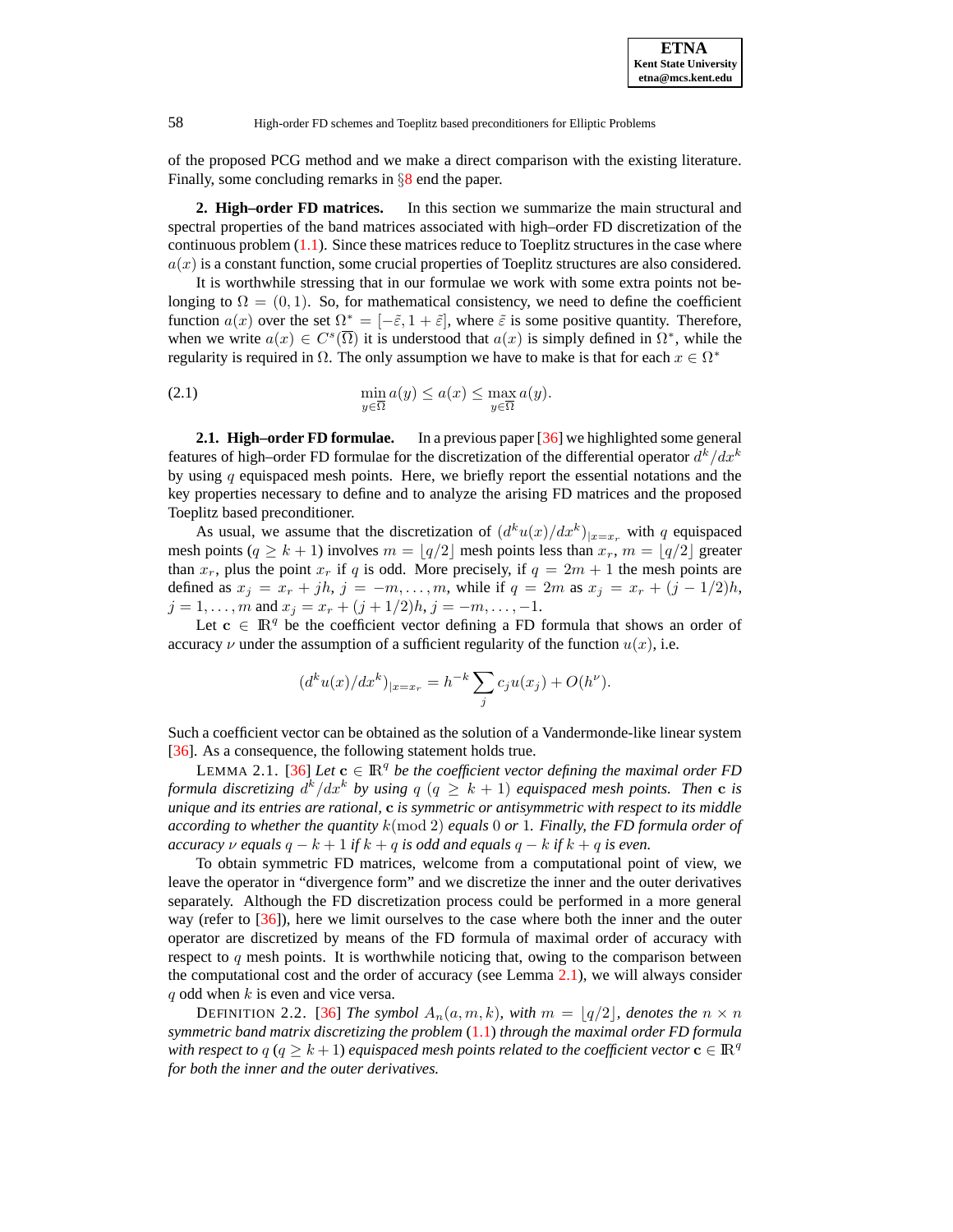Hereafter, the relations defining the nonzero lower triangular entries of the generic  $r<sup>th</sup>$ rows of the symmetric band matrix  $A_n(a, m, k)$  are reported.

Case k odd ( $q = 2m$ ): As a consequence of Lemma [2.1,](#page-3-1) we are dealing with an antisymmetric coefficient vector  $\mathbf{c} = (-c_m, \ldots, -c_1, c_1, \ldots, c_m)$ . Therefore, by Definition [2.2,](#page-3-2) it follows that

<span id="page-4-0"></span>
$$
(2.2) \quad (A_n)_{r,r} = \sum_{j=1}^m \left( a \left( x_{r-j+1/2} \right) + a \left( x_{r+j-1/2} \right) \right) c_j^2,
$$
\n
$$
(2.3) \quad (A_n)_{r,r-p} = \sum_{j=1}^{m-p} \left( a \left( x_{r-p-j+1/2} \right) + a \left( x_{r+j-1/2} \right) \right) c_j c_{j+p}
$$
\n
$$
- \sum_{j=1}^p a \left( x_{r-j+1/2} \right) c_j c_{p+1-j}, \qquad \text{if } p = 1, \dots, m-1,
$$
\n
$$
(2.4) \quad (A_n)_{r,r-p} = - \sum_{j=p+1-m}^m a \left( x_{r-j+1/2} \right) c_j c_{p+1-j}, \qquad \text{if } p = m, \dots, 2m-1.
$$

Case k even  $(q = 2m + 1)$ : As a consequence of Lemma [2.1,](#page-3-1) we are dealing with a symmetric coefficient vector  $\mathbf{c} = (c_m, \ldots, c_1, c_0, c_1, \ldots, c_m)$ . Therefore, by Definition [2.2,](#page-3-2) it follows that

<span id="page-4-1"></span>(2.5) 
$$
(A_n)_{r,r} = a(x_r)c_0^2 + \sum_{j=1}^m (a(x_{r-j}) + a(x_{r+j}))c_j^2,
$$

(2.6) 
$$
(A_n)_{r,r-p} = \sum_{j=1}^{m-p} (a(x_{r-p-j}) + a(x_{r+j}))c_jc_{p+j} + \sum_{j=0}^{p} a(x_{r-j})c_jc_{p-j}, \quad \text{if } p = 1, ..., m-1,
$$
  
(2.7) 
$$
(A_n)_{r,r-p} = \sum_{j=p-m}^{m} a(x_{r-j})c_jc_{p-j}, \quad \text{if } p = m, ..., 2m.
$$

<span id="page-4-2"></span>**2.2.** The Spectral properties of  $\{A_n(a, m, k)\}_n$ . The spectral properties of the FD approximation of the continuous problem in  $(1.1)$  can be briefly summarized as follows.

THEOREM 2.3. [\[36\]](#page-29-8) Let  $S^{n \times n}$  be the (real) linear space of the  $n \times n$  symmetric matrices *and let*  $C(\overline{\Omega})$  *be the (real) linear space of the continuous functions on*  $\overline{\Omega}$ *. Let*  $\mathcal{G}_n = \{\tilde{x}_i\}$  *be the set of equispaced samplings of the coefficient function*  $a(x)$ *<i>. Let*  $\mathbf{c}[i]$  *be a vector of*  $\mathbb{R}^n$ *containing in "its middle" the vector* c*, defining the maximal order FD formula, suitably shifted in accordance with i. The matrices*  $A_n(a, m, k)$  *can be expressed as*  $A_n(a, m, k)$  =  $\sum_i a(\tilde{x}_i) Q_n(\mathbf{c}, \mathbf{c}, i)$ , with  $Q_n(\mathbf{c}, \mathbf{c}, i) = \mathbf{c}[i] \mathbf{c}^T[i]$  being a symmetric nonnegative definite *dyad.* As a consequence, for any  $n, k$  and  $m$ , the operator  $A_n(\cdot, m, k) : C(\overline{\Omega}) \to S^{n \times n}$  is *linear* and positive, *i.e. if*  $a(x)$  *is a nonnegative function then*  $A_n(a, m, k)$  *is a nonnegative definite* matrix. In addition, the operator is normally positive, i.e. if  $a(x)$  is a strictly positive *function then*  $A_n(a, m, k)$  *is a positive definite matrix.* 

<span id="page-4-3"></span>THEOREM 2.4. [\[36\]](#page-29-8) Let  $\mathcal{G}_n = {\tilde{x}_i}$  *be the set of equispaced samplings of the coefficient function*  $a(x)$  *and let*  $I^+(a) = \{i : a(\tilde{x}_i) > 0\}$ *. Suppose that the*  $n + q - 1$  *vectors*  ${c}[i] \in \mathbb{R}^n : i = 1, \ldots, n+q-1$  *strongly generate*  $\mathbb{R}^n$ *, i.e. each subset*  ${c}[i_k] : 1 \leq i_1 < \cdots$  $i_2 \cdots < i_n \leq n+q-1$ } *is a basis for*  $\mathbb{R}^n$ *. Then*  $\text{rank}(A_n(a,m,k)) = \min\{n, \#I^+(a)\}.$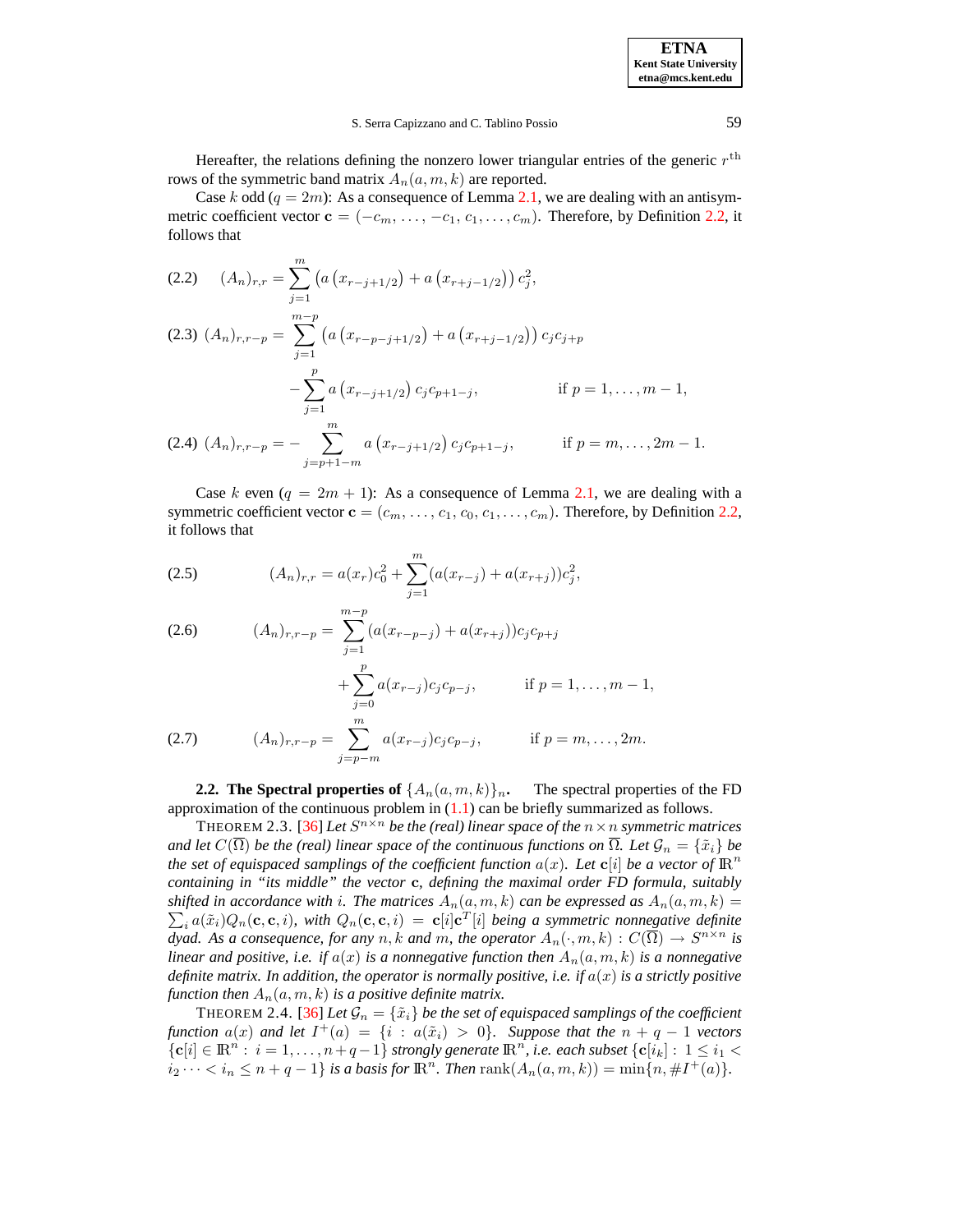Lastly, the following results pertain to the spectral condition number  $k_2(\cdot)$  of the considered high–order FD matrices.

THEOREM 2.5. [\[36\]](#page-29-8) If the coefficient function  $a(x)$  is strictly positive then  $k_2(A_n(a,$  $(m, k)) \sim k_2(A_n(1, m, k))$ , while if  $a(x) ≥ 0$  then  $k_2(A_n(a, m, k)) ≥ cn^{2k}$ , with  $c > 0$  and *for* n *large enough. Here we write* f ∼ g *over the interval* I *if* f *and* g *are nonnegative over* I and there exist two positive universal constants  $c_1$  and  $c_2$  so that  $c_1g \le f \le c_2g$  almost *everywhere in* I*.*

**2.3. The Toeplitz case**  $\{\Delta_n(m,k)\}_n$ . When the coefficient function  $a(x) \equiv 1$ , the matrices  $A_n(a, m, k)$  enjoy the Toeplitz structure. Hereafter, each Toeplitz matrix  $A_n(1, m, k)$  will be denoted by  $\Delta_n(m, k)$ .

A key role is played by Toeplitz matrices generated by  $2\pi$ -periodic integrable functions f defined on the fundamental interval  $[-\pi, \pi]$ , where the entry along the  $k^{\text{th}}$  diagonal is given by the  $k^{\text{th}}$  Fourier coefficient of f, i.e.

$$
a_k = \frac{1}{2\pi} \int_{-\pi}^{\pi} f(x)e^{-ikx} dx, \quad \mathbf{i}^2 = -1, \ k \in \mathbf{Z}.
$$

<span id="page-5-3"></span>Clearly, if f is real–valued, the quoted definition implies that  $a_{-k} = \overline{a_k}$  so that the Toeplitz matrices are Hermitian for any value of the dimension  $n$ .

THEOREM 2.6. [\[36\]](#page-29-8) *The matrices*  $\Delta_n(m, k)$  *are Toeplitz matrices generated by the nonnegative real–valued polynomial*  $p_{\bf w}(x) = |p_{\bf c}(x)|^2, \ x \in [-\pi,\pi]$ , where  $p_{\bf c}$  is the polynomial *related to the maximal order FD formula coefficient vector* c *for the discretization of the operator* d <sup>k</sup>/dx<sup>k</sup> *, defined as*

(2.8) 
$$
p_{\mathbf{c}}(x) = \begin{cases} \sum_{j=-m}^{m} c_j e^{ijx}, & \text{if } q = 2m+1, \\ \sum_{j=-m}^{-1} c_j e^{ijx} + \sum_{j=1}^{m} c_j e^{i(j-1)x}, & \text{if } q = 2m. \end{cases}
$$

*Therefore, the matrices*  $\Delta_n(m, k)$  *are symmetric positive definite for any value of the dimen* $s$ ion  $n$  and the related spectral condition  $n$ umber is asymptotically greater than  $cn^{2k}$ , with  $c$ *a positive universal constant.*

Lastly, it can be easily verified [\[34\]](#page-29-5) that the polynomial  $p_w(x) = w_0 +$  $2\sum_{j=1}^{q-1} w_j \cos(jx)$ , with degree  $q-1 \geq k$  with respect to the cosine expansion, can be written as

<span id="page-5-2"></span>(2.9) 
$$
p_{\mathbf{w}}(x) = \begin{cases} 2^{2k} \sin^{2k}(x/2), & \text{if } q = k+1, \\ 2^{2k} \sin^{2k}(x/2) \cdot g^{q,k}(x), & \text{if } q > k+1, \end{cases}
$$

where  $g^{q,k}(0) > 0$ ; that is,  $x = 0$  is always a zero of exactly order 2k. Therefore, we deduce that the maximal order of the zeros of  $p_w(x)$  is  $2s = 2k$  for  $2k \ge q - 1$  and is  $2s \in [2k, 2(q-1)-2k]$  for  $2k < q-1$ . This property is used for analyzing the clustering properties of the proposed Toeplitz based preconditioning matrix sequence (refer to §[5\)](#page-15-0).

<span id="page-5-1"></span><span id="page-5-0"></span>**3. The Toeplitz based preconditioners.** Our goal with respect to the preconditioning problem in the conjugate gradient method is stated in the following definition.

DEFINITION 3.1. [\[1\]](#page-28-2) Let  $\{A_n\}_n$  and  $\{P_n\}_n$  be two sequences of  $n \times n$  positive definite *Hermitian matrices. The sequence*  ${P_n}_n$  *is an optimal sequence of preconditioners for the sequence*  $\{A_n\}_n$  *if for any n all the eigenvalues of*  $P_n^{-1}A_n$  *belong to a bounded interval*  $[d_1, d_2]$ , with  $d_i$  positive universal constants independent of n.

The same attention must be paid to the clustering properties [\[42\]](#page-29-18) of the preconditioned matrix sequence  $\{P_n^{-1}A_n\}_n$ , where  $A_n, P_n \in \mathbb{C}^{n \times n}$ . Clearly, if  $\{A_n\}_n$  and  $\{P_n\}_n$  are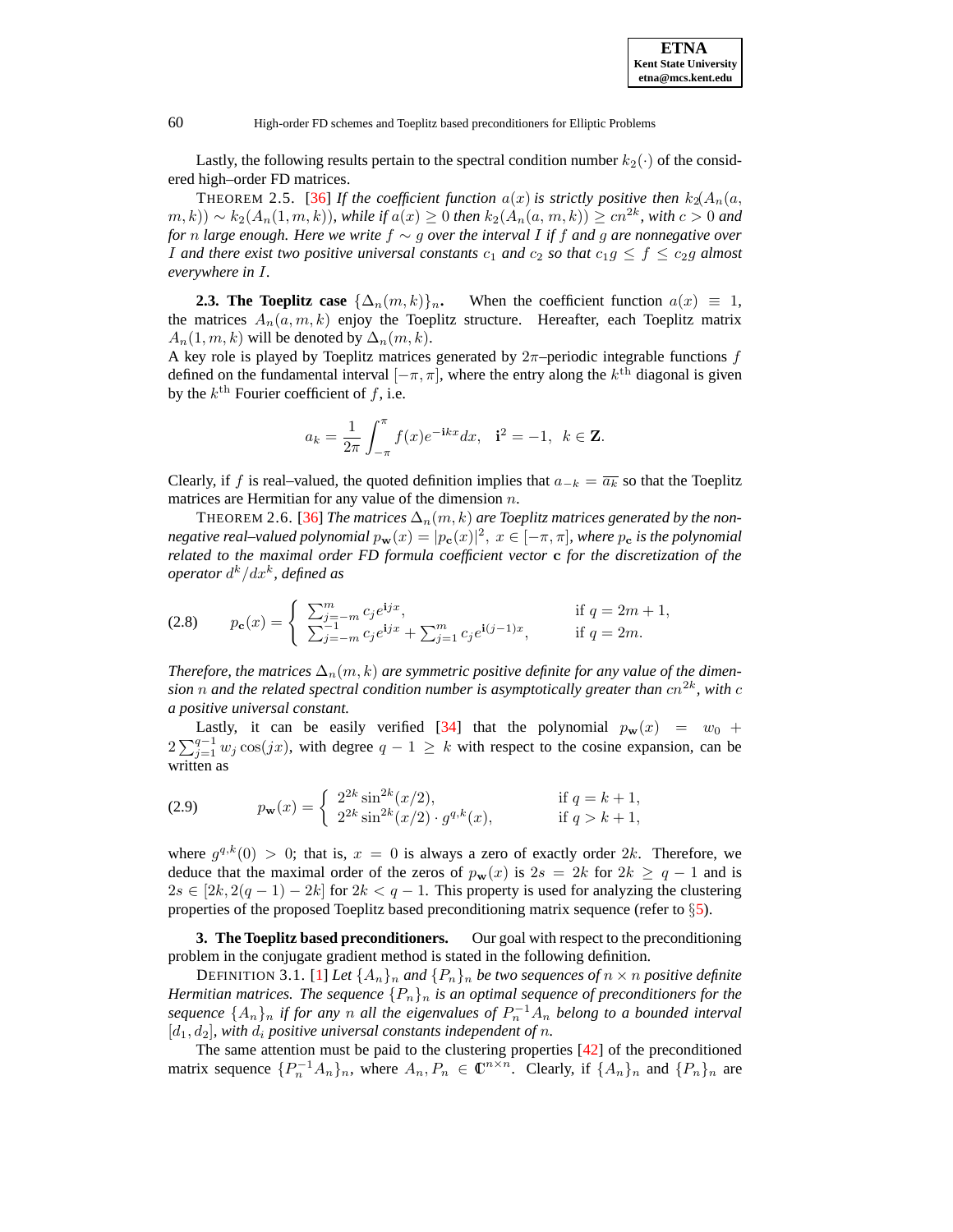Hermitian and  $\{P_n\}_n$  are positive definite, then the following clustering properties are in the sense of the eigenvalues.

Let us denote by  $||\cdot||_F$  the Frobenius norm, i.e. the Euclidean norm of the *n*-dimensional vector formed by the n singular values (refer to [\[4,](#page-28-4) Bhatia, p. 92]). The following propositions can be easily obtained as a consequence of Tyrtyshnikov's results [\[43\]](#page-29-6).

PROPOSITION 3.2. [Strong Clustering Property] If there exists a sequence  $\{D_n\}_n$ , *where*  $D_n \in \mathbb{C}^{n \times n}$ , so that  $||A_n - P_n - D_n||_F^2 = O(1)$ , with  $rank(D_n) = O(1)$  and the *minimal singular value of*  $P_n$  *is greater than a fixed constant*  $\delta > 0$ *, then for any*  $\varepsilon > 0$  *all the singular values of*  $P_n^{-1}(A_n - P_n)$  *belong to*  $[0, \varepsilon)$  *except for*  $N_o(\varepsilon, n) = O(1)$  *outliers.* 

PROPOSITION 3.3. [Weak Clustering Property] *If there exists a sequence*  $\{D_n\}_n$ *, where*  $D_n \in \mathbb{C}^{n \times n}$ , so that  $||A_n - P_n - D_n||_F^2 = o(n)$ , with rank $(D_n) = o(n)$  and the minimal *singular value of*  $P_n$  *is greater than a fixed constant*  $\delta > 0$ *, then for any*  $\varepsilon > 0$  *all the singular values of*  $P_n^{-1}(A_n - P_n)$  *belong to*  $[0, \varepsilon)$  *except for*  $N_o(\varepsilon, n) = o(n)$  *outliers.* 

Separate mention has to be made of the following limit case.

DEFINITION 3.4. [Weakest Strong Clustering Property] *If the matrix sequence*  ${P_n^{-1}(A_n - P_n)}_n$  *satisfies the Strong Clustering Property, but the quantity*  $N_o(\varepsilon, n)$  goes  $t$ *o infinity as n goes to infinity and*  $\varepsilon$  *goes to zero, then we say that*  $\{P_n^{-1}(A_n-P_n)\}_n$  *shows the* Weakest Strong Clustering Property. More precisely, this case occurs if for any  $C_{\varepsilon} > 0$ *such that*  $N_o(\varepsilon, n) \leq C_{\varepsilon}$  *holds definitely, then the relation*  $\sup_{\varepsilon} C_{\varepsilon} = \infty$  *holds true.* 

Notice that the case where  $\sup_{\varepsilon} C_{\varepsilon} = C \in \mathbb{R}^+$  is characterized by a "true superlinear" behaviour of the PCG method, meaning that for  $n$  going to infinity, the number of the iterations decreases to a value close to  $\lceil C \rceil$ . When the *Weakest Strong Clustering* is obtained, then the PCG method is optimal [\[2\]](#page-28-0) in the sense that we generally observe a number of iterations which is constant with respect to  $n$  (this behaviour also characterizes the case where all the eigenvalues belong to a fixed interval bounded away from zero). Compare [\[35\]](#page-29-19) and [\[31,](#page-29-4) [36\]](#page-29-8), to see these different behaviours.

Finally, it is worthwhile stressing that the assumption on the minimal singular value of  $P_n$  being greater than a fixed constant is necessary and cannot be removed [\[34\]](#page-29-5). Moreover, it can be easily verified that the minimal singular value of a sequence of matrices discretizing in a consistent way differential operators must tend to zero as n tends to infinity [\[9,](#page-28-5) [23\]](#page-29-20). This fact justifies the following definition.

DEFINITION 3.5. [\[31,](#page-29-4) [34\]](#page-29-5) *A* sequence of matrices  $\{X_n\}_n$ , where  $X_n \in \mathbb{C}^{n \times n}$ , is said *to be sparsely vanishing if there exists a nonnegative function*  $x(s)$  *with*  $\lim_{s\to 0} x(s) = 0$  *so that for any*  $\varepsilon > 0$  *there exists*  $n_{\varepsilon} \in \mathbb{N}$  *such that for any*  $n \geq n_{\varepsilon}$ 

<span id="page-6-1"></span><span id="page-6-0"></span>
$$
\frac{1}{n}\#\{i : \sigma_i(X_n) \le \varepsilon\} \le x(\varepsilon),
$$

*where*  $\{\sigma_i(X_n)\}, i = 1, \ldots, n$ , *denotes the complete set of the singular values of*  $X_n$ .

In fact, if the matrix sequence  $\{P_n\}_n$  is *sparsely vanishing* according to Definition [3.5](#page-6-0) then the *Weak Clustering Property* can be obtained again.

**LEMMA 3.6.** [\[31,](#page-29-4) [34\]](#page-29-5) *Consider two sequences*  $\{A_n\}_n$  *and*  $\{P_n\}_n$ *, where*  $A_n, P_n \in$  $\mathbb{C}^{n \times n}$ . If the sequence  $\{P_n\}_n$  is sparsely vanishing (with  $P_n$  nonsingular at least definitely) *and* if there exists a sequence  $\{D_n\}_n$ , where  $D_n \in \mathbb{C}^{n \times n}$ , so that  $\lim_{n \to \infty} ||A_n - P_n D_n||_2 = 0$  *with* rank $(D_n) \leq \varepsilon n$ , *then the* Weak Clustering Property *holds*.

In a previous paper [\[36\]](#page-29-8) we proved that the Toeplitz sequence  $\{\Delta_n(m, k)\}\$ <sub>n</sub> is an optimal preconditioning sequence according to Definition [3.1](#page-5-1) for the sequence  $\{A_n(a, m, k)\}_n$  with respect to the case of any strictly positive coefficient function  $a(x)$ . Hereafter, we want to introduce a special improvement of Toeplitz based preconditioners also giving truly effective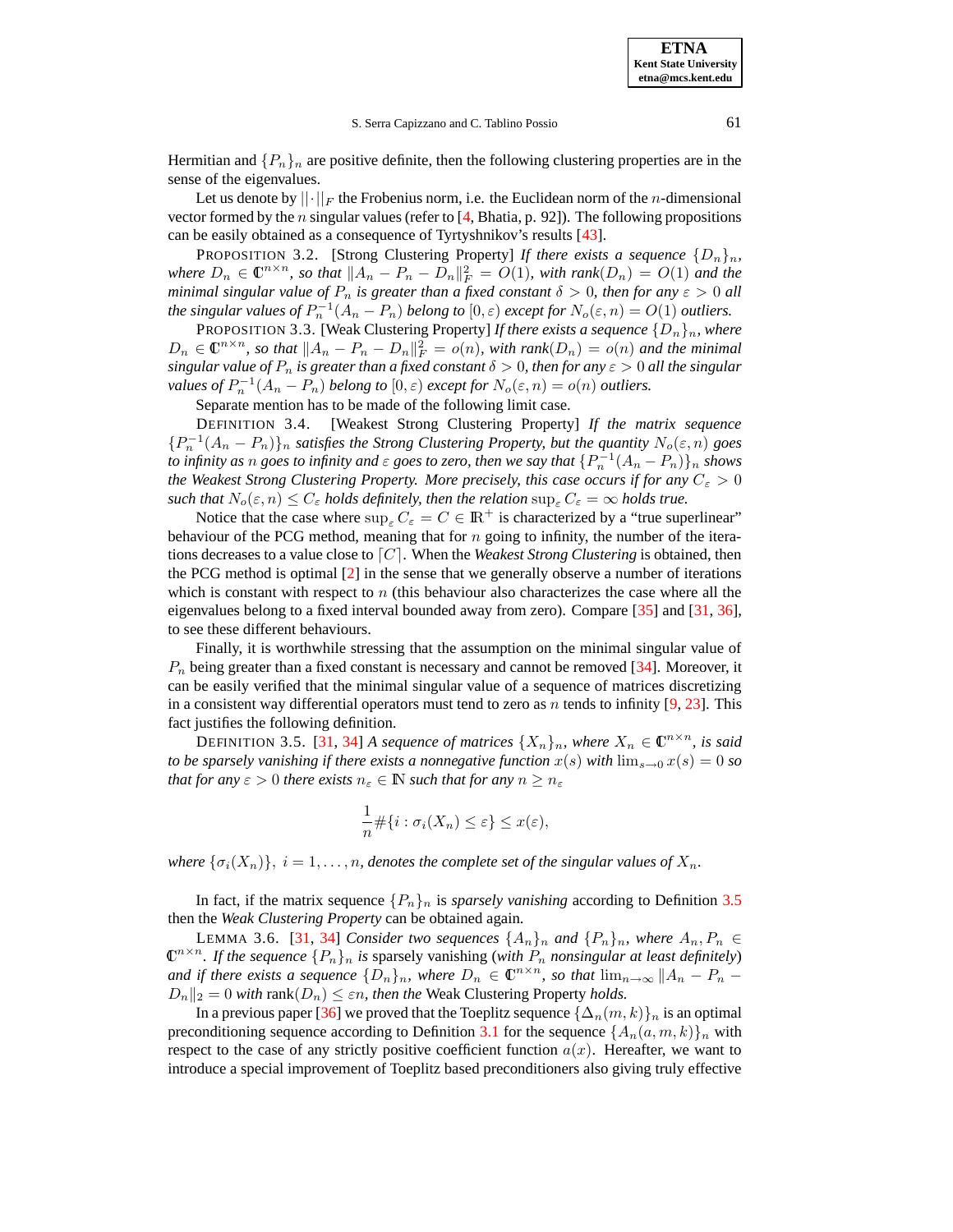results in the degenerate elliptic case. This preconditioning sequence can be constructed by coupling the previously considered Toeplitz sequence  ${\{\Delta_n(m, k)\}}_n$  with the sequence of the suitably scaled main diagonal of the matrices  $A_n(a, m, k)$ , the aim being to introduce more informative content from the original linear system into the preconditioner, while keeping the additional computational cost as low as possible. More precisely, for any fixed  $n$ , we consider as a preconditioner the matrix

<span id="page-7-1"></span>
$$
P_n(a, m, k) = D_n^{1/2}(a, m, k) \Delta_n(m, k) D_n^{1/2}(a, m, k),
$$

where  $D_n(a, m, k) = \Delta^{-1} \text{diag}(A_n(a, m, k))$ , with  $\Delta > 0$  being the main diagonal entry of the positive definite Toeplitz matrix  $\Delta_n(m, k)$ , so that, for the limit case of  $a(x) \equiv 1$ , we obtain  $D_n(a, m, k) = I_n$  and  $P_n(a, m, k) = A_n(1, m, k) = \Delta_n(m, k)$ .

PROPOSITION 3.7. *If*  $a(x)$  *is a strictly positive function then, for any dimension n, the preconditioner*  $P_n(a, m, k)$  *is a well-defined symmetric positive definite matrix. The same holds true,* at least for *n* large enough, in the case where  $a(x)$  *is a nonnegative function with a finite number of zeros.*

*Proof.* By recalling relations in [\(2.2\)](#page-4-0) and [\(2.5\)](#page-4-1) respectively, the entries of the main diagonal of  $A_n(a, m, k)$  are a positive linear combination of samplings of the function  $a(x)$ at equispaced mesh points. So, if  $a(x)$  shows at most a finite number of zeros, each entry is positive for a mesh spacing fine enough and, therefore,  $D_n^{1/2}(a, m, k)$  is a well-defined positive definite diagonal matrix. Now, the positive definiteness of the matrix  $P_n(a, m, k)$  is easily proved by defining the vector  $y = D_n^{1/2}(a, m, k)x \neq 0$  for each  $x \neq 0$ . In fact, we have

$$
\lambda_{\min}(P_n(a,m,k)) = \min_{\mathbf{x}\neq 0} \frac{\mathbf{x}^T P_n(a,m,k)\mathbf{x}}{\mathbf{x}^T \mathbf{x}} = \min_{\mathbf{y}\neq 0} \frac{\mathbf{y}^T \Delta_n(m,k)\mathbf{y}}{\mathbf{y}^T D_n^{-1}(a,m,k)\mathbf{y}} > 0,
$$

<span id="page-7-0"></span>since both  $D_n^{-1}(a, m, k)$  and  $\Delta_n(m, k)$  are positive definite.

**4. Numerical experiments.** Before giving a rigorous spectral analysis of the preconditioned matrix sequences and before proving optimality and clustering features of our PCG method, we present several numerical experiments both in  $1D$  and  $2D$  cases that motivated our subsequent work. Therefore, in the following two subsections we considered some cases in which problems [\(1.1\)](#page-1-0) and [\(1.2\)](#page-1-1) are strictly elliptic (inf  $a > 0$ ), semielliptic (inf  $a = 0$ ), with regular  $(a \in C^2(\overline{\Omega}))$  and irregular weight function  $(a(x))$  piecewise regular, with a countably infinite number of discontinuity points,  $a \in L^1(\Omega)$  with zeros and/or poles). The information that we get from all the tables both in the  $1D$  and  $2D$  cases is that the eigenvalues of the preconditioned matrix  $P_n^{-1}(a, m, k)A_n(a, m, k)$  are clustered at unity and that the resulting PCG method is optimal at least when  $a$  is regular.

**4.1.** 1D **Case.** In tables [4.1](#page-8-0)[–4.3](#page-9-0) we report the number of PCG iterations required to obtain  $||r||_2/||b||_2 \leq 10^{-7}$  when the data vector is made up of all ones with respect to increasing matrix dimensions. The test functions  $a(x)$  are listed in the first column, the preconditioners are denoted in the heading by  $P = P_n(a, m, k)$ ,  $\Delta = \Delta_n(m, k)$  and  $D =$  $D_n(a, m, k)$ ; the pair  $(k, m)$  varies among  $(1, 2)$ ,  $(1, 3)$  and  $(2, 2)$ . We observe that in some definition domains we specify  $a(x)$  for x outside [0, 1] according to relation [\(2.1\)](#page-3-3) and this is necessary in order to manage the extra points. Some additional numerical evidences can be found in [\[37\]](#page-29-21). With respect to the preconditioner  $D_n(a, m, k)$  only the case  $n = 100$  is reported since a number of iteration at least equal to the matrix dimension  $n$  is in general required in order to reach the convergence. In addition, the notation '—' means that no convergence is reached in 1000 PCG iterations.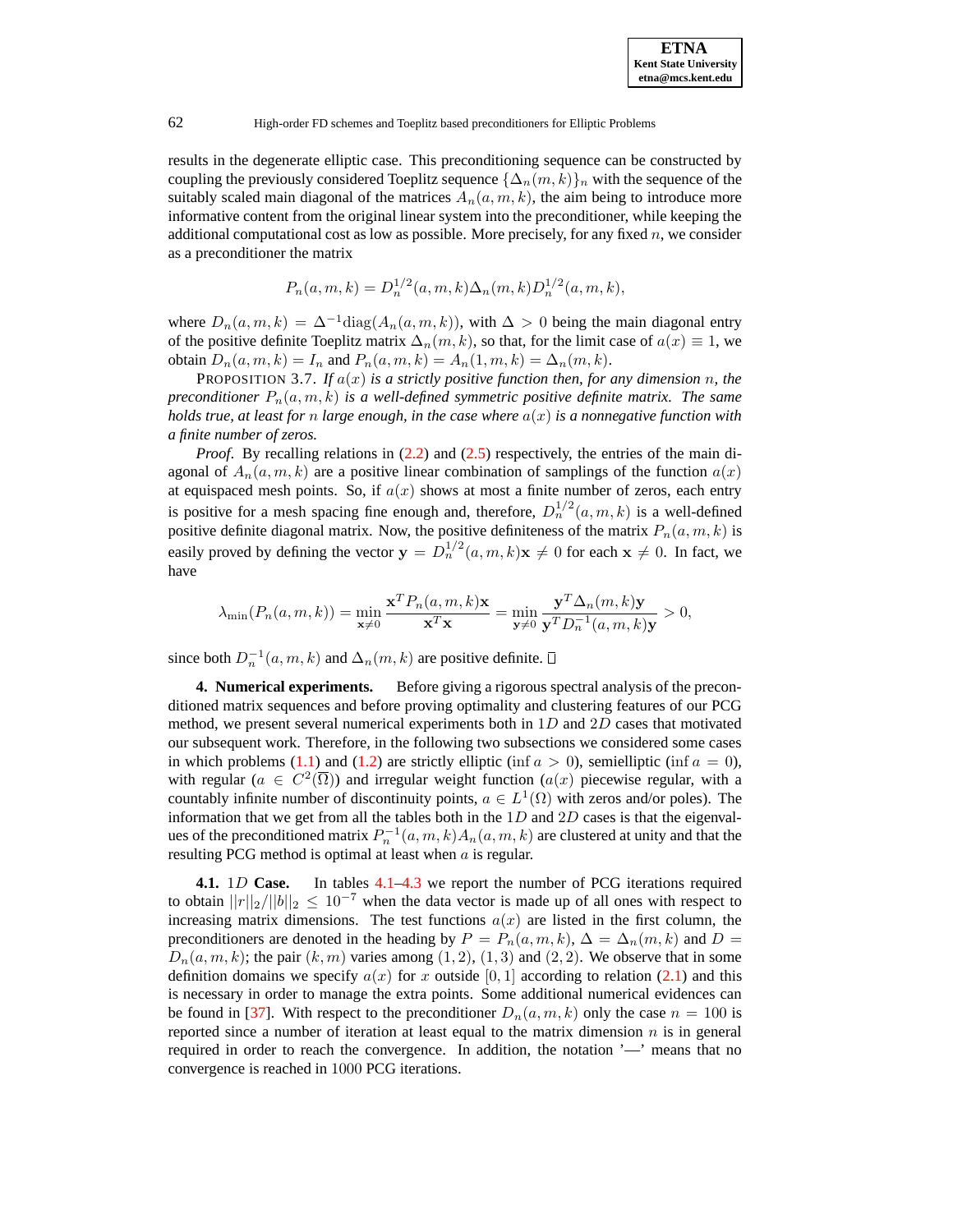<span id="page-8-0"></span>

|                                                                                              |                  |                 |     |                |                 |                | $\overline{n}$           |                |     |                |                          |                |                          |
|----------------------------------------------------------------------------------------------|------------------|-----------------|-----|----------------|-----------------|----------------|--------------------------|----------------|-----|----------------|--------------------------|----------------|--------------------------|
| a(x)                                                                                         |                  | 100             |     |                | 200             |                | 300                      |                | 400 |                | 500                      |                | 600                      |
|                                                                                              | $\boldsymbol{P}$ | Δ               | D   | P              | Δ               | Ρ              | Δ                        | Ρ              | Δ   | Ρ              | Δ                        | Ρ              | Δ                        |
| $1+x$                                                                                        | 3                | Π               | 101 | 3              | Π               | 3              | Π                        | 3              | Π   | 3              | Π                        | 3              | Π                        |
| $\exp(x)$                                                                                    | $\overline{3}$   | 14              | 102 | $\overline{3}$ | 14              | 3              | 14                       | 3              | 15  | $\overline{3}$ | 15                       | $\overline{3}$ | 15                       |
| $\sin^2(7x) + 1$                                                                             | 8                | 12              | 101 | 8              | 12              | 8              | 12                       | 8              | 12  | 8              | 12                       | 8              | 12                       |
| $\boldsymbol{x}$                                                                             | 6                | 59              | 102 | 7              | 86              | 7              | 107                      | 7              | 124 | 7              | 140                      | 7              | 153                      |
| $x^2$                                                                                        | $\overline{4}$   | 132             | 103 | $\overline{4}$ | 281             | $\overline{4}$ | 433                      | $\overline{4}$ | 587 | 4              | 742                      | $\overline{4}$ | 896                      |
| $x^4$                                                                                        | 9                | 582             | 103 | 10             |                 | 10             | $\overline{\phantom{0}}$ | 10             |     | 10             | $\overline{\phantom{0}}$ | 11             | $\overline{\phantom{0}}$ |
| $ x-\frac{1}{2} +\frac{1}{2}$                                                                | $\overline{4}$   | 11              | 50  | $\overline{4}$ | 11              | $\overline{4}$ | 11                       | $\overline{4}$ | 11  | $\overline{4}$ | 11                       | $\overline{4}$ | 11                       |
| $ x-\frac{1}{2} $                                                                            | 8                | 39              | 50  | 8              | 57              | 8              | 70                       | 9              | 81  | 9              | 91                       | 9              | 100                      |
| $1 + \sqrt{x}$ if $x \ge 0$<br>1 if $x<0$                                                    | $\overline{4}$   | $\overline{11}$ | 101 | $\overline{4}$ | $\overline{11}$ | $\overline{4}$ | 12                       | $\overline{4}$ | 12  | $\overline{4}$ | 12                       | $\overline{4}$ | 12                       |
| $\overline{\exp(x)}$ if $x \leq \frac{2}{3}$<br>$2 - x$ if $x > \frac{2}{3}$                 | 5                | 11              | 102 | 5              | 11              | 5              | 11                       | 6              | 11  | 6              | 11                       | 6              | 12                       |
| $\frac{1}{\sqrt{x}}$<br>if $x>0$<br>1 if $x<0$                                               | $\mathbf Q$      | 12              | 101 | 10             | 15              | 11             | 17                       | 11             | 18  | 13             | 19                       | 13             | 20                       |
| $\frac{1}{x}$<br>if $x>0$<br>Ί<br>$1+\lceil$<br>$\frac{1}{1}$ if $\frac{x}{x} < 0$           | 7                | 8               | 101 | 8              | 9               | 8              | $\mathbf Q$              | 9              | 9   | $\mathbf Q$    | 9                        | 9              | 9                        |
| $\frac{1}{x}$<br>$\boldsymbol{x}$<br>if $x>0$<br>$\frac{1}{x}$<br>$1 +  $<br>0 if $x \leq 0$ | 8                | 50              | 102 | 9              | 72              | 10             | 89                       | 10             | 103 | 11             | 115                      | 11             | 126                      |

TABLE 4.1 *Number of PCG iterations*  $\cdot$  1*D case*,  $k = 1, m = 2$ .

In Tables [4.4](#page-10-0) and [4.5](#page-11-0) we give evidence of the number of outliers with respect to a cluster at unity with radius  $\delta = 0.1$ ; specifically, we count the total number of the eigenvalues of  $P_n^{-1}(a, m, k)A_n(a, m, k)$  not belonging to  $(1 - \delta, 1 + \delta)$ , the related percentage with respect to the matrix dimension, and the number of outliers less then  $1 - \delta$  (the latter quantity is reported in brackets).

<span id="page-8-1"></span>**4.1.1. Convergence remarks.** Some remarks are needed. In Tables [4.1](#page-8-0)[–4.3,](#page-9-0) the observed number of PCG iterations is constant with respect to increasing matrix dimensions when the preconditioner is  $\Delta_n(m, k)$  or  $P_n(a, m, k)$  and the coefficient function  $a(x)$  is strictly positive. This independence with regard to  $n$  fully agrees with the spectral analysis of  $\{\Delta_n^{-1}(m,k)A_n(a,m,k)\}\$ <sub>n</sub> given in [\[36\]](#page-29-8) and the spectral clustering theorems that will be proved in §[5](#page-15-0) for the sequence  $\{P_n^{-1}(a, m, k)A_n(a, m, k)\}_n$ . When the coefficient function  $a(x)$  has zeros, it is immediatly observed that the only working preconditioner of the three under consideration is  $P_n(a, m, k)$ . In this case, as shown in Tables [4.4](#page-10-0) and [4.5,](#page-11-0) the number of outlying eigenvalues grows very slowly (only logarithmically with  $n$ ).

The presence of jumps or discontinuities of  $a(x)$  or of its derivatives up to the first order, does not spoil the performances of the associated PCG methods when  $\Delta_n(m, k)$  or  $P_n(a, m, k)$  are used as preconditioners (see [\[31\]](#page-29-4) for more details on this). The case of highly oscillating coefficient function  $a(x)$  slightly deteriorates the performance of the second preconditioner  $P_n(a, m, k)$  and indeed the simpler preconditioner  $\Delta_n(m, k)$  performs as well as  $P_n(a, m, k)$ . This is obvious since the matrix  $D_n(a, m, k)$  (the diagonal part of  $A_n(a, m, k)$ ) is given by an equispaced sampling of  $a(x)$ . Therefore,  $D_n(a, m, k)$  cannot be in general a faithful representation of  $a(x)$  when  $a(x)$  oscillates too much with regard to the grid parameter  $h$ . This phenomenon was also noticed in  $[16, 31]$  $[16, 31]$  $[16, 31]$  with regard to similar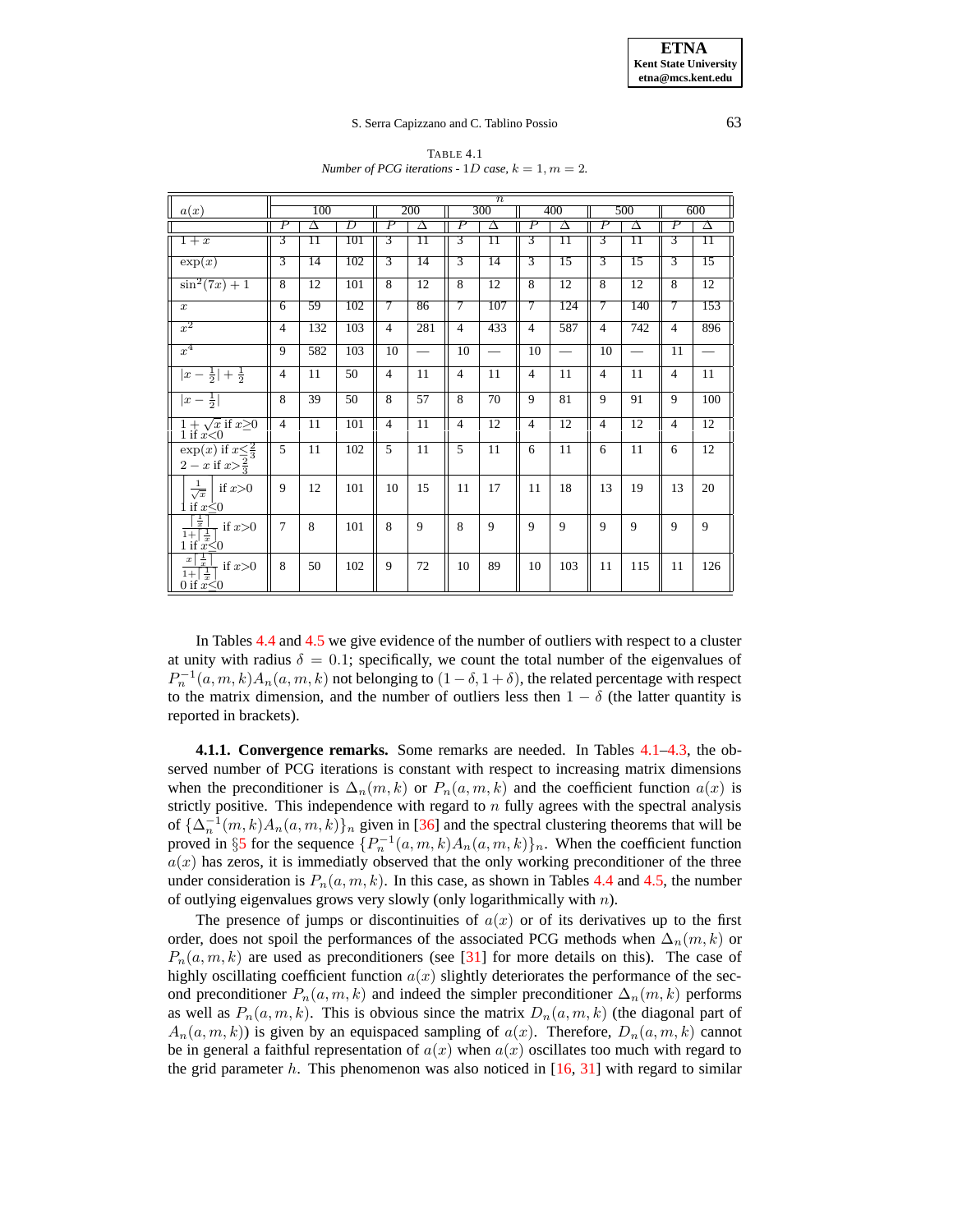|                                                                                           |                |                 |     |                |                          |                | $\overline{n}$ |                |     |                |                          |                |                          |
|-------------------------------------------------------------------------------------------|----------------|-----------------|-----|----------------|--------------------------|----------------|----------------|----------------|-----|----------------|--------------------------|----------------|--------------------------|
| a(x)                                                                                      |                | 100             |     |                | 200                      |                | 300            | 400            |     | 500            |                          |                | 600                      |
|                                                                                           | Р              | Δ               | D   | Ρ              | Δ                        |                | Δ              | Ρ              | Δ   | Р              | Δ                        |                | Δ                        |
| $1+x$                                                                                     | 3              | Π               | 106 | 3              | 11                       | 3              | П              | 3              | 11  | 3              | 11                       | 3              | Π                        |
| $\exp(x)$                                                                                 | 3              | 14              | 106 | 3              | 14                       | 3              | 15             | 3              | 15  | $\overline{3}$ | 15                       | 3              | 15                       |
| $\sin^2(7x) + 1$                                                                          | 8              | 12              | 106 | $\overline{8}$ | 12                       | 8              | 12             | 8              | 12  | $\overline{8}$ | 12                       | $\overline{8}$ | 12                       |
| $\boldsymbol{x}$                                                                          | 6              | 60              | 107 | 7              | 86                       | 7              | 107            | 7              | 124 | 7              | 140                      | 7              | 154                      |
| $x^2$                                                                                     | $\overline{4}$ | 132             | 108 | $\overline{4}$ | 282                      | $\overline{4}$ | 433            | $\overline{4}$ | 588 | $\overline{4}$ | 742                      | $\overline{4}$ | 896                      |
| $x^4$                                                                                     | 9              | 583             | 108 | 9              | $\overline{\phantom{0}}$ | 10             |                | 10             |     | 10             | $\overline{\phantom{0}}$ | 10             | $\overline{\phantom{0}}$ |
| $ x-\frac{1}{2} +\frac{1}{2}$                                                             | $\overline{4}$ | 11              | 51  | $\overline{4}$ | 11                       | $\overline{4}$ | 11             | $\overline{4}$ | 11  | $\overline{4}$ | 11                       | $\overline{4}$ | 11                       |
| $ x-\frac{1}{2} $                                                                         | 8              | 39              | 51  | 8              | 57                       | 8              | 70             | 9              | 81  | $\mathbf{Q}$   | 91                       | 9              | 100                      |
| $1+\sqrt{x}$ if $x\geq0$<br>1 if $x<0$                                                    | $\overline{4}$ | $\overline{11}$ | 106 | $\overline{4}$ | $\overline{11}$          | $\overline{4}$ | 12             | $\overline{4}$ | 12  | $\overline{4}$ | 12                       | $\overline{4}$ | 12                       |
| $\exp(x)$ if $x \leq \frac{2}{3}$<br>$2 - x$ if $x > \frac{2}{3}$                         | 5              | 11              | 106 | 6              | 11                       | 6              | 11             | 6              | 11  | 6              | 11                       | 6              | 12                       |
| $\frac{1}{\sqrt{x}}$<br>if $x>0$<br>1 if $x \leq 0$                                       | $\mathbf Q$    | 12              | 105 | 10             | 15                       | 11             | 17             | 11             | 18  | 13             | 19                       | 13             | 20                       |
| $\frac{1}{x}$<br>if x>0<br>ב<br>$1+$<br>$\overline{x}$<br>1 if $x<0$                      | $\tau$         | 8               | 106 | 8              | 8                        | 8              | 9              | $\mathbf Q$    | 9   | 9              | 9                        | $\mathbf{Q}$   | 9                        |
| $\frac{1}{x}$<br>$\boldsymbol{x}$<br>if $x>0$<br>$\frac{1}{x}$<br>$1+$<br>0 if $x \leq 0$ | 8              | 50              | 107 | $\mathbf Q$    | 72                       | 10             | 89             | 10             | 103 | 11             | 115                      | 11             | 126                      |

TABLE 4.2 *Number of PCG iterations*  $\cdot$  1D *case,*  $k = 1, m = 3$ .

TABLE 4.3 *Number of PCG iterations*  $\cdot$  1*D case,*  $k = 2, m = 2$ .

<span id="page-9-0"></span>

|                                                                                                              |    |     |     |     |     |                | $\overline{n}$           |                 |     |                |     |    |                          |
|--------------------------------------------------------------------------------------------------------------|----|-----|-----|-----|-----|----------------|--------------------------|-----------------|-----|----------------|-----|----|--------------------------|
| a(x)                                                                                                         |    | 100 |     | 200 |     | 300            |                          | 400             |     | 500            |     |    | 600                      |
|                                                                                                              | Р  | Δ   | D   | P   | Δ   | Ρ              | Δ                        | P               | Δ   | Ρ              | Δ   | Ρ  | Δ                        |
| $1+x$                                                                                                        | 4  | 13  | 399 | 4   | 13  | 4              | 13                       | 4               | 13  | 4              | 13  | 4  | 13                       |
| $\exp(x)$                                                                                                    | 4  | 16  | 398 | 4   | 17  | $\overline{4}$ | $\overline{17}$          | 4               | 17  | 4              | 17  | 4  | 17                       |
| $\sin^2(7x) + 1$                                                                                             | 13 | 14  | 401 | 13  | 14  | 13             | 14                       | 13              | 14  | 13             | 14  | 13 | 14                       |
| $\boldsymbol{x}$                                                                                             | 10 | 67  | 429 | 10  | 100 | 11             | 124                      | 11              | 146 | 12             | 165 | 12 | 182                      |
| $x^2$                                                                                                        | 10 | 143 | 432 | 11  | 302 | 11             | 468                      | $\overline{11}$ | 638 | 12             | 831 | 12 |                          |
| $x^4$                                                                                                        | 6  | 809 | 446 | 6   |     | 6              | $\overline{\phantom{0}}$ | 6               |     | 6              |     | 6  | $\overline{\phantom{0}}$ |
| $ x-\frac{1}{2} +\frac{1}{2}$                                                                                | 6  | 13  | 183 | 7   | 14  | $\overline{7}$ | 14                       | $\tau$          | 14  | 8              | 14  | 9  | 14                       |
| $ x-\frac{1}{2} $                                                                                            | 15 | 43  | 184 | 17  | 65  | 23             | 96                       | 22              | 96  | 26             | 109 | 29 | 120                      |
| $1 + \sqrt{x}$ if $x \ge 0$<br>1 if $x<0$                                                                    | 6  | 13  | 387 | 6   | 14  | 6              | 14                       | $\overline{6}$  | 14  | $\overline{6}$ | 15  | 6  | 15                       |
| $\exp(x)$ if $x \leq \frac{2}{3}$<br>$2 - x$ if $x > \frac{2}{3}$                                            | 10 | 13  | 394 | 13  | 13  | 15             | 14                       | 15              | 14  | 17             | 14  | 18 | 14                       |
| $\frac{1}{\sqrt{x}}$<br>if $x>0$<br>if $x<0$                                                                 | 21 | 16  | 406 | 31  | 20  | 48             | 22                       | 56              | 26  | 77             | 28  | 94 | 30                       |
| $\frac{1}{x}$<br>if $x>0$<br>$1+$<br>$\frac{1}{x}$<br>1 if $x<0$                                             | 14 | 11  | 388 | 23  | 11  | 29             | 11                       | 38              | 12  | 65             | 12  | 68 | 12                       |
| $\frac{1}{x}$<br>$\boldsymbol{x}$<br>if $x>0$<br>$\mathbf 1$<br>$1+$<br>$\overline{x}$<br>0 if $\bar{x}$ < 0 | 18 | 57  | 430 | 27  | 83  | 48             | 103                      | 63              | 120 | 74             | 136 | 89 | 150                      |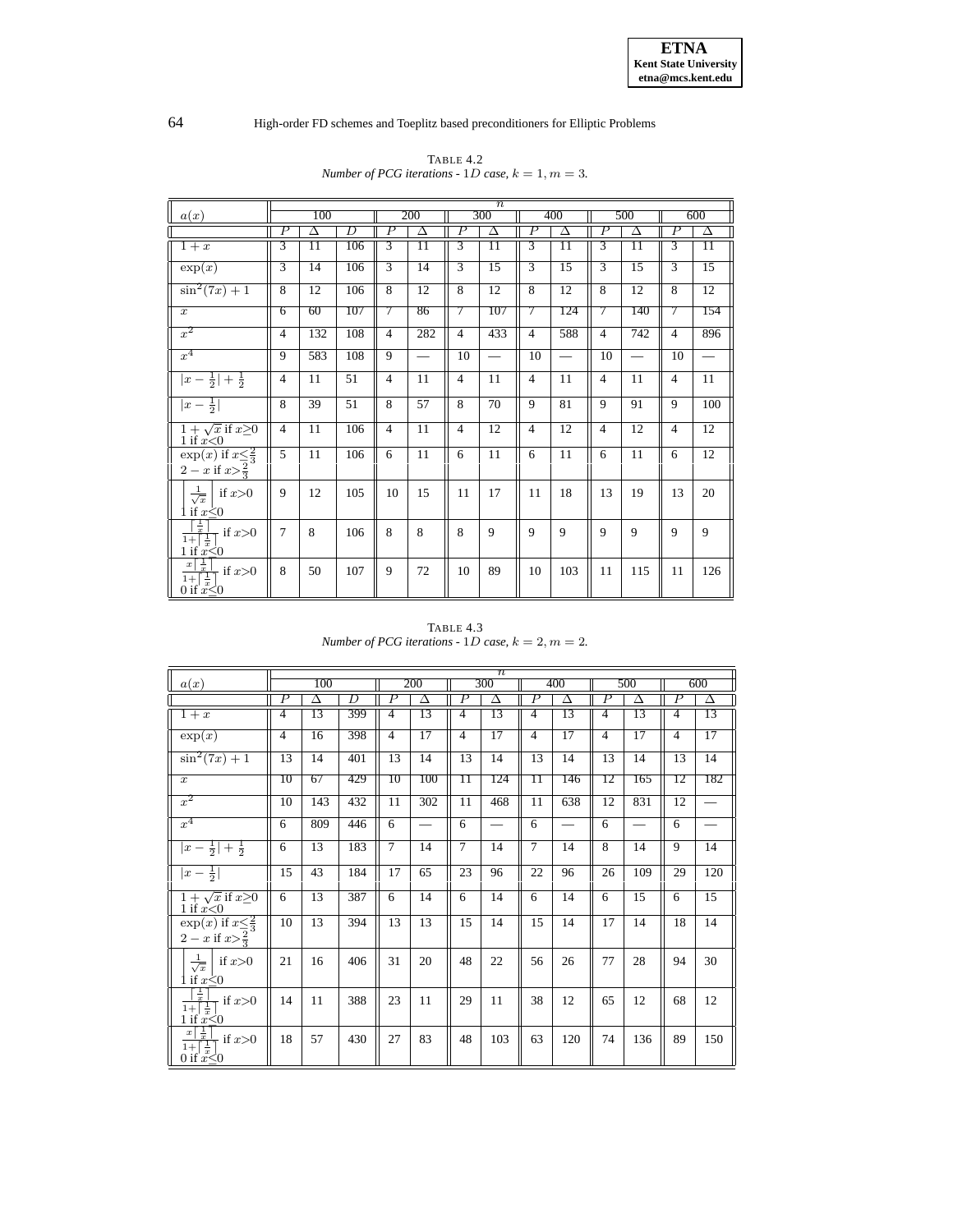<span id="page-10-0"></span>

|                                                                                                     |          |                | n              |                |
|-----------------------------------------------------------------------------------------------------|----------|----------------|----------------|----------------|
| a(x)                                                                                                | 75       | 150            | 300            | 600            |
| $1+x$                                                                                               | $\Omega$ | $\Omega$       | $\overline{0}$ | $\Omega$       |
| $\exp(x)$                                                                                           | $\theta$ | $\overline{0}$ | $\overline{0}$ | $\overline{0}$ |
| $\sin^2(7x) + 1$                                                                                    | 4 (2)    | 4(2)           | 4(2)           | 4(2)           |
|                                                                                                     | 5.3%     | 2.6%           | 1.3%           | 0.6%           |
| $\boldsymbol{x}$                                                                                    | 2 (2)    | 2 (2)          | 3(3)           | 3(3)           |
|                                                                                                     | 2.6%     | 1.3%           | 1%             | 0.5%           |
| $x^2$                                                                                               |          |                | $\Omega$       | 0              |
| $x^4$                                                                                               | 6(1)     | 7(1)           | 8(1)           | 9(1)           |
|                                                                                                     | 8%       | 4.6%           | 2.6%           | 1.5%           |
| $ x-\frac{1}{2} +\frac{1}{2}$                                                                       | 1.3%     | 0.6%           | 0.3%           | 0.1%           |
| $\left x-\frac{1}{2}\right $                                                                        | 5(4)     | 6(5)           | 6(5)           | 6(5)           |
|                                                                                                     | 6.6%     | 4%             | 2%             | 1%             |
| $1+\sqrt{x}$ if $x\geq 0, 1$ if $x<0$                                                               | $\Omega$ | $\Omega$       | $\Omega$       | $\Omega$       |
| $\exp(x)$ if $x \leq \frac{2}{3}$ , $2 - x$ if $x > \frac{2}{3}$                                    | 2(1)     | 2(1)           | 2(1)           | 2(1)           |
|                                                                                                     | 2.6%     | 1.3%           | 0.6%           | 0.3%           |
| $\left  \frac{1}{\sqrt{x}} \right $ if $x > 0$ , 1 if $x \leq 0$                                    | 5(2)     | 6(2)           | 8(3)           | 10(4)          |
|                                                                                                     | 6.6%     | 4%             | 2.6%           | 1.6%           |
| $\left \frac{1}{x}\right  / \left(1 + \left \frac{1}{x}\right \right)$ if $x > 0$ , 1 if $x \leq 0$ | 2(1)     | 3(1)           | 4(2)           | 5(2)           |
|                                                                                                     | 2.6%     | 2%             | 1.3%           | 0.8%           |
| $x\left \frac{1}{x}\right /(1+\left \frac{1}{x}\right )$ if $x>0,0$ if $x\leq 0$                    | 4(3)     | 4(3)           | 6(4)           | 7(5)           |
|                                                                                                     | 5.3%     | 2.6%           | 2%             | 1.1%           |

TABLE 4.4 *Number of outliers*  $\cdot$  1D *case,*  $k = 1, m = 1, 2, 3$ .

<span id="page-10-2"></span>problems where  $(k, m) = (1, 1)$ .

**[4.1](#page-11-1).2. Spectral remarks.** Figures 4.1 and [4.2](#page-12-0) represent the spectra of  $A_n(a, m, k)$  and of the two preconditioned matrices, with preconditioners  $\Delta_n(m, k)$  or  $P_n(a, m, k)$  respectively, for  $a(x) = \exp(x)$  and  $a(x) = x$  in the case  $n = 300$ . The clustering properties of  $\{P_n^{-1}(a, m, k)A_n(a, m, k)\}_n$  are impressive as well as the fact that the preconditioner  $\Delta_n(m, k)$  "removes" all the small eigenvalues of  $A_n(a, m, k)$  if and only if the function  $a(x)$ does not vanish.

**4.1.3. Further observations.** A further remark concerns the polynomial  $p_w \equiv p_{q(m),k}$ ,  $q(m) = 2m + 1$  associated in the Toeplitz sense to  $\Delta_n(m, k)$ . For  $k = 1$  and  $m = 1, 2, 3$  in Figure [4.3.](#page-12-1)a, we observe that  $x = 0$  is the unique zero of order two (the order of the zero at  $x = 0$  was predicted in [\(2.9\)](#page-5-2)). Moreover, for  $k = 2$  and  $m = 1, 2$  in Figure [4.3.](#page-12-1)b, we observe that  $x = 0$  is the unique zero of order four (the order of the zero at  $x = 0$  was predicted in  $(2.9)$ .

Now define the quantity

$$
\alpha(q(m),k) = \max_{x} p_{q(m),k}(x).
$$

We notice that, for  $k = 1, 2$ , the numerical experiments tell us that  $\alpha(q(m), k)$  is an increasing function of m. In addition, due to the *Locally Toeplitz* structure [\[41\]](#page-29-7) of the sequence  $\{A_n(a, m, k)\}_n$ , we have that the eigenvalues distribute as  $a(x)p_{q(m),k}(y)$  over  $[0, 1] \times [-\pi, \pi]$  in the sense that, for any real–valued continuous function with bounded support  $F \in C(\mathbb{R})$ , the asymptotic formula

<span id="page-10-1"></span>(4.1) 
$$
\lim_{n \to \infty} \frac{1}{n} \sum_{i=1}^{n} F(\lambda_i(A_n(a, m, k))) = \frac{1}{2\pi} \int_{-\pi}^{\pi} \int_{0}^{1} F(a(x) p_{q(m), k}(y)) dx dy
$$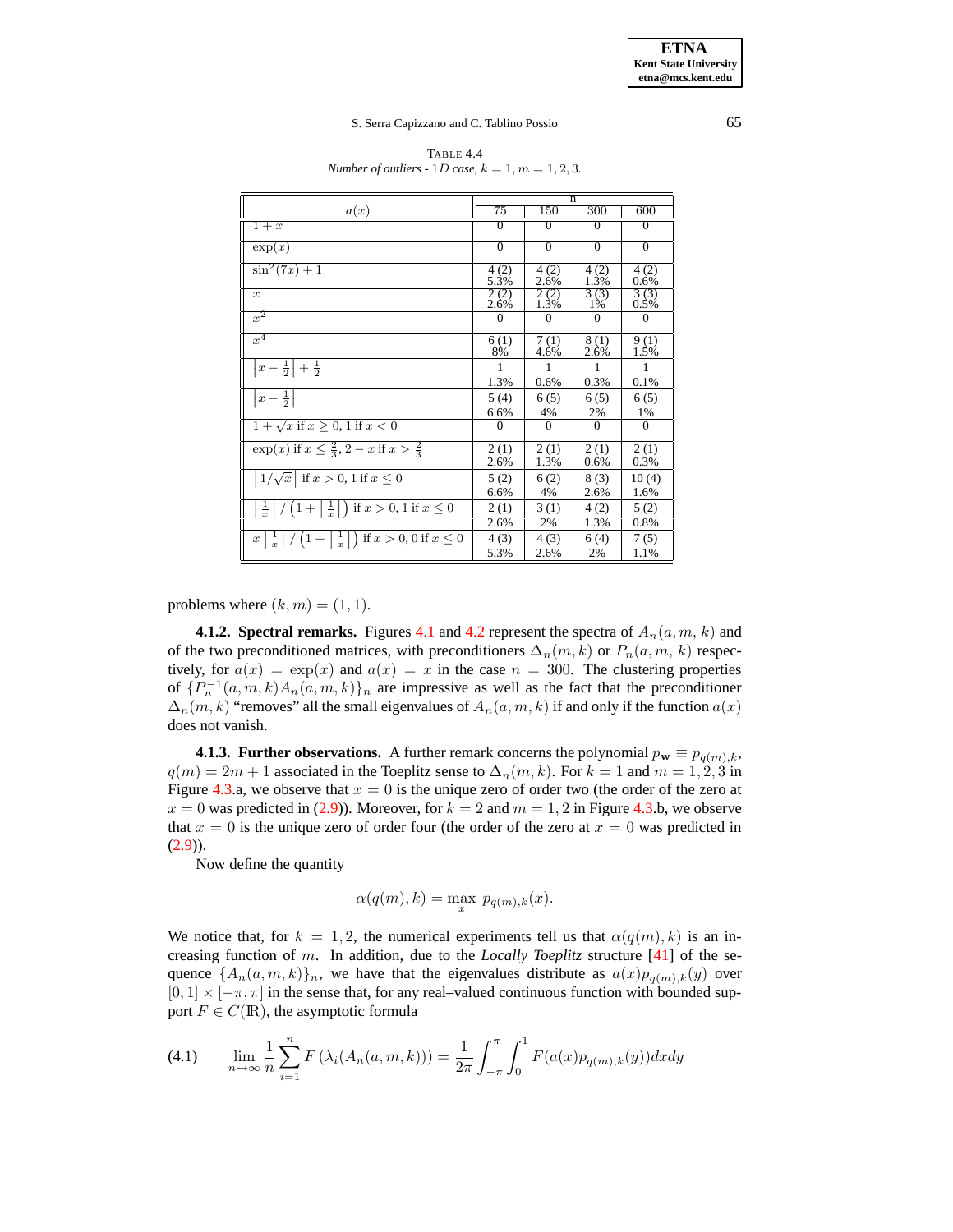<span id="page-11-0"></span>

|                                                                                                      |                |                | n              |                |
|------------------------------------------------------------------------------------------------------|----------------|----------------|----------------|----------------|
| a(x)                                                                                                 | 75             | 150            | 300            | 600            |
| $1+x$                                                                                                | $\Omega$       | $\overline{0}$ | $\overline{0}$ | $\Omega$       |
| $\exp(x)$                                                                                            | $\overline{0}$ | $\overline{0}$ | $\overline{0}$ | $\overline{0}$ |
| $\sin^2(7x) + 1$                                                                                     | 8(4)           | 8(4)           | 8(4)           | 8(4)           |
|                                                                                                      | 10.6%          | 5.3%           | 2.6%           | 1.3%           |
| $\boldsymbol{x}$                                                                                     | 4(4)           | 5(5)           | 6(6)           | 7(7)           |
|                                                                                                      | 5.3%           | 3.3%           | 2%             | 1.1%           |
| $x^2$                                                                                                | 5(5)           | 6(6)           | 7(7)           | 8(8)           |
|                                                                                                      | 6.6%           | 4%             | 2.3%           | 1.3%           |
| $x^4$                                                                                                | 1.3%           | 0.6%           | 0.3%           | 0.16%          |
| $ x-\frac{1}{2} +\frac{1}{2}$                                                                        | 3(1)           | 3(1)           | 3(1)           | 3(1)           |
|                                                                                                      | 4%             | 2%             | 1%             | 0.5%           |
| $ x-\frac{1}{2} $                                                                                    | 9(7)           | 10(8)          | 12(10)         | 14 (12)        |
|                                                                                                      | 12%            | 6.6%           | 4%             | 2.3%           |
| $1 + \sqrt{x}$ if $x > 0$ , 1 if $x < 0$                                                             | $\Omega$       | $\Omega$       | $\Omega$       | $\Omega$       |
| $\exp(x)$ if $x \leq \frac{2}{3}$ , $2 - x$ if $x > \frac{2}{3}$                                     | 4(2)           | 4(2)           | 4(2)           | 4(2)           |
|                                                                                                      | 5.3%           | 2.6%           | 1.3%           | 0.6%           |
| $\left  \frac{1}{\sqrt{x}} \right $ if $x > 0$ , 1 if $x \leq 0$                                     | 9(5)           | 12(6)          | 16(8)          | 21 (11)        |
|                                                                                                      | 12%            | 8%             | 5.3%           | 3.5%           |
| $\left \frac{1}{x}\right  / \left(1 + \left \frac{1}{x}\right \right)$ if $x > 0$ , 1 if $x \leq 0$  | 7(4)           | 10(5)          | 13(7)          | 17(9)          |
|                                                                                                      | 9.3%           | 6.6%           | 4.3%           | 2.8%           |
| $x\left[\frac{1}{x}\right] / \left(1 + \left[\frac{1}{x}\right]\right)$ if $x > 0$ , 0 if $x \leq 0$ | 10(7)          | 14(9)          | 17(11)         | 21 (13)        |
|                                                                                                      | 13.3%          | 9.3%           | 5.6%           | 3.5%           |

TABLE 4.5 *Number of Outliers -* 1*D case,*  $k = 2, m = 2$ .



<span id="page-11-1"></span>FIG. 4.1. *Complete sets of the ordered eigenvalues of*  $A = A_n(a, m, k)$ ,  $T = \Delta_n^{-1}(m, k)A_n(a, m, k)$  and  $P = P_n^{-1}(a, m, k)A_n(a, m, k)$  for  $n = 300$ ,  $k = 1$ ,  $m = 3$ , and  $k = 2$ ,  $m = 2$ ,  $a(x) = \exp(x)$ .

holds true. Therefore, owing to [\(4.1\)](#page-10-1) and Theorem [2.3,](#page-4-2) a simple verification is that

$$
\lim_{n \to \infty} \lambda_{\max}(A_n(a, m, k)) = \alpha(q(m), k) \cdot \max_x a(x).
$$

Moreover, with a monotonicity argument, it follows that

 $\lambda_{\min}(A_n(a,m,k)) \geq \min_x a(x) \cdot \lambda_{\min}(A_n(1,m,k)),$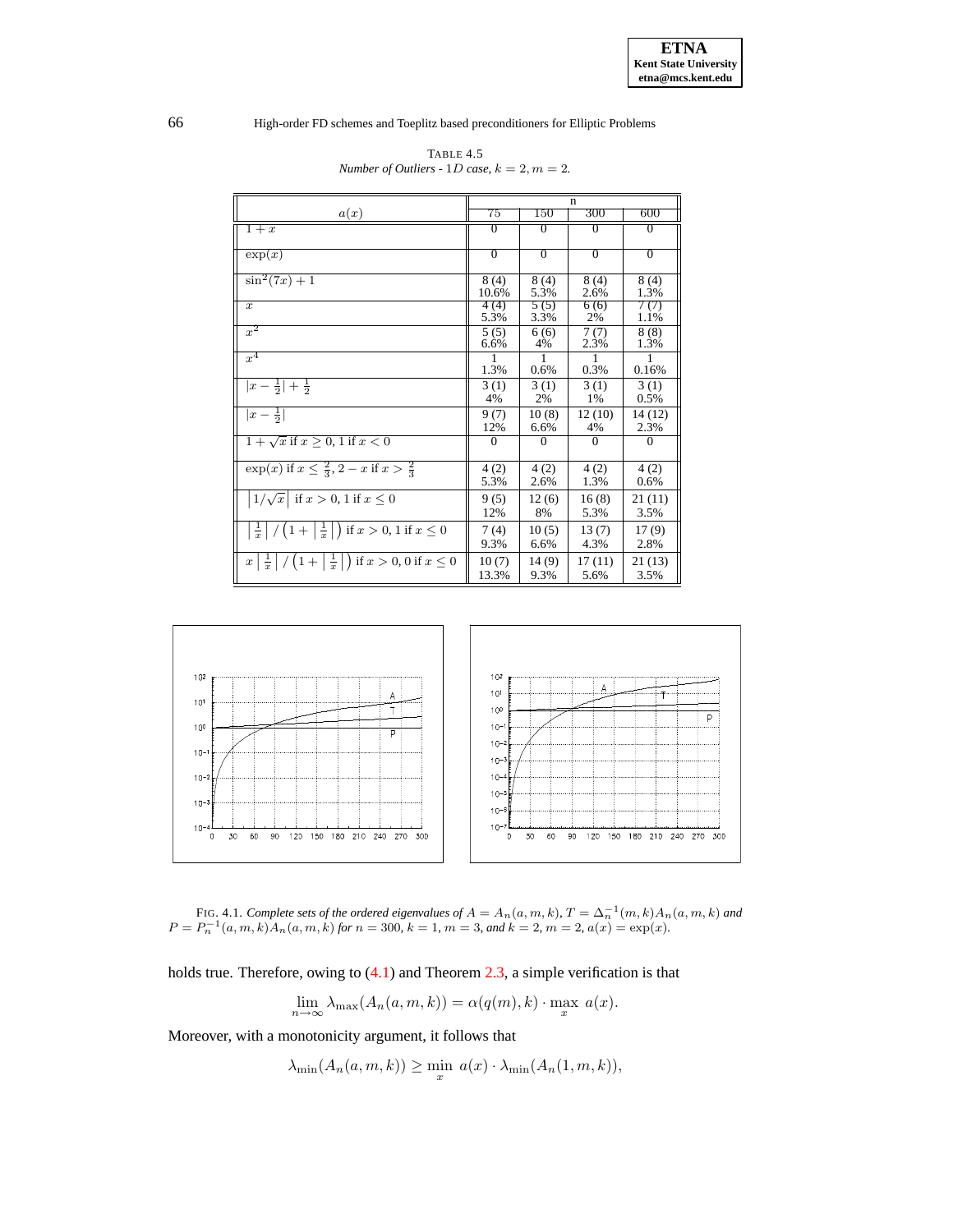

<span id="page-12-0"></span>FIG. 4.2. *Complete sets of the ordered eigenvalues of*  $A = A_n(a, m, k)$ ,  $T = \Delta_n^{-1}(m, k)A_n(a, m, k)$  and  $P = P_n^{-1}(a, m, k)A_n(a, m, k)$  for  $n = 300$ ,  $k = 1, m = 3$ , and  $k = 2, m = 2, a(x) = x$ .



<span id="page-12-1"></span>FIG. 4.3. *Polynomials*  $p_{q,k}(x)$  *for*  $k = 1$ *,*  $m = 1, 2, 3$  *and for*  $k = 2$ *,*  $m = 1, 2$  *with*  $x \in [-\pi, \pi]$ *.*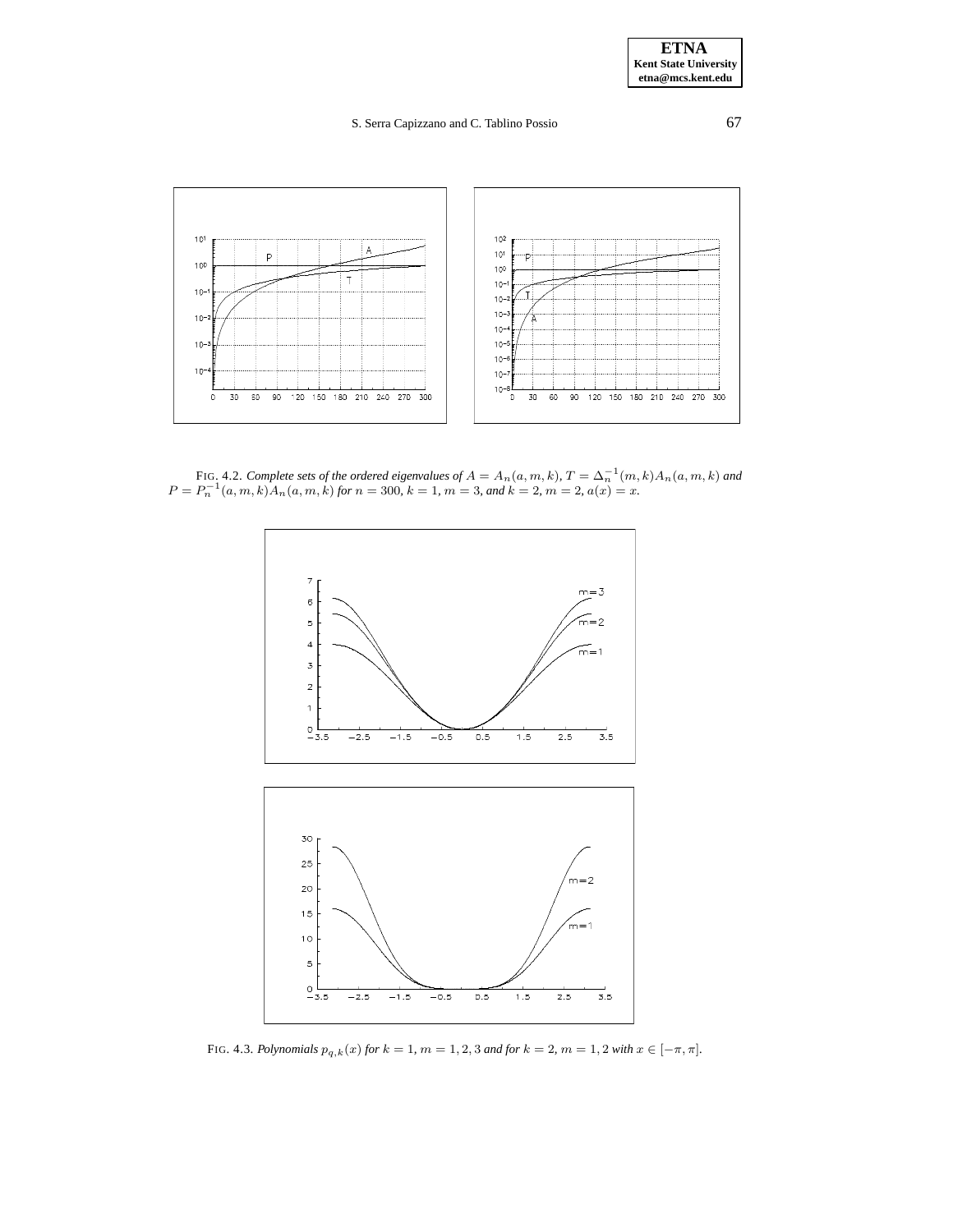<span id="page-13-0"></span>

|                                                                                                                                                                                                                              |    | 10              |                          |     | $n_1 = n_2$<br>20 |                |     | 30                |                |
|------------------------------------------------------------------------------------------------------------------------------------------------------------------------------------------------------------------------------|----|-----------------|--------------------------|-----|-------------------|----------------|-----|-------------------|----------------|
| $\overline{a}(x,y)$                                                                                                                                                                                                          | D  | Δ               | $\boldsymbol{P}$         | D   | Δ                 | $\overline{P}$ | D   | Δ                 | P              |
| $1+x+y$                                                                                                                                                                                                                      | 49 | 13              | 3                        | 171 | 14                | 4              | 367 | 14                | 4              |
| $\exp(x+y)$                                                                                                                                                                                                                  | 49 | 19              | $\overline{3}$           | 172 | 22                | 3              | 365 | 24                | $\overline{4}$ |
| $\sin^2(7(x+y))+1$                                                                                                                                                                                                           | 50 | $\overline{10}$ | 11                       | 172 | 11                | 13             | 367 | $\overline{12}$   | 14             |
| $x + y$                                                                                                                                                                                                                      | 51 | 22              | 5                        | 177 | 34                | 5              | 373 | 43                | 5              |
| $(x+y)^2$                                                                                                                                                                                                                    | 52 | 41              | 5                        | 179 | 95                | 5              | 381 | 148               | 6              |
| $(x+y)^4$                                                                                                                                                                                                                    | 53 | 88              | $\overline{4}$           | 181 | 444               | $\overline{4}$ | 386 | $\qquad \qquad -$ | 4              |
| $ x-\frac{1}{2} + y-\frac{1}{2} +\frac{1}{2}$                                                                                                                                                                                | 15 | 10              | $\overline{\phantom{0}}$ | 61  | 13                | 6              | 126 | 14                | $\tau$         |
| $ x-\frac{1}{2} + y-\frac{1}{2} $                                                                                                                                                                                            | 15 | 14              | $\tau$                   | 60  | 25                | 9              | 125 | 33                | 11             |
| $1 + \sqrt{x+y}$ if $x+y \geq 0$                                                                                                                                                                                             | 49 | 9               | $\overline{4}$           | 171 | 10                | $\overline{4}$ | 366 | 11                | $\overline{4}$ |
| $\frac{1 \text{ if } x + y \leq 0}{\exp(x + y) \text{ if } x + y \leq \frac{2}{3}}$<br>$2 - (x + y)$ if $x + y > \frac{2}{3}$                                                                                                | 51 | 23              | $\overline{7}$           | 175 | 35                | 10             | 379 | 42                | 12             |
| $\left \frac{1}{\sqrt{x}}\right  + \left \frac{1}{\sqrt{y}}\right $ if $x, y>0$<br>1 if x or $y<0$                                                                                                                           | 52 | 11              | 10                       | 180 | 15                | 14             | 379 | 18                | 20             |
| $\overline{\frac{\left\lceil \frac{1}{x}\right\rceil}{1+\left\lceil \frac{1}{x}\right\rceil}}+\frac{\left\lceil \frac{1}{y}\right\rceil}{1+\left\lceil \frac{1}{y}\right\rceil} \text{ if } x,y\text{>0}$<br>1 if x or $y<0$ | 49 | $\mathbf{8}$    | $\tau$                   | 172 | 10                | 9              | 369 | 10                | 11             |
| $(x+y)\left(\frac{\left\lceil\frac{1}{x}\right\rceil}{1+\left\lceil\frac{1}{x}\right\rceil}+\frac{\left\lceil\frac{1}{y}\right\rceil}{1+\left\lceil\frac{1}{y}\right\rceil}$<br>if x, y>0; 1 if x or y $\leq$ 0              | 50 | 18              | $\tau$                   | 176 | 25                | 9              | 371 | 31                | 11             |
| $\exp(\frac{\frac{1}{x}+y}{(1+\left[\frac{1}{x}\right])}\right)\left \frac{1}{\sqrt{y}}\right +y$ if $x, y>0$<br>1 if x or $y \le 0$                                                                                         | 72 | 13              | 11                       | 261 | 19                | 17             | 554 | 24                | 24             |

TABLE 4.6 *Number of PCG iterations*  $\cdot$  2*D case*,  $k = 2, m = 1$ .

where  $\lambda_{\min}(A_n(1,m,k)) = c_k p_{q(m),k}^{(2k)}(0) n^{-2k} (1 + o(1))$ , with  $c_k$  a positive constant in-dependent of m and n (see [\[24,](#page-29-22) [29\]](#page-29-23)). However,  $p_{q(m),k}(x) = x^{2k} + O(x^{2k+\nu})$ , where  $\nu = \nu(m, k)$  is the accuracy of the FD formula reported in Lemma [2.1,](#page-3-1) and then we deduce that  $p_{q(m),k}^{(2k)}(0) = (2k)!$ , which depends on k but is independent of m (refer to [\[36\]](#page-29-8)). Consequently, for a fixed value of  $k \in \{1,2\}$ , the conditioning of the sequence of matrices  ${A_n(a, m, k)}_n$  worsens as m increases. This is a theoretical explanation of the fact that the number of iterations of the PCG increases with  $m$  when the simple diagonal preconditioner  $D_n(a, m, k)$  is used and in fact for  $k \ge 1$  and  $m \ge 2$ , *n* iterations are not sufficient for the convergence when the diagonal preconditioning is applied.

On the other hand, when the Toeplitz preconditioner  $\Delta_n(m, k)$  is used, the eigenvalues of the related preconditioned matrices behave as the function  $a(x)$  in the sense that for any real–valued continuous function with bounded support  $F \in C(\mathbb{R})$ , we have [\[36\]](#page-29-8)

$$
\lim_{n \to \infty} \frac{1}{n} \sum_{i=1}^{n} F\left(\lambda_i(\Delta_n^{-1}(m,k)A_n(a,m,k))\right) = \int_0^1 F(a(x))dx.
$$

Therefore, the dependency on  $p_{q(m),k}$  is completely lost and this explains why, for fixed  $a(x)$ and by varying the parameters  $m$  and  $k$ , we have substantial stability in the number of the PCG iterations when the preconditioners  $\Delta_n(m, k)$  and  $P_n(a, m, k)$  are used.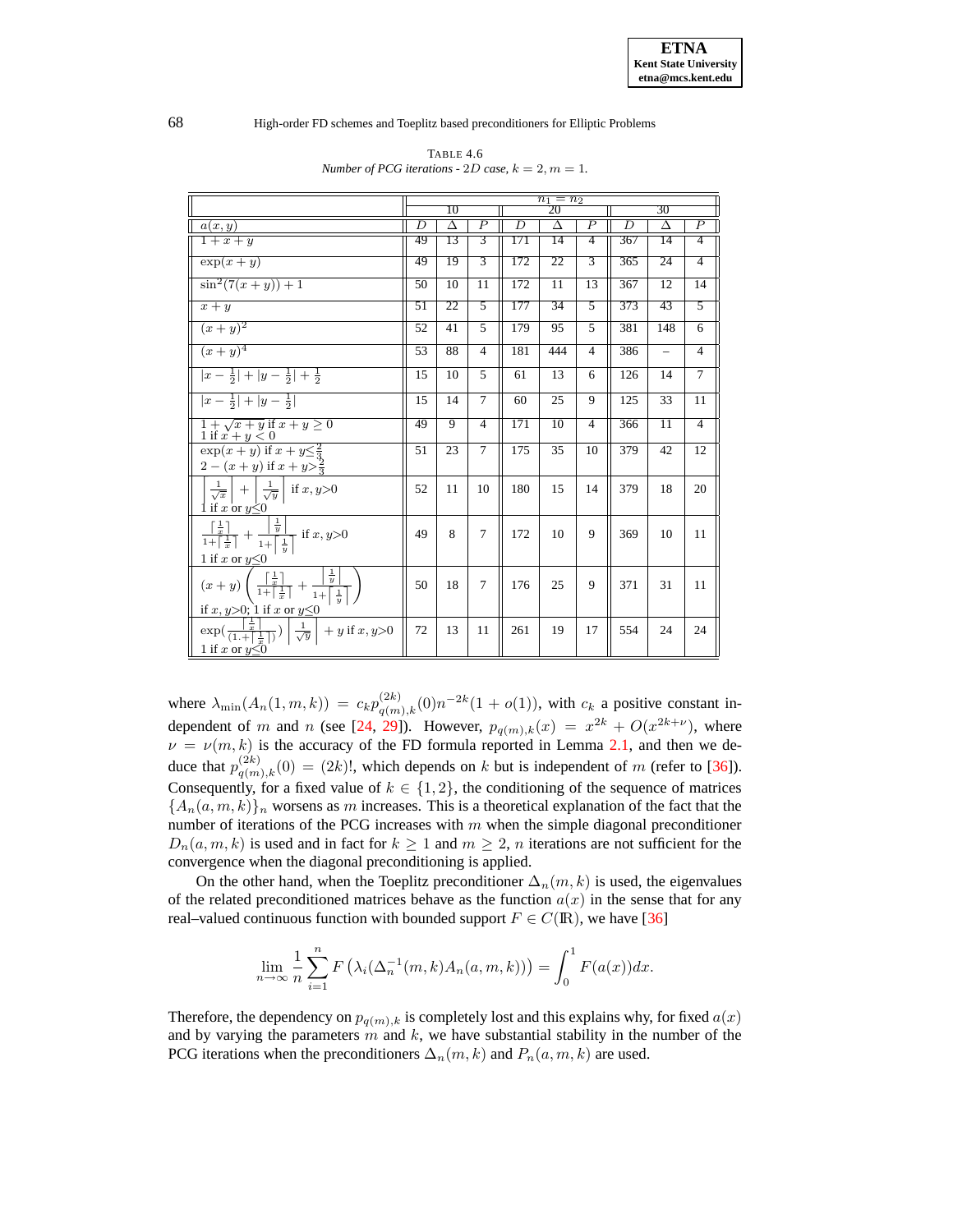<span id="page-14-0"></span>

|                                                                                                                                                                                                      |                      | $n_1=n_2$         |                 |
|------------------------------------------------------------------------------------------------------------------------------------------------------------------------------------------------------|----------------------|-------------------|-----------------|
|                                                                                                                                                                                                      | 10                   | 20                | 30              |
| $\frac{a(x,y)}{1+x+y}$                                                                                                                                                                               | $\Omega$             | $\Omega$          | $\Omega$        |
| $\exp(x+y)$                                                                                                                                                                                          | $\overline{0}$       | $\overline{0}$    | $\overline{0}$  |
| $\sin^2(7(x+y))+1$                                                                                                                                                                                   | 24 (12)<br>24%       | 51 (23)<br>12.75% | 64 (28)<br>7.1% |
| $x + y$                                                                                                                                                                                              | 0                    | 0                 | 0               |
| $(x+y)^2$                                                                                                                                                                                            | $\Omega$             | $\Omega$          | $\Omega$        |
| $(x+y)^4$                                                                                                                                                                                            | $\Omega$             | $\theta$          | $\theta$        |
| $ x-\frac{1}{2} + y-\frac{1}{2} +\frac{1}{2}$                                                                                                                                                        | $\overline{4}$<br>4% | 5(1)<br>1.25%     | 7(1)<br>0.7%    |
| $ x-\frac{1}{2} + y-\frac{1}{2} $                                                                                                                                                                    | 7(1)                 | 15(4)<br>3.75%    | 23(7)<br>2.5%   |
| $1 + \sqrt{x+y}$ if $x + y > 0$<br>1 if $x+y<0$                                                                                                                                                      | 7%<br>$\overline{0}$ | $\Omega$          | $\Omega$        |
| $\exp(x+y)$ if $x+y\leq \frac{2}{2}$                                                                                                                                                                 | 5(3)                 | 11(6)             | 15(8)           |
| $2 - (x + y)$ if $x + y > \frac{2}{3}$                                                                                                                                                               | 5%                   | 2.75%             | 1.6%            |
| $\left \frac{1}{\sqrt{x}}\right  + \left \frac{1}{\sqrt{y}}\right $ if $x, y > 0$                                                                                                                    | 11(8)                | 32(24)            | 56 (34)         |
| 1 if x or $y \leq 0$                                                                                                                                                                                 | 11%                  | 8%                | 6.2%            |
| $\frac{\left\lceil \frac{1}{x} \right\rceil}{1 + \left\lceil \frac{1}{x} \right\rceil} + \frac{\left\lceil \frac{1}{y} \right\rceil}{1 + \left\lceil \frac{1}{y} \right\rceil} \text{ if } x, y > 0$ | 5(5)                 | 11(10)            | 23(18)          |
| 1 if x or $y \leq 0$                                                                                                                                                                                 | 5%                   | 2.75%             | 2.5%            |
| $f(x+y)\left(\frac{\left\lceil\frac{1}{x}\right\rceil}{1+\left\lceil\frac{1}{x}\right\rceil}+\frac{\left\lceil\frac{1}{y}\right\rceil}{1+\left\lceil\frac{1}{x}\right\rceil}\right)$ if $x,y>0$      | 4(1)                 | 14(6)             | 21(7)           |
| 1 if x or $y \leq 0$                                                                                                                                                                                 | 4%                   | 3.5%              | 2.3%            |
| $\exp\left(\left\lceil \frac{1}{x}\right\rceil/(1+\left\lceil \frac{1}{x}\right\rceil)\right)\left\lfloor \frac{1}{\sqrt{y}}\right\rfloor + y$ if $x, y > 0$                                         | 11(9)                | 36(26)            | 56 (34)         |
| 1 if x or $y \leq 0$                                                                                                                                                                                 | 11%                  | 9%                | 6.2%            |

TABLE 4.7 *Number of Outliers*  $\cdot$  2*D case,*  $k = 2, m = 1$ *.* 

**4.2.** 2D **Case.** Here we consider a set of numerical tests for the numerical solution of problem [\(1.2\)](#page-1-1) where  $k = 2$  and where each derivative in the x direction is discretized by a FD formula of order of accuracy 2 ( $m_1 = m = 1$ ) and each derivative in the y direction is discretized by a FD formula of order 2 of accuracy  $(m_2 = m = 1)$ . By ordering the unknowns in the classical manner, the obtained coefficient matrix denoted by  $A_n(a, m, k)$  is a two level matrix of external dimension  $n_2 \times n_2$  where each block has dimension  $n_1 \times n_1$ so that the global size is  $N(n) \times N(n)$  with  $N(n) = n_1 n_2$  and  $n_1 \sim n_2$ . Moreover, by the structure of each discretizing formula we deduce that the matrix  $A_n(a, m, k)$  is banded at each level.

In Table [4.6](#page-13-0) we report the number of PCG iterations where  $n_1 = n_2$ , with the test functions  $a(x, y)$  listed in the first column and the preconditioners given in the heading. The data vector b is made up of all ones. In Table [4.7](#page-14-0) we give the total number of outliers with respect to a cluster at unity with radius  $\delta = 0.1$ , the related percentage and the number of outliers less then  $1 - \delta$ .

It is interesting that the only noteworthy remark is that there are no new phenomena when comparing to the 1D case, so that the remarks given in  $4.1.1$  and  $4.1.2$  can be repeated almost verbatim in the present 2D case.

In conclusion, we observe that the results recorded in the tables as well as the displayed figures give evidence of the goodness of the proposed approach so that in the following sections we are motivated to derive a structural and spectral analysis of the preconditioned matrix sequences in order to explain the observed numerical behaviour.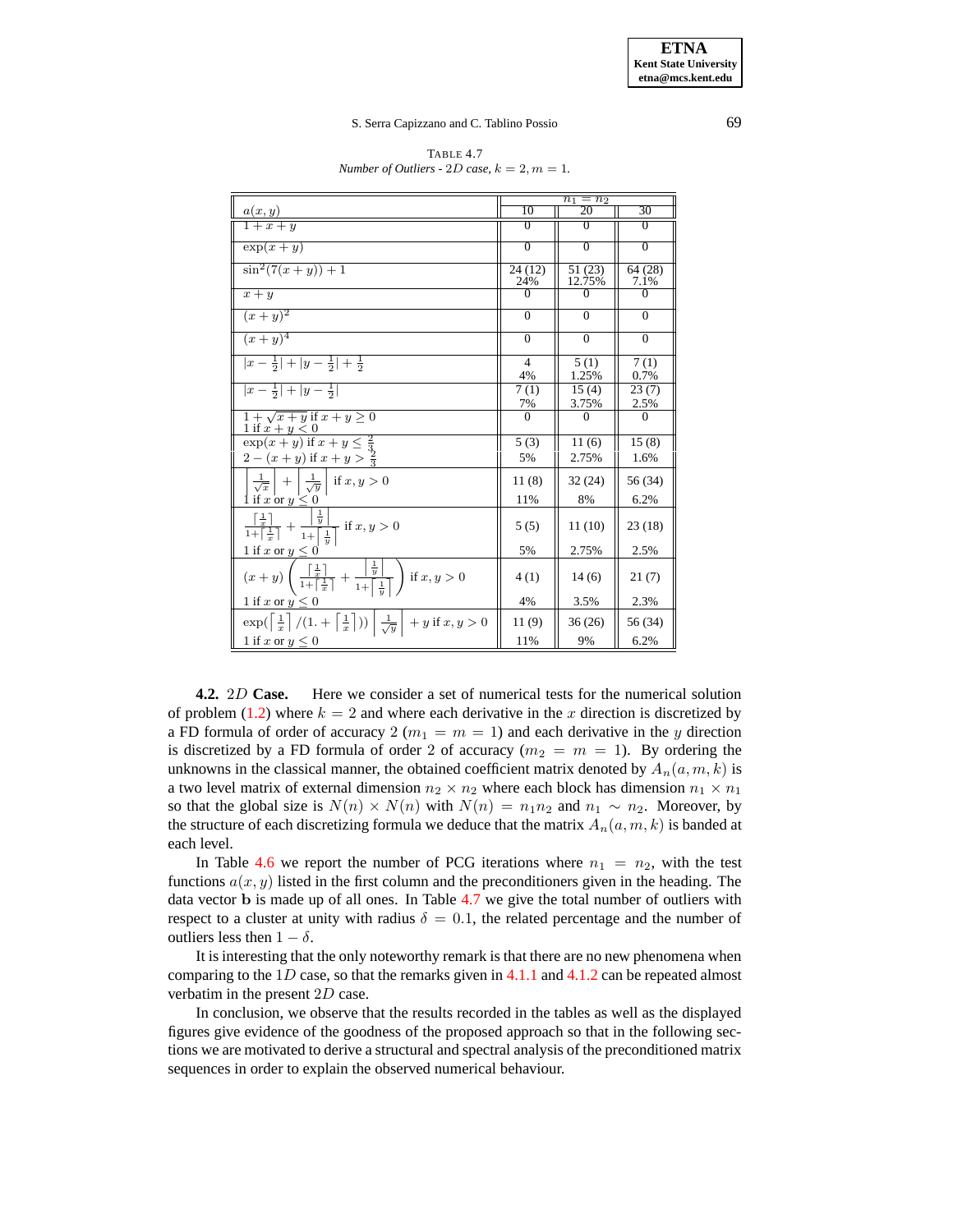Since the analysis is rather technical, only the  $1D$  case is reported in detail here. The multidimensional case is analyzed in  $[38]$  and is heavily based on the results of  $\S5$  $\S5$  and  $\S6$ . Consequently, the contribution of this paper is also aimed at creating the necessary tools in order to manipulate the same kind of problems in a higher dimensional setting in a simple way.

<span id="page-15-0"></span>**5. The clustering properties of the Toeplitz based preconditioner.** In order to analyze in depth the asymptotic spectral properties of the sequence of preconditioned matrices  ${P_n^{-1}(a, m, k)A_n(a, m, k)}_n$ , it is better to formulate the problem by taking into account the following Lemma.

LEMMA 5.1. *The preconditioned matrix*  $P_n^{-1}(a, m, k)A_n(a, m, k)$  *is similar to the ma*trix  $\Delta_n^{-1}(m, k) A_n^*(a, m, k)$ , where  $A_n^*(a, m, k)$  is the symmetric positive definite matrix de*fined as*

$$
A_n^*(a, m, k) = D_n^{-1/2}(a, m, k) A_n(a, m, k) D_n^{-1/2}(a, m, k),
$$

*under* the assumption that  $a(x)$  possesses at most a finite number of zeros and n is large *enough.*

*Proof.* The positive definiteness of the matrix  $A_n^*(a, m, k)$  can be proved in the same manner as in Proposition [3.7,](#page-7-1) by recalling that  $A_n(a, m, k)$  is positive definite by virtue of Theorems [2.3](#page-4-2) and [2.4.](#page-4-3) The matrix defining the similarity property can clearly be chosen as  $D_n^{1/2}(a,m,k).$ 

The computational problem of solving a linear system with matrix  $A_n(a, m, k)$  is now reduced to the solution of a linear system with a coefficient matrix given by  $A_n^*(a, m, k)$ . In the following we will show that the latter matrix for large  $n$  can be written as the Toeplitz matrix  $\Delta_n(m, k)$  plus terms of infinitesimal spectral norm. We point out that this fact is essentially based on the asymptotic expansion of the entries of the matrices  $A_n(a, m, k)$  given in Appendix **A**. Finally, the clustering properties proved in the following are a consequence of the asymptotic expansion of  $A_n^*(a, m, k)$  and of the second order results reported in Appendix **B**.

## **5.1. The strictly elliptic case.**

### **5.1.1. Asymptotic expansion of preconditioned matrices.**

Starting from the asymptotic expansion of the matrices  $A_n^*(a, m, k)$  defined in Proposition [5.2,](#page-15-1) we obtain an interesting asymptotic expansion for the preconditioned matrices.

<span id="page-15-1"></span>**PROPOSITION 5.2.** If the coefficient function  $a(x)$  is strictly positive and belongs to  $C^2(\overline{\Omega})$ , then the matrices  $A_n^*(a, m, k)$  can be expanded as

$$
A_n^*(a, m, k) = \Delta_n(m, k) + h^2 \Theta_n(a, m, k) + o(h^2) E_n(a, m, k),
$$

*where*  $\Theta_n(a, m, k)$  *and*  $E_n(a, m, k)$  *are bounded symmetric band matrices.* If  $a(x)$  *belongs to*  $C^1(\overline{\Omega})$  *then*  $A_n^*(a, m, k) = \Delta_n(m, k) + \Theta_n(a, m, k)$ , where  $\Theta_n(a, m, k)$  *is a band* matrix whose elements are  $O(h\omega_{a_x}(h))$ . Finally, if  $a(x)$  belongs to  $C(\overline{\Omega})$  then  $A_n^*(a, m, k) = \Delta_n(m, k) + \Theta_n(a, m, k)$ , where  $\Theta_n(a, m, k)$  *is a band matrix whose elements* are  $O(\omega_a(h))$ *. Here the matrices*  $\Theta_n(a,m,k)$  *and*  $E_n(a,m,k)$  *always possess the same* bandwidth as  $\Delta_n(m, k)$  and  $\omega_f(\cdot)$  denotes the modulus of continuity of the function f.

*Proof.* It is enough to consider the nonzero coefficients of the lower triangular part of  $A_n^*(a, m, k)$  due to the symmetry property. Let  $\Delta$  be the constant entry along the main diagonal and let  $\Delta_{r-p}$  be the constant entry along the  $p^{th}$  subdiagonal in the Toeplitz matrix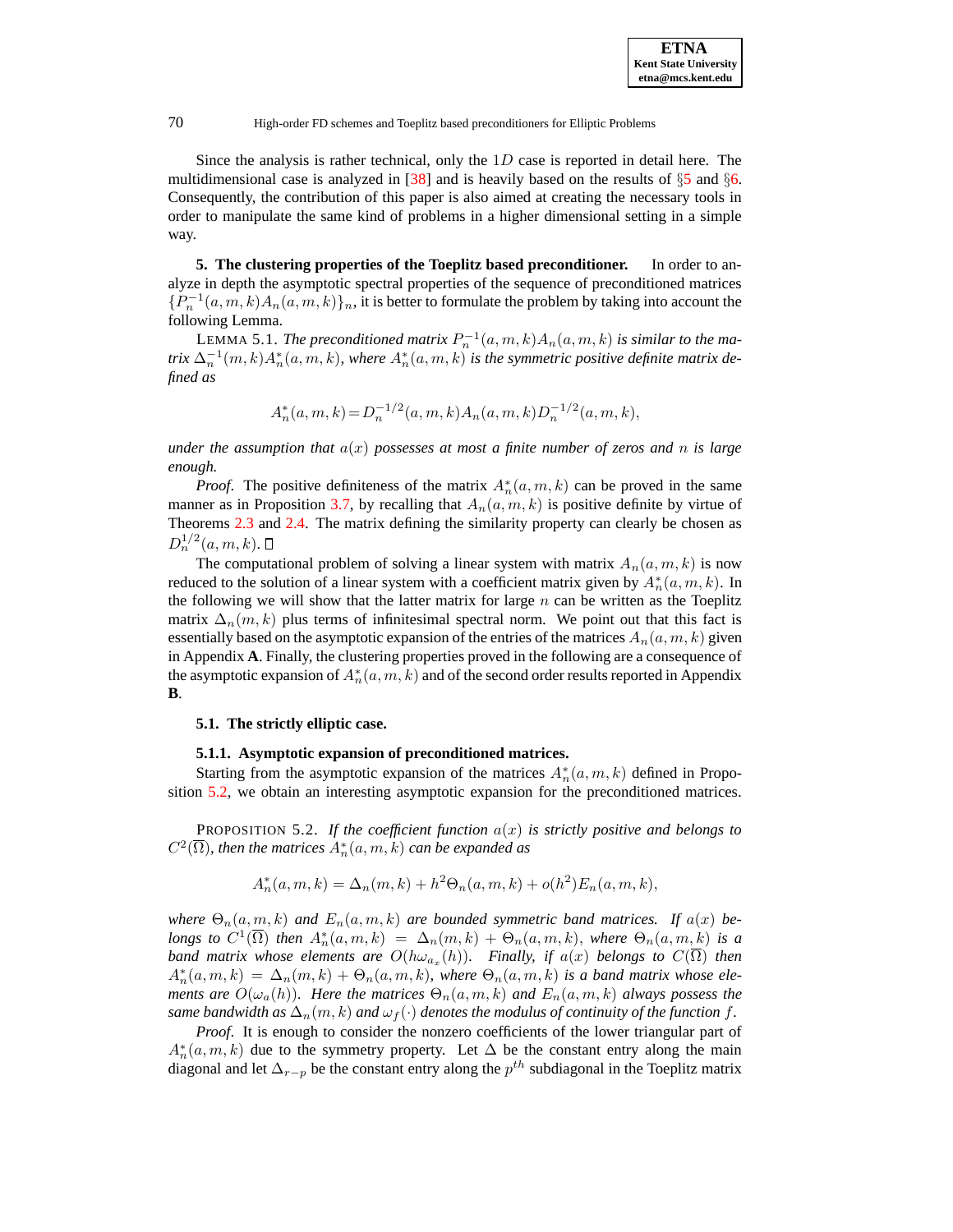$\Delta_n(m, k)$ . The coefficients  $(A_n^*)_{r,r-p}$  are defined as

$$
(A_n^*)_{r,r-p} = \Delta \frac{(A_n)_{r,r-p}}{\sqrt{(A_n)_{r,r}(A_n)_{r-p,r-p}}}.
$$

Clearly, for  $p = 0$ , we have  $(A_n^*)_{r,r-p} = \Delta$ , so that  $(\Theta_n)_{r,r} = (E_n)_{r,r} = 0$ .

Case k odd: According to Proposition [A.1](#page-24-0) and to the assumption of the strictly positiveness of the function coefficient  $a(x)$ , we can also prove that, for each  $p = 1, \ldots, 2m - 1$ ,

$$
(A_n^*)_{r,r-p} = \frac{\Delta \left(a_{r-\frac{p}{2}} \Delta_{r-p} + h^2 a_{xx,r-\frac{p}{2}} \delta_p + o(h^2)\right)}{\sqrt{\left(a_{r-\frac{p}{2}} \Delta + ha_{x,r-\frac{p}{2}} \beta_p + h^2 a_{xx,r-\frac{p}{2}} \gamma_p + o(h^2)\right) \left(a_{r-\frac{p}{2}} \Delta - ha_{x,r-\frac{p}{2}} \beta_p + h^2 a_{xx,r-\frac{p}{2}} \gamma_p + o(h^2)\right)}}
$$
\n
$$
= \frac{\Delta_{r-p} \left(1 + h^2 a_{xx,r-\frac{p}{2}} \delta_p^*\right) + o(h^2)}{\sqrt{\left(1 + ha_{x,r-\frac{p}{2}} \beta_p^* + h^2 a_{xx,r-\frac{p}{2}} \gamma_p^* + o(h^2)\right) \left(1 - ha_{x,r-\frac{p}{2}} \beta_p^* + h^2 a_{xx,r-\frac{p}{2}} \gamma_p^* + o(h^2)\right)}}
$$
\n
$$
= \frac{\Delta_{r-p} \left(1 + h^2 a_{xx,r-\frac{p}{2}} \delta_p^*\right) + o(h^2)}{\sqrt{1 + \left(2a_{xx,r-\frac{p}{2}} \gamma_p^* - (\beta_p^*)^2 a_{x,r-\frac{p}{2}}^2\right)h^2 + o(h^2)}}
$$
\n
$$
= \Delta_{r-p} + \left(\delta_p^* a_{xx,r-p/2} - \Delta_{r-p} \left(2a_{xx,r-\frac{p}{2}} \gamma_p^* - a_{x,r-\frac{p}{2}}^2 (\beta_p^*)^2\right)/2\right)h^2 + o(h^2),
$$

so that

$$
(\Theta_n)_{r,r-p} = \delta_p^* a_{xx,r-p/2} - \Delta_{r-p} \left( 2a_{xx,r-p/2} \gamma_p^* - a_{x,r-p/2}^2 (\beta_p^*)^2 \right) / 2,
$$

and the claimed thesis follows.

Case k even  $(q = 2m)$ : Since the same type of asymptotic expansions holds true by virtue of the Proposition  $A.2$ , the thesis follows in the same manner where

$$
(\Theta_n)_{r,r-p} = \tilde{\delta}_p^* a_{xx,r-p/2} - \Delta_{r-p} \left( 2a_{xx,r-p/2} \tilde{\gamma}_p^* - a_{x,r-p/2}^2 (\tilde{\beta}_p^*)^2 \right) / 2.
$$

When the function  $a(x)$  has less regularity, the claimed thesis is an easy consequence of the preceding steps where the Taylor expansions are halted according to the regularity of  $a(x)$ .  $\square$ 

<span id="page-16-0"></span>**5.1.2. Clustering properties of preconditioned matrices.** We start with the following preliminary clustering result.

THEOREM 5.3. If the coefficient function  $a(x)$  is strictly positive and belongs to  $C(\overline{\Omega})$ ,  $t$ hen $f$ or any  $\varepsilon > 0$  all the eigenvalues of the preconditioned matrix  $P_n^{-1}(a, m, k)$   $A_n(a, m, k)$ *lie in the open interval*  $(1 - \varepsilon, 1 + \varepsilon)$  *except for*  $o(n)$  *outliers* [Weak Clustering Property].

*Proof.* Due to the similarity between  $P_n^{-1}(a, m, k)A_n(a, m, k)$  and  $\Delta_n^{-1}(m, k)A_n^{*}(a, k)A_n^{*}(a, m, k)$  $m, k$ ), we can analyze the spectra of the latter. By virtue of Proposition [B.1](#page-27-0) and Theorem [2.6,](#page-5-3) the sequence  $\{\Delta_n(m, k)\}\$ <sub>n</sub> is *sparsely vanishing* and the considered matrices are nonsingular for any n. Therefore, by recalling Proposition [5.2](#page-15-1) and setting  $D_n \equiv 0$  for any n, Lemma [3.6](#page-6-1) applies, so that the claimed thesis follows.  $\Box$ 

<span id="page-16-1"></span>Moreover, the spectral analysis of the preconditioned matrix sequence  $\{P_n^{-1}(a, m, \ldots)\}$  $k$ ,  $A_n(a, m, k)$ <sub>n</sub> can be improved in the case of a coefficient function  $a(x)$  belonging to  $C^2(\overline{\Omega})$ , with respect to the optimality and the clustering properties.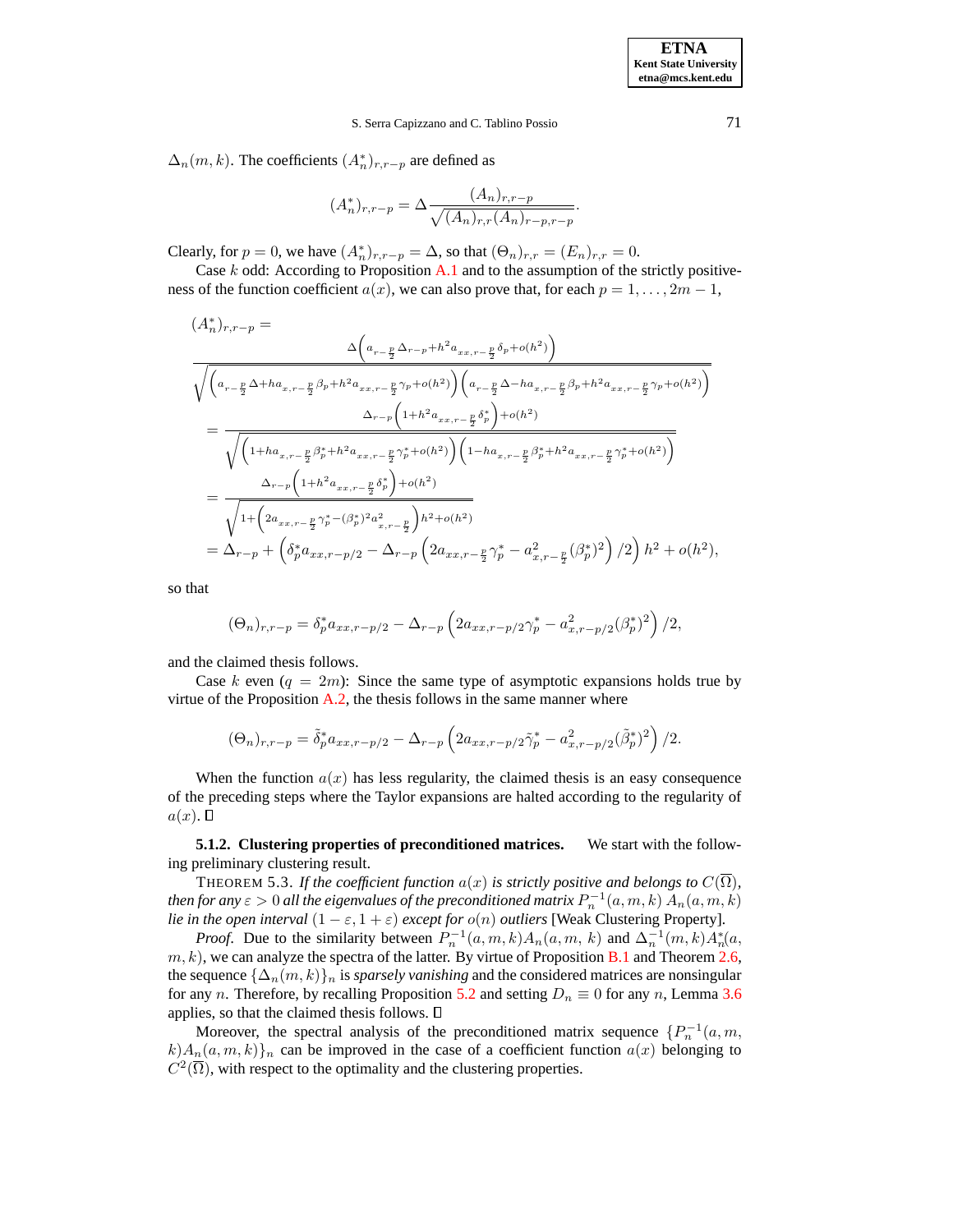| <b>ETNA</b>                  |
|------------------------------|
| <b>Kent State University</b> |
| etna@mcs.kent.edu            |

THEOREM 5.4. *If*  $k = 1$ *, the coefficient function*  $a(x)$  *is strictly positive and belongs*  $\sigma$   $C^2(\overline{\Omega})$  and if the maximal order of the zeros of the related Toeplitz generating polyno $m$ ial  $p_{\bf w}(x) = |p_{\bf c}(x)|^2$  equals 2, then the spectra of the sequence of preconditioned matrices  ${P_n^{-1}(a, m, k)A_n(a, m, k)}_n$  *belong to the interval*  $[d_1, d_2]$ *, with*  $d_i$  *universal positive constants independent of* n *and well separated from zero.*

*Proof.* Due to a similarity argument, we analyze the sequence  $\{\Delta_n^{-1}(m, k)A_n^*(a, m, k)\}$  $k$ ) $\}$ <sub>n</sub>. Now, according to the assumptions and Proposition [5.2](#page-15-1) we have

$$
A_n^*(a, m, k) = \Delta_n(m, k) + h^2 \Theta_n(a, m, k) + o(h^2) E_n(a, m, k),
$$

so that

$$
\Delta_n^{-1}(m,k)A_n^*(a,m,k) = I_n + \Delta_n^{-1}(m,k)(h^2\Theta_n(a,m,k) + o(h^2)E_n(a,m,k)).
$$

By the hypothesis on the order of the zeros of  $|p_c(x)|^2$ , we infer that there exists a constant C so that  $\|\Delta_n^{-1}(m,k)\|_2 \leq Ch^{-2}$  ([\[7,](#page-28-6) [32\]](#page-29-24)). Therefore by standard linear algebra we know that

$$
\lambda_{\max}(\Delta_n^{-1}(m,k)A_n^*(a,m,k)) \leq \|\Delta_n^{-1}(m,k)A_n^*(a,m,k)\|_2
$$
  
\n
$$
\leq \|I_n\|_2 + \|\Delta_n^{-1}(m,k)(h^2\Theta_n(a,m,k) + o(h^2)E_n(a,m,k))\|_2
$$
  
\n
$$
\leq 1 + C\|\Theta_n(a,m,k)\|_2 + o(1).
$$

Conversely, for obtaining a bound from below for  $\lambda_{\min}(\Delta_n^{-1}(m,k)A_n^*(a,m,k))$  we consider the inverse matrix  $[A_n^*(a, m, k)]^{-1} \Delta_n(m, k)$  and we apply Proposition [5.2](#page-15-1) obtaining

$$
[A_n^*(a, m, k)]^{-1} \Delta_n(m, k) = I_n - [A_n^*(a, m, k)]^{-1} (h^2 \Theta_n(a, m, k) + o(h^2) E_n(a, m, k)).
$$

Since  $a(x)$  is positive, as a consequence of Theorem [2.3](#page-4-2) (refer to [\[36\]](#page-29-8)) we deduce that  $\| [A_n^*(a, m, k)]^{-1} \|_2 \leq (\max a)(\min a)^{-1} \|\Delta_n^{-1}(m, k)\|_2 \leq C(\max a)(\min a)^{-1}h^{-2}$ , so that

$$
\lambda_{\min}(\Delta_n^{-1}(m,k)A_n^*(a,m,k)) \ge \left[1 + C(\max a)(\min a)^{-1} \|\Theta_n(a,m,k)\|_2 + o(1)\right]^{-1}.
$$

 $\Box$ 

In addition, by making use of the following spectral characterization, the *Weakest Strong Clustering Property* can be proved.

LEMMA 5.5. Let  $\{\varepsilon_n\}_n$  *be a sequence decreasing to zero* (*as slowly as wanted*) *and let*  $\mu$  *assume that the maximum order of zeros of the polynomial*  $p_{\bf w}(x) = |p_{\bf c}(x)|^2$  *generating the Toeplitz sequence*  $\{\Delta_n(m, 1)\}_n$  *equals* 2*. Then,* 

(5.1) 
$$
\#\left\{i:\lambda_i\left(\Delta_n(m,1)\right)<\left\lceil \varepsilon_n^{-1}\right\rceil h^2\right\}=O\left(\left\lceil \varepsilon_n^{-1/2}\right\rceil\right).
$$

<span id="page-17-0"></span>*Proof.* It is a simple consequence of Proposition  $B.1$ .  $\Box$ 

THEOREM 5.6. Let us consider  $k = 1$  and any choice of m such that the maximal order *of zeros of the polynomial*  $p_{\bf w}(x) = |p_{\bf c}(x)|^2$  generating the Toeplitz sequence  $\{\Delta_n(m,1)\}_n$  $e$ quals 2. If the coefficient function  $a(x)$  is strictly positive and belongs to  $C^2(\overline{\Omega})$  then the Weakest Strong Clustering Property *holds, i.e. for any sequence*  $\{\varepsilon_n\}_n$  *decreasing to zero* (*as slowly as wanted*)*, for each*  $\varepsilon > 0$  *there exists*  $\bar{n}$  *such that for any*  $n > \bar{n}$ *, then*  $n O\left(\left[\epsilon_n^{-1/2}\right]\right)$  eigenvalues of the preconditioned matrix  $P_n^{-1}(a,m,k)A_n(a,m,k)$  belong to *the open interval*  $(1 - \varepsilon, 1 + \varepsilon)$ *.*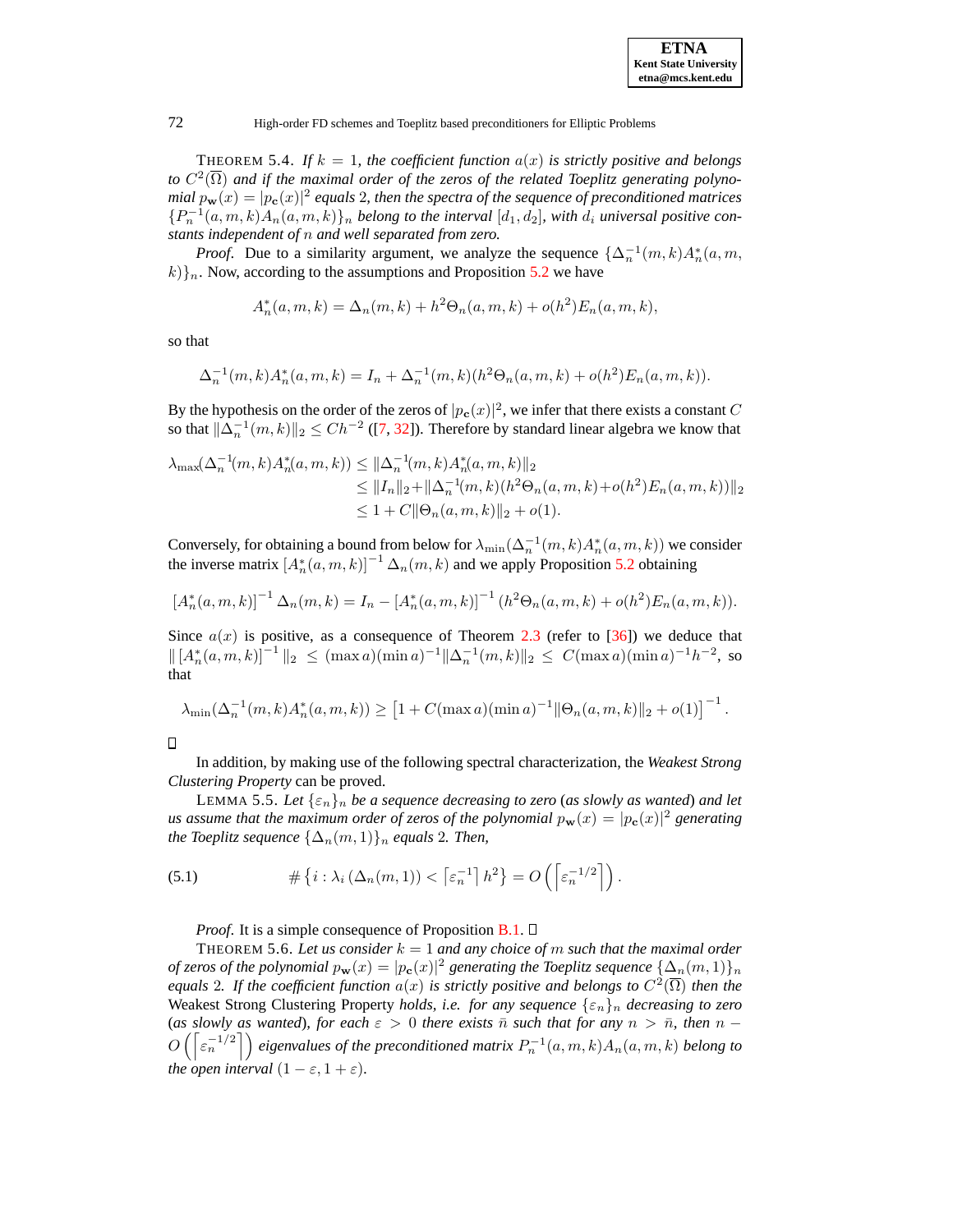*Proof.* By calling  $X_n$  the symmetric matrix

$$
I_n + h^2 \Delta_n^{-1/2}(m, 1) \Theta_n(a, m, k) \Delta_n^{-1/2}(m, 1) + o(h^2) \Delta_n^{-1/2}(m, 1) E_n(a, m, k) \Delta_n^{-1/2}(m, 1)
$$
  
similar to the matrix  $\Delta_n^{-1}(m, 1) A_n^*(a, m, 1)$  and by considering the  $n \times \left(n - O\left(\left[\epsilon_n^{-1/2}\right]\right)\right)$   
matrix U, whose columns are made up by considering the orthonormal eigenvectors of  $\Delta_n(m, 1)$  corresponding to the eigenvalues  $\lambda_j(\Delta_n(m, 1)) \ge \left[\epsilon_n^{-1}\right] h^2$ , we have

$$
U^{H}X_{n}U = I_{n-O\left(\left[\epsilon_{n}^{-1/2}\right]\right)} + h^{2}\text{diag}(\lambda_{j}^{-1/2}(\Delta_{n}(m,1)))U^{H}\Theta_{n}(a,m,k)U\text{diag}(\lambda_{j}^{-1/2}(\Delta_{n}(m,1))) + o(h^{2})\text{diag}(\lambda_{j}^{-1/2}(\Delta_{n}(m,1)))U^{H}E_{n}(a,m,k)U\text{diag}(\lambda_{j}^{-1/2}(\Delta_{n}(m,1)))
$$
  
=  $I_{n-O\left(\left[\epsilon_{n}^{-1/2}\right]\right)} + Y_{n} + Z_{n}.$ 

Now, since

$$
||Y_n||_2 \leq [\varepsilon_n] ||\Theta_n(a, m, k)||_2, ||Z_n||_2 \leq o(1) [\varepsilon_n] ||E_n(a, m, k)||_2,
$$

where  $\Theta_n(a, m, k)$  and  $E_n(a, m, k)$  are bounded matrices according to Proposition [5.2,](#page-15-1) it follows that for each  $\varepsilon > 0$  there exists  $\bar{n}$  such that for any  $n > \bar{n}$ , then

$$
-\varepsilon < \lambda_i (Y_n + Z_n) < \varepsilon,
$$

or equivalently,

$$
1 - \varepsilon < \lambda_i(U^H X_n U) < 1 + \varepsilon.
$$

Lastly, by applying the Cauchy interlacing theorem [\[18\]](#page-29-25), it directly follows that at least  $n O\left(\left\lceil \varepsilon_n^{-1/2} \right\rceil\right)$  eigenvalues of the preconditioned matrix  $P_n^{-1}(a, m, k) A_n(a, m, 1)$ , similar to the matrix  $\Delta_n^{-1}(m,1)A_n^*(a,m,1)$ , belong to the open interval  $(1-\varepsilon,1+\varepsilon)$ .

Notice that, for  $k = 1$  and  $m = 1, 2, 3$  in Figure [4.3.](#page-12-1)a we observed that  $x = 0$  is the unique zero of  $p_w(x)$  whose order equals 2 according to relation [\(2.9\)](#page-5-2). Therefore, in light of Theorem [5.6](#page-17-0) we deduce the *Weakest Strong Clustering Property*.

**5.1.3. How many outliers?.** In the case where  $k > 1$  or  $2s > 2$ , we lose the *Weakest Strong Clustering Property*, although the *Weak Clustering Property* always holds according to Theorem [5.3.](#page-16-0) Consequently, the main task is the characterization of the goodness of the cluster; that is, for any positive fixed  $\varepsilon$  we want to know how many outliers do not belong to the interval  $(1 - \varepsilon, 1 + \varepsilon)$ .

<span id="page-18-1"></span>THEOREM 5.7. If  $A_n^*(a, m, k) = \Delta_n(m, k) + O(h^t)$ , with t positive real valued and *the coefficient function*  $a(x)$  *being strictly positive, then for each*  $\varepsilon_n = o(h^{1-\frac{t}{2s}})$  *decreasing to zero* and for each  $\varepsilon > 0$  there exists  $\bar{n}$  such that for each  $n > \bar{n}$  at least  $n - O(\lceil \varepsilon_n^{-1} \rceil)$  $eigenvalues$  *of*  $P_n^{-1}(a, m, k)A_n(a, m, k)$  *fall in*  $(1 - \varepsilon, 1 + \varepsilon)$ *. Here, 2s denotes the maximal order of* the zeros of the related Toeplitz generating polynomial  $p_w$ , where  $2s = 2k$  *if*  $2k \geq$  $q-1$  *and otherwise belongs to*  $[2k, 2(q-1)-2k]$ *.* 

*Proof.* We first observe that the *i*-th eigenvalue of  $\Delta_n(m, k)$  behaves like  $p_{\bf{w}}(x_i)$ ,  $x_i =$  $\pi i/(n+1)$  (refer to [\[5\]](#page-28-7) and Proposition [B.1\)](#page-27-0). This implies that, for  $i = i(n) = o(n)$ , the *i*-th eigenvalue goes to zero as  $(i(n)/n)^{2s}$ . Since the matrix error  $A_n^*(a, m, k) - \Delta_n(m, k) =$  $O(h^t)$ , it follows that, in any subspace generated by the eigenvectors  $v_{i(n)}$  of  $\Delta_n(m, k)$  related to eigenvalues  $l_{i(n)}$  with

<span id="page-18-0"></span>(5.2) 
$$
h^t = o\left([i(n)/n]^{2s}\right),
$$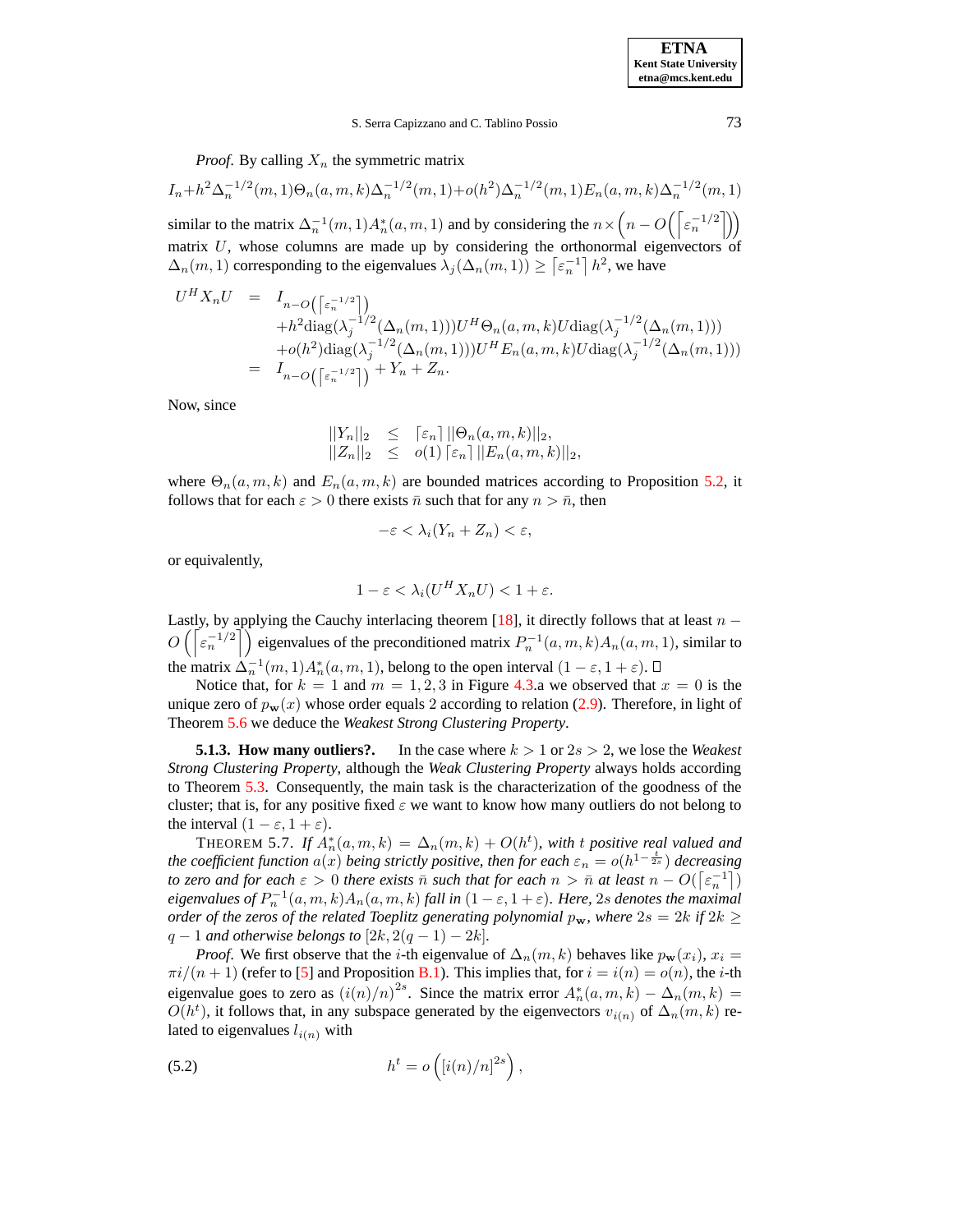the Rayleigh quotient of  $\Delta_n^{-1/2}(m,k)A_n^*(a,m,k)\Delta_n^{-1/2}(m,k) - I_n$  is infinitesimal. By referring to equation [\(5.2\)](#page-18-0), this is equivalent to saying that for any  $i(n)$  such that  $(i(n))^{-1}$  =  $o(h^{1-\frac{t}{2s}})$ , the preceding Rayleigh quotient is infinitesimal in the subspace generated by all the eigenvectors  $v_j$ ,  $j \ge i(n)$ . Now, by setting  $\varepsilon_n = (i(n))^{-1}$  and by invoking the Cauchy interlacing theorem [\[18\]](#page-29-25), the proof is concluded.  $\square$ 

By using the general information on the error matrix  $A_n^*(a, m, k) - \Delta_n(m, k)$  with spectral norm bounded by  $O(h^t)$ , we infer an estimate concerning the number of outlying eigenvalues as a function of  $t$ , but also depending on the "spectral difficulty" of the problem represented by the parameter k. In fact, the growth of the order  $2k$  ( $2s \geq 2k$ ) of the differential problem leads to a deterioration of the "strength" of the cluster. Therefore, in order to obtain a better clustering for higher order problems, it is necessary to increase the order of approximation of  $\Delta_n(m, k)$  by  $A_n^*(a, m, k)$ ; a possible proposal is the use of bidiagonal uniformly well conditioned matrices  ${B_n(a, m, k)}_n$  in place of  ${D_n(a, m, k)}_n$ . A suitable choice of its entries can be used for obtaining a higher order of approximation in the difference  $A_n^*(a, m, k) \Delta_n(m,k)$  with  $A_n^*(a,m,k) = B_n^{-1/2}(a,m,k)A_n(a,m,k)(B_n^{-1/2}(a,m,k))^T$ .

It should be noticed that the growth of the number of outliers predicted by Theorem [5.7](#page-18-1) for  $P_n^{-1}(a, m, k)A_n(a, m, k)$  in the case where  $k > 1$  and  $a > 0$ , is not observed in Table [4.5.](#page-11-0) It is probably possible to prove something more.

On the other hand, the improvement given by the *Strong Clustering Property* is just a theoretical one since, for the case where  $a(x)$  is positive, regular and  $k = 1$ , the optimality of our PCG iterations follows from the fact that each eigenvalue of  $P_n^{-1}(a, m, k)A_n(a, m, k)$ belongs to  $[d_1, d_2]$  with  $d_i$  universal positive constants independent of n (Theorem [5.4\)](#page-16-1).

**5.2. The degenerate elliptic case.** First, the following theorem explains why the Toeplitz sequence  $\{\Delta_n(m, k)\}_n$  is not an optimal preconditioning sequence in the case where  $a(x)$  has zeros. In fact, the condition defining the optimality in Definition [3.1](#page-5-1) is violated.

**THEOREM 5.8.** *The spectra of the preconditioned matrix sequences*  $\{\Delta_n^{-1}(m, k)\}$  $A_n(a, m, k)$ <sub>n</sub> are contained in the interval [ $\bar{a}$ , A], with  $\bar{a}$  and A being the infimum and the supremum of the function  $a(x)$  respectively. If the coefficient function  $a(x)$  has a finite num*ber* of *zeros,*  $\#I^+(a) \geq n$ ,  $\inf a = 0$  *and the assumption of Theorem* [2.4](#page-4-3) *is fulfilled, then the* spectra of the preconditioned matrices are contained in the interval  $(0, \overline{A}]$ *. In addition, the lower bound is tight in the sense that the smallest eigenvalue*  $\lambda_{\min}(\Delta_n^{-1}(m, k)A_n(a, m, k))$ *of the preconditioned matrix tends to zero as* n *tends to infinity as long as* inf a = 0*.*

*Proof*. The two localization results are immediate consequences of Theorem [2.3](#page-4-2) and Theorem [2.4](#page-4-3) respectively.

From Theorem 4.8 in [\[36\]](#page-29-8) we know that the eigenvalues of  $\{\Delta_n^{-1}(m, k)A_n(a, m, k)\}_n$ distribute as the function  $a(x)$ ; a simple argument taken from measure theory implies that the minimal eigenvalue  $\lambda_{\min}(\Delta_n^{-1}(m,k)A_n(a,m,k))$  tends to  $\bar{a}=0$ .

Finally, by using the same argument of Theorem 4.1 in [\[31\]](#page-29-4) based on special choices of the Rayleigh quotients, it follows that  $\lambda_{\min}(\Delta_n^{-1}(m,k)A_n(a,m,k)) = O(h^{\alpha})$  if  $\alpha$  is the maximal order of the zeros of  $a(x)$ .  $\square$ 

**5.2.1. Clustering properties of preconditioned matrices.** The reason for the very fast PCG convergence observed when we consider the preconditioner  $P_n(a, m, k)$  with respect to the case of the basic Toeplitz preconditioner  $\Delta_n(m, k)$  is explained in the following theorem.

<span id="page-19-0"></span>THEOREM 5.9. If the nonnegative coefficient function  $a(x)$  has a finite number of zeros *and belongs to*  $C(\overline{\Omega})$ *, then for any*  $\varepsilon > 0$  *all the eigenvalues of the preconditioned matrix*  $P_n^{-1}(a, m, k)A_n(a, m, k)$  *lie in the open interval*  $(1 - \varepsilon, 1 + \varepsilon)$  *except for*  $o(n)$  *outliers*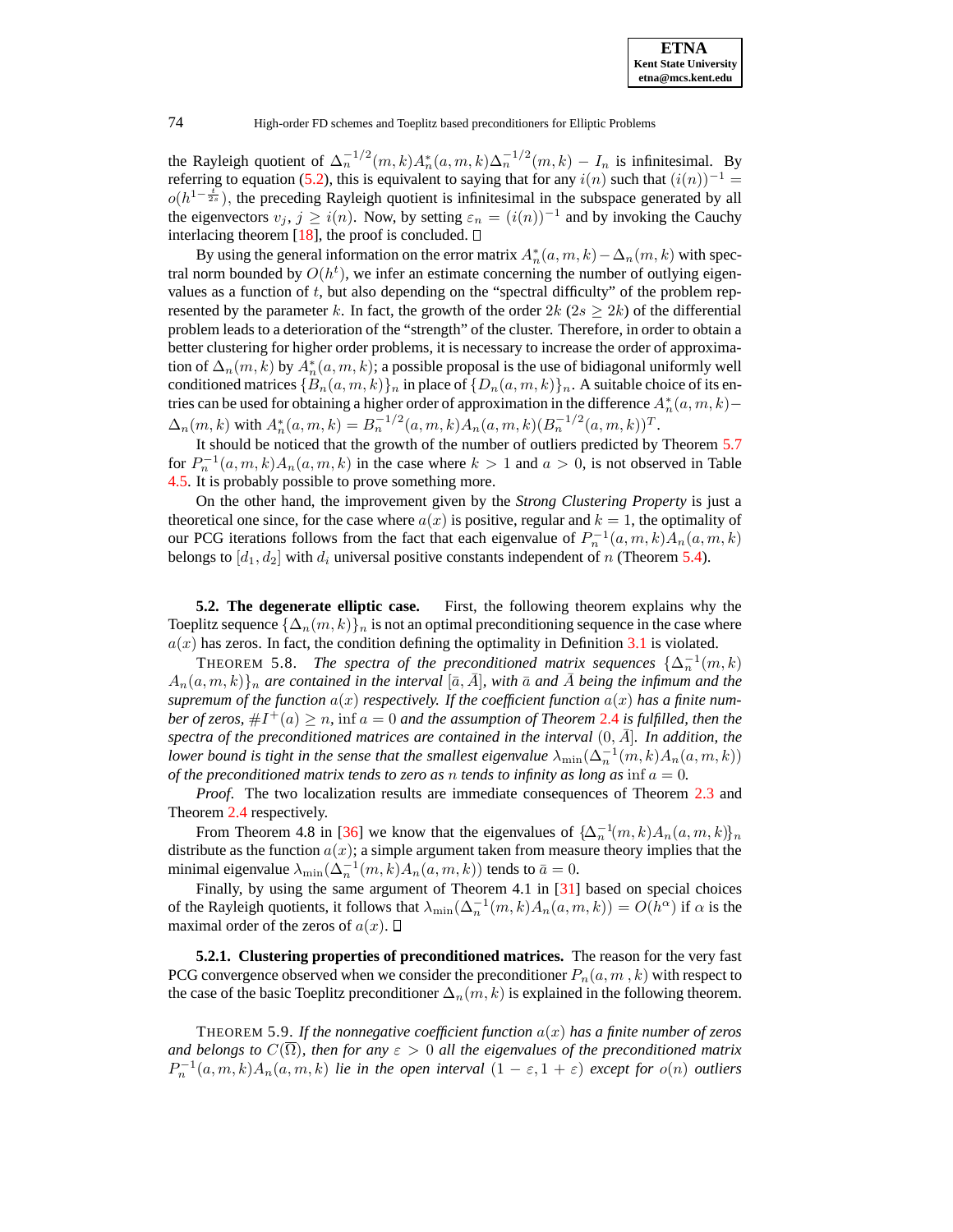[Weak Clustering Property]*.*

*Proof.* Due to the similarity between  $P_n^{-1}(a, m, k)A_n(a, m, k)$  and  $\Delta_n^{-1}(m, k)A_n^{*}(a, k)A_n^{*}(a, k)$  $(m, k)$ , we can analyze the spectrum of the latter matrix. First, for the sake of simplicity, we consider the case when  $a(x)$  has a unique zero of order  $\alpha$  located at  $x = 0$ . For any index *i* such that  $x = \tilde{x}_i$  is well separated from  $x = 0$ , we find that

<span id="page-20-1"></span>
$$
(5.3) \ (A_n^*(a,m,k))_{i,i \pm p} = (\Delta_n(m,k))_{i,i \pm p} + (\Theta_n(a,m,k))_{i,i \pm p}, \quad p = 0, \ldots, q-1,
$$

where  $\|\Theta_n(a, m, k)\|_2 = O(\omega_a(h))$ . More specifically, for any  $\varepsilon > 0$ , let us consider the indices i such that the distance of the point  $\tilde{x}_i$  from the point  $x = 0$  is greater or equal to  $\varepsilon$ . For all these indices i the relationship [\(5.3\)](#page-20-1) holds true. Consequently, we can consider an asymptotic expansion

$$
A_n^*(a, m, k) = \Delta_n(m, k) + \Theta_n(a, m, k, \varepsilon) + D_n(\varepsilon),
$$

where  $D_n(\varepsilon)$  is the null matrix except for the north-west corner of dimension  $\varepsilon n$ . Clearly, the rank of  $D_n$  is bounded by  $\varepsilon n$  and, by virtue of Theorem [2.6](#page-5-3) and Proposition [B.1,](#page-27-0) the sequence  $\{\Delta_n(m,k)\}_n$  is sparsely vanishing.

Therefore, by setting  $A_n = A_n^*(a, m, k)$  and  $P_n = \Delta_n(m, k)$ , the hypotheses of Lemma [3.6](#page-6-1) are fulfilled and the claimed thesis follows.

Notice that the presence of a zero in a different position moves the position of the nonzero part of  $D_n$  along the diagonal, but does not change the size of its asymptotic rank. Moreover, the proof is unchanged in the case of the presence of a finite number of zeros.

From Theorem [5.9,](#page-19-0) we deduce that almost all the eigenvalues of the preconditioned matrices are in a small neighbourhood of unity except for  $o(n)$  outliers; this is not completely satisfactory but is nonetheless very good when compared with the Toeplitz preconditioning alone. In order to see this, consider the distributional results found in [\[36\]](#page-29-8) where we prove that the number of PCG iterations to reach the solution within a fixed accuracy,  $\Delta_n(m, k)$ being the preconditioner, is linear in the dimension  $n$ . Indeed, the latter is a consequence of the fact that the eigenvalues of the sequence  $\{\Delta_n^{-1}(m,k)A_n(a,m,k)\}_n$  are distributed as the function  $a(x)$  and of the fact that  $a(x)$  has zeros.

Moreover, the behaviour in the numerical experiments is much better when compared with the quoted theoretical results. It is most likely that the analysis presented in Theorem [5.9](#page-19-0) can be substantially refined. In particular, the theoretical tools introduced in [\[42\]](#page-29-18) and [\[11\]](#page-28-8) could be used in this context.

<span id="page-20-0"></span>**6. General results on distribution and clustering.** The aim of this section is to give general results on the approximation of the sequence  $\{A_n^*(a, m, k)\}_n$  by the sequence  ${\{\Delta_n(m,k)\}}_n$  in the spirit of the ergodic Theorems proved by Szegő, Widom, etc [\[19,](#page-29-9) [45\]](#page-29-10). Let us denote the trace norm by  $|| \cdot ||_{trace}$  (refer to [\[4,](#page-28-4) Bhatia, p. 92]).

DEFINITION 6.1. [\[19,](#page-29-9) [43\]](#page-29-6) *Two real sequences*  $\{a_i^{(n)}\}_{i\leq n}$ ,  $\{b_i^{(n)}\}_{i\leq n}$  are equally dis*tributed if and only if, for any real-valued continuous function* F *with bounded support, the following relation holds:*

(6.1) 
$$
\lim_{n \to \infty} \frac{1}{n} \sum_{i=1}^{n} \left( F\left( a_i^{(n)} \right) - F\left( b_i^{(n)} \right) \right) = 0.
$$

<span id="page-20-2"></span>*When the previous limit goes to zero as*  $O(n^{-1})$  *and*  $F$  *is Lipschitz continuous, we say that there is strong equal distribution.*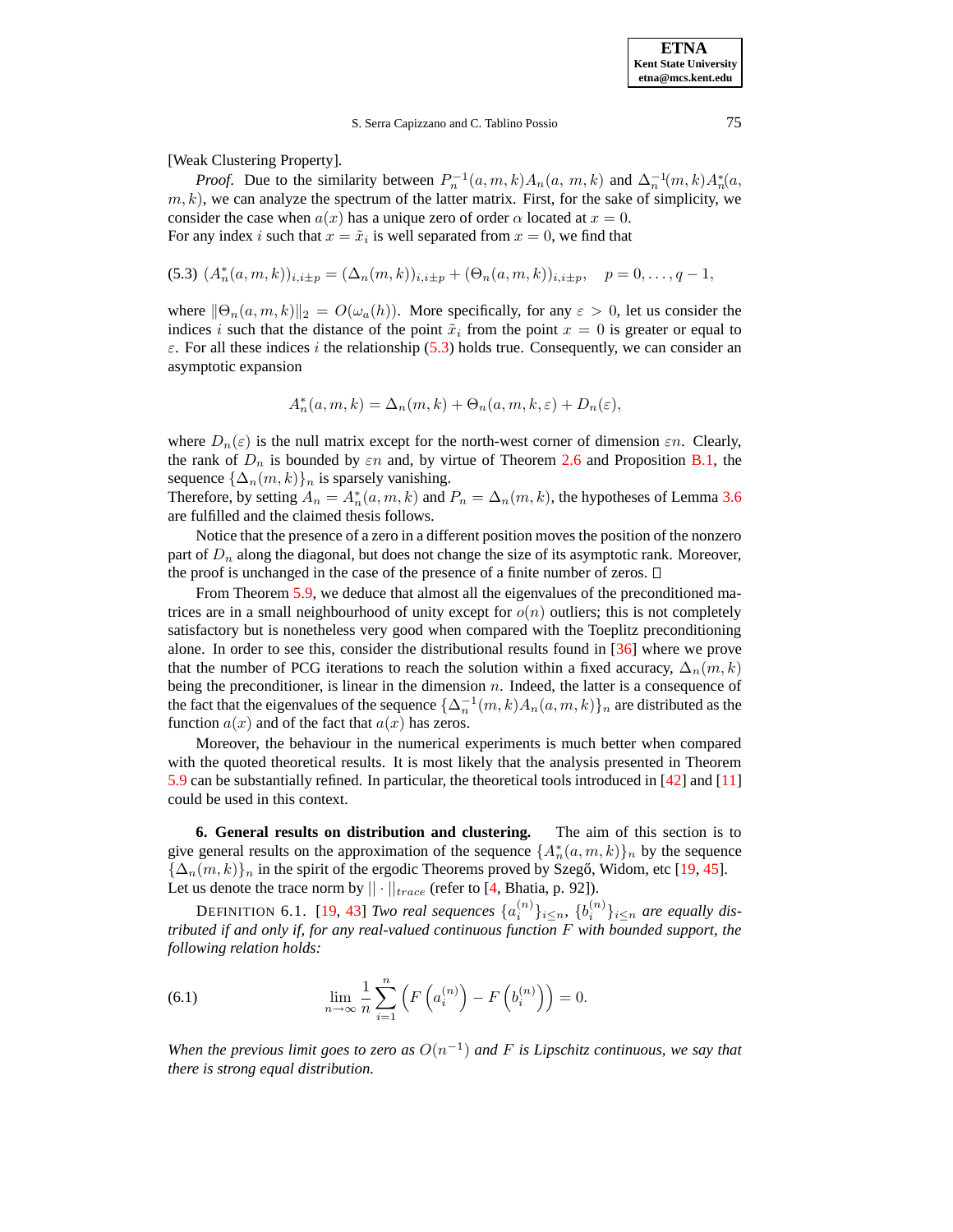THEOREM 6.2. *If the coefficient function*  $a(x)$  *is strictly positive and belongs to*  $C(\overline{\Omega})$ *, then*

$$
||A_n^*(a, m, k) - \Delta_n(m, k)||_F^2 \le nO(\omega_a^2(n^{-1})),
$$
  
\n
$$
||A_n^*(a, m, k) - \Delta_n(m, k)||_2 \le O(\omega_a(n^{-1})),
$$
  
\n
$$
||A_n^*(a, m, k) - \Delta_n(m, k)||_{\text{trace}} \le nO(\omega_a(n^{-1})),
$$

*where*  $\omega_a$  *denotes the modulus of continuity of the function*  $a(x)$ *. If the coefficient function*  $a(x)$  *is nonnegative with a finite number r of zeros and belongs to*  $C(\overline{\Omega})$ *, then there exists a* matrix sequence  $\{D_n\}_n$ ,  $D_n = D_n^{[1]} + \ldots + D_n^{[r]},$  with  $\mathrm{rank}(D_n) = o(n),$  such that

$$
||A_n^*(a, m, k) - D_n - \Delta_n(m, k)||_F^2 = o(n),
$$
  

$$
||A_n^*(a, m, k) - D_n - \Delta_n(m, k)||_2 = o(1).
$$

The latter theorem, in view of Tyrtyshnikov's results [\[43\]](#page-29-6), tells us that the eigenvalues of the two sequences  $\{A_n^*(a, m, k)\}_n$  and  $\{\Delta_n(m, k)\}_n$  of symmetric matrices are equally distributed. But each matrix  $\Delta_n(m, k)$  is the  $n \times n$  Toeplitz matrix generated by  $p_{\bf w}(x) =$  $|p_c(x)|^2$  and therefore, by taking into account the ergodic Szegõ Theorem, it follows that for any real-valued continuous function  $F$  with bounded support

(6.2) 
$$
\lim_{n \to \infty} \frac{1}{n} \sum_{i=1}^{n} F(\lambda_i(A_n^*(a, m, k))) = \frac{1}{2\pi} \int_{-\pi}^{\pi} F(p_{\mathbf{w}}(x)) dx.
$$

Moreover, we have also the following Widom–like second order result.

COROLLARY 6.3. If the coefficient function  $a(x)$  is Lipschitz-continuous, then the se $q$ uences  $\{A_n^*(a, m, k)\}_n$  and  $\{\Delta_n(m, k)\}_n$  are strongly equally distributed and for any real*valued Lipschitz-continuous function* F *with bounded support we find*

(6.3) 
$$
\left| \frac{1}{n} \sum_{i=1}^{n} F(\lambda_i(A_n^*(a, m, k)) - \frac{1}{2\pi} \int_{-\pi}^{\pi} F(p_{\mathbf{w}}(x)) dx \right| = O(n^{-1}).
$$

*Proof.* If  $a(x)$  is Lipschitz-continuous, then  $nO(\omega_a(n^{-1})) = O(1)$ . Consequently, from the latter theorem we deduce that

$$
||A_n^*(a,m,k) - \Delta_n(m,k)||_{\text{trace}} = O(1).
$$

The application of the third part of Lemma 4.3 in [\[34\]](#page-29-5) yields the strong equal distribution of  $\{A_n^*(a, m, k)\}_n$  and  $\{\Delta_n(m, k)\}_n$ . Moreover, we remark that the generating function of the Toeplitz matrices  $\{\Delta_n(m, k)\}_n$  is a trigonometric polynomial and we simply point out that all the trigonometric polynomials are from the Krein algebra  $K$  [\[25\]](#page-29-26). Finally, we use the second-order result of Widom [\[45\]](#page-29-10) concerning the spectral distribution of Toeplitz matrices with symbol belonging to  $K$  and this concludes the proof.  $\square$ 

Notice that Theorem [6.2](#page-20-2) can be extended in the same way to the case of  $p$  dimensions, i.e. to differential problems on  $p$  dimentional domains (recall that the Szego» - Tyrtyshnikov Theorem holds generically in  $p$  dimensions).

The fact  $A_n^*(a, m, k) = \Delta_n(m, k) + O(h^2)$  proved in Propositions [A.1,](#page-24-0) [A.2](#page-26-0) and [5.2,](#page-15-1) with  $a(x) \in C^2(\overline{\Omega})$ , is in some sense exceptional because it is produced by the cancellation of  $O(h)$  terms in the expression  $(A_n^*(a, m, k) - \Delta_n(m, k))_{r,r \pm p}$ . Moreover, if the coefficient function  $a(x)$  is strictly positive and belongs to  $C^1(\overline{\Omega})$  and  $a_x(x) \in Lip_1$ , then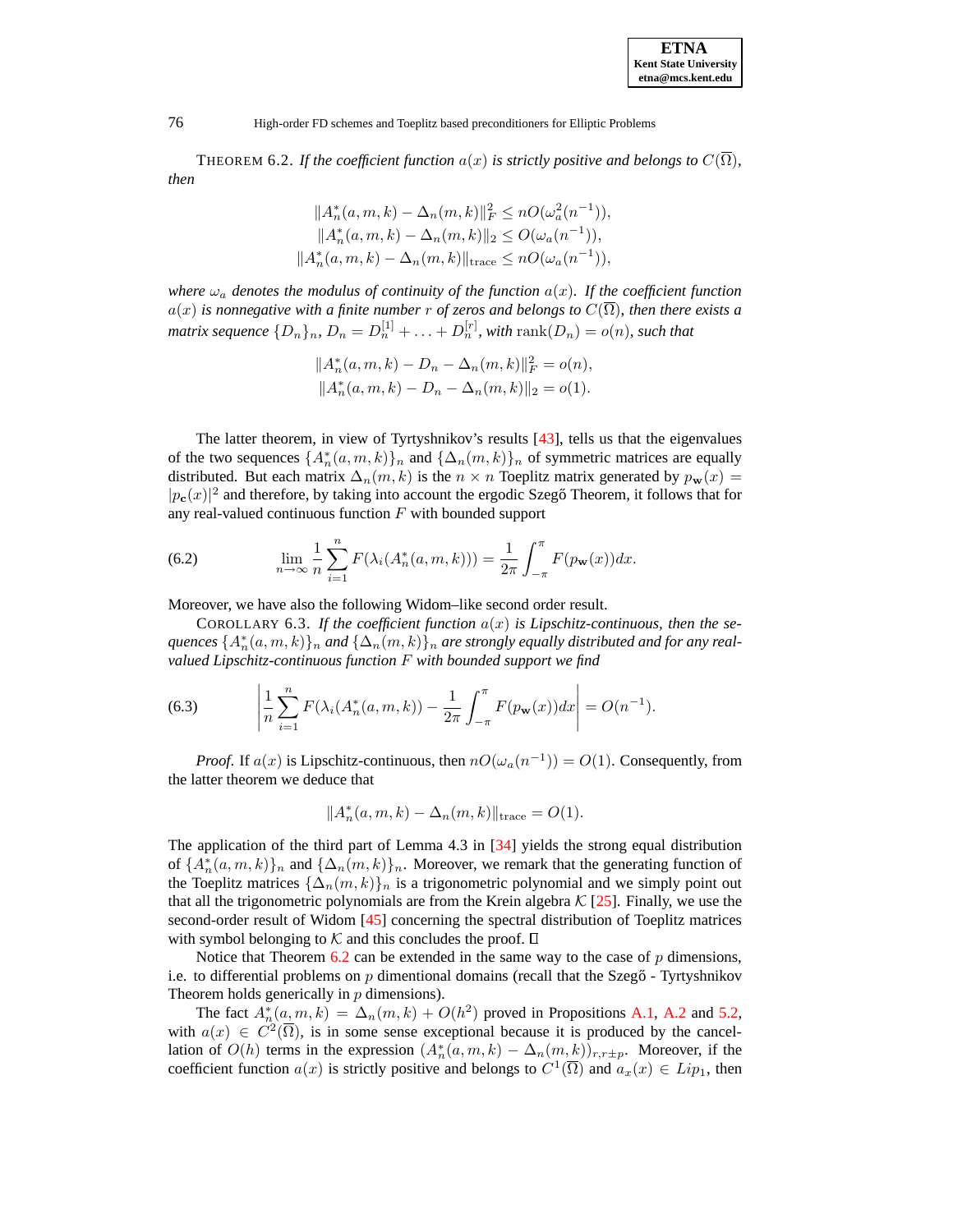$A_n^*(a, m, k) = \Delta_n(m, k) + O(h^2)$ . Nevertheless, it is worth pointing out that equation [\(1.1\)](#page-1-0) imposes that the coefficient function  $a(x)$  belongs to  $C^k(\overline{\Omega}),$  so it would appear that a refined analysis be just an academic exercise. However, when we consider the "weak formulation"  $[9]$ , the problem  $(1.1)$  is transformed into an integral problem. Therefore, in this sense, the given analysis becomes again meaningful. Concerning this fact, we are able to prove something more. If  $a(x) \in L^{\infty}(\Omega)$ , the application of the Lusin Theorem allows one to prove the following result.

THEOREM 6.4. Let  $A_n^*(a, m, k) = D_n^{-1/2}(a, m, k)A_n(a, m, k)D_n^{-1/2}(a, m, k)$  be the *symmetrically scaled matrix of*  $A_n(a, m, k)$ *, FD discretization matrix of the continuous problem* [\(1.1\)](#page-1-0) *and let*  $\Delta_n(m, k)$  *be the related Toeplitz matrix. Here the coefficients*  $a(x_i)$  *should be* replaced by mean values on the interval  $I_i = [x_i, x_{i+1}]$  in the sense that  $a(x_i)$  means  $n\int_{I_i} a(t)$ . Then, when the coefficient function  $a(x)$  is nonnegative and, at most, sparsely van*ishing* and *belongs* to  $L^{\infty}(\Omega)$ *, there exists* a matrix sequence  $\{D_n\}_n$ *, with* rank $(D_n) = o(n)$ *, such that*

$$
||A_n^*(a, m, k) - \Delta_n(m, k) - D_n||_F^2 = o(n),
$$
  

$$
||A_n^*(a, m, k) - \Delta_n(m, k) - D_n||_2 = o(1).
$$

In addition, the number of outliers of the sequence of preconditioned matrices  $\{P_n^{-1}(a, \theta)\}$  $\{m, k\}$  $A_n(a, m, k)\}$ <sub>n</sub> is generically  $o(n)$ , while if  $a(x)$  is not sparsely vanishing then the pre*conditioners*  $P_n(a, m, k)$  *are not well defined or the spectra of the preconditioned matrices are not clustered.*

*Proof.* This is a simple generalization of Theorem 5.3 in [\[34\]](#page-29-5).  $\Box$ 

## **7. Computational costs and comparison with the literature.**

<span id="page-22-0"></span>**7.1. Computational costs.** In conclusion, we have reduced the asymptotic cost of these band systems (which are Locally Toeplitz  $[41]$ ) to the cost of band-Toeplitz systems for which the recent literature provides very sophisticated algorithms (for the most efficient see [\[6\]](#page-28-1)) whose cost is lower than that of the classical band solvers [\[18\]](#page-29-25): (**a**) Multigrid methods requiring  $O(ln)$  arithmetic operations (ops) and  $O(log n)$  parallel steps with  $O(ln)$  processors [\[13,](#page-29-11) [14\]](#page-29-27) in the parallel PRAM model of computation; (**b**) a recursive displacement rank based technique [\[6\]](#page-28-1) requiring  $O(n \log(l) + l \log^2(l) \log(n))$  ops and  $O(\log n)$  parallel steps with  $O(ln)$  processors. Here *n* is the matrix dimension and  $l = 2q - 1$  is the matrix bandwidth.

So, in order to obtain the total computational cost needed to compute the solution of a system  $A_n \mathbf{u} = \mathbf{f}$ , with  $A_n = A_n(a, m, k)$ , using the PCG method, the preceding costs must be multiplied by the PCG iteration number which is constant with respect to  $n$  and added to the cost of few matrix-vector multiplications (recall the PCG algorithm). The final cost is  $O(n \log(l))$  ops and  $O(\log(nl))$  parallel steps with  $O(ln)$  processors in the PRAM model of computation.

Concerning the computational cost in the 2D case we point out that the "displacement rank technique" developed in [\[6\]](#page-28-1) is no longer "optimal" in the multilevel Toeplitz case (i.e. in the case where a Toeplitz matrix has block Toeplitz structure and each block has Toeplitz structure and so on recursively for a finite number  $d \geq 2$  of levels). The same remark also holds for the classical band-solvers [\[18\]](#page-29-25). Nevertheless, in the multilevel case optimal iterative solvers are those based on the multigrid methods  $[14]$  or on mixed methods (PCG + multigrid) [\[33\]](#page-29-28); with the latter multigrid-type choices, the computational cost is linear as the size  $N(n)$ of the linear system and linear as the sum of the internal and external bandwidths of the coefficient matrix.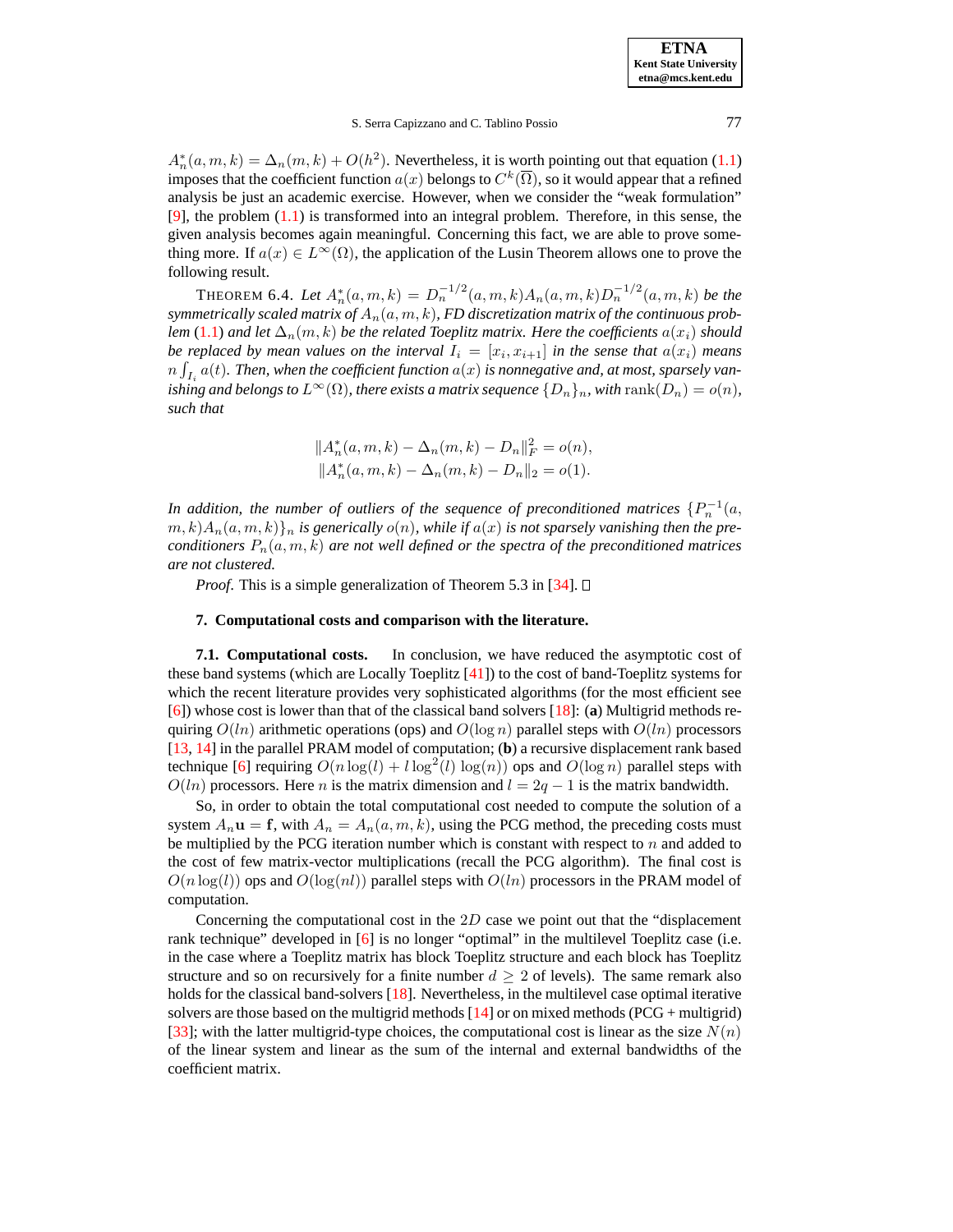**7.2. Comparison with the literature.** Hereafter, we compare our technique with the iterative and direct solvers used in the relevant literature. In the following  $N$  denotes the dimension of the algebraic system, that is,  $N = n$  for the 1D case and  $N = N(n) = n_1 n_2$ for the 2D case with  $n_1 \sim n_2$ . The case under study is that of boundary value problems such as [\(1.1\)](#page-1-0) and [\(1.2\)](#page-1-1) over a rectangle  $\Omega$  of  $\mathbf{R}^d$ ,  $d = 1$  or  $d = 2$ , discretized by uniformly spaced FD schemes. We analyze the following three situations:

**a.1**)  $a(x) > 0$  and  $a(x) \in C^2(\overline{\Omega})$ ,

- **a.2)**  $a(x) > 0$  and  $0 < \inf a(x) \leq \sup a(x) < \infty$ ,
- **a.3**)  $a(x) \ge 0$  with at most isolated zeros and  $a(x)$  belonging to  $L^1(\Omega)$ .

The PCG methods based on preconditioners from incomplete LU factorizations [\[27,](#page-29-14) [10,](#page-28-9) [20\]](#page-29-29) (for  $d = 2$ ) and from the circulant algebra [\[8,](#page-28-3) [22,](#page-29-12) [26\]](#page-29-13) (for  $d = 1$  and  $d = 2$ ) are sublinear, i.e. they require a number of iterations  $O(N^{\beta})$  with positive  $\beta$  and an overall cost of at least  $O(N^{1+\beta})$ . This is true even in the case **a.1** where  $a(x)$  is positive and smooth. In particular, the Strang preconditioner is singular when  $N$  is big enough due to the consistency condition and the T. Chan preconditioner suggested in [\[8\]](#page-28-3) leads to preconditioned matrix sequences whose condition number grows at least as  $N^{(2k-1)/d}$ , where d is the dimension of the definition domain and, in the simplest case, where  $a(x)$  is equal to a positive constant. As a consequence, it is clear that the value of  $\beta$  is  $\min\{1,(2k-1)/2d\}$ . Moreover, in light of the analysis given in  $[11]$ , there is a sub-cluster of eigenvalues to zero and this leads to a substantial slowdown in the performances of the associated PCG method.

On the other hand, the PCG methods defined by using separable preconditioners [\[12\]](#page-29-30) and the multigrid algorithms [\[21,](#page-29-31) [3\]](#page-28-10) are optimal in the sense of Definition [3.1](#page-5-1) in the cases **a.1** and **a.2**, but not in the case **a.3**. On the contrary, our technique is superlinear in the case **a.1** (therefore also optimal) and assures a "weak" clustering in the cases **a.2** and **a.3**; this property does not theoretically guarantee optimality, but the numerous numerical experiments performed here and in [\[34,](#page-29-5) [36\]](#page-29-8) suggest a convergence rate independent of the size N. Furthermore, we recall that the "weak" clustering property also holds in the case where  $a \in L^1(\Omega)$ .

Finally, some remarks concerning direct methods are needed. In the  $1D$  case it is clear that Gaussian elimination is also optimal with regard to the dimension  $n$  and with a constant growing as  $l^2$ , where  $l = 2q - 1$  is the matrix bandwidth. However, the matrices  $A_n(a, m, k)$ are very ill-conditioned if k is large or if  $a(x)$  has zeros so that possible numerical instabilities can be observed and the proposed PCG technique can be a good alternative method. The advantage of our proposal is especially evident in the 2D case where Gaussian elimination is no longer optimal requiring  $O(N^2)$  ops against  $O(N)$  of our PCG method. Moreover, this advantage is stronger when the number of dimensions d increases ( $O(N^{2(d-1)/d+1})$  ops against  $O(N)$ ).

Finally, concerning the matrix algebra approach, it is useful to recall a negative result stated in [\[39,](#page-29-16) [40\]](#page-29-17) regarding multilevel structures in d dimensions for  $d \geq 2$ : at least  $cN^{(d-1)/d}$ outliers with  $c > 0$  are present when we use a matrix algebra preconditioning sequence and the matrix algebra is "partially equimodular" [\[40\]](#page-29-17). We recall that all the known trigonometric, Hartley and  $\omega$  circulant algebras ( $|\omega| = 1$ ) are "partially equimodular". The bound of at least  $cN^{(d-1)/d}$  outliers is realized by both Strang and T. Chan preconditioners so that important information contained in the negative result is that their unsatisfactory performances cannot be substantially improved by changing preconditioning sequence in any algebra of "partially equimodular" type.

<span id="page-23-0"></span>**8. Concluding remarks.** To conclude, in this paper we have discussed the asymptotic distributional properties of the spectra of Toeplitz–based preconditioned matrices arising from FD discretization of the differential problems of the form  $(1.1)$ . We have proved that the weak clustering of the spectra holds for  $a(x)$  ranging from the good case in which it is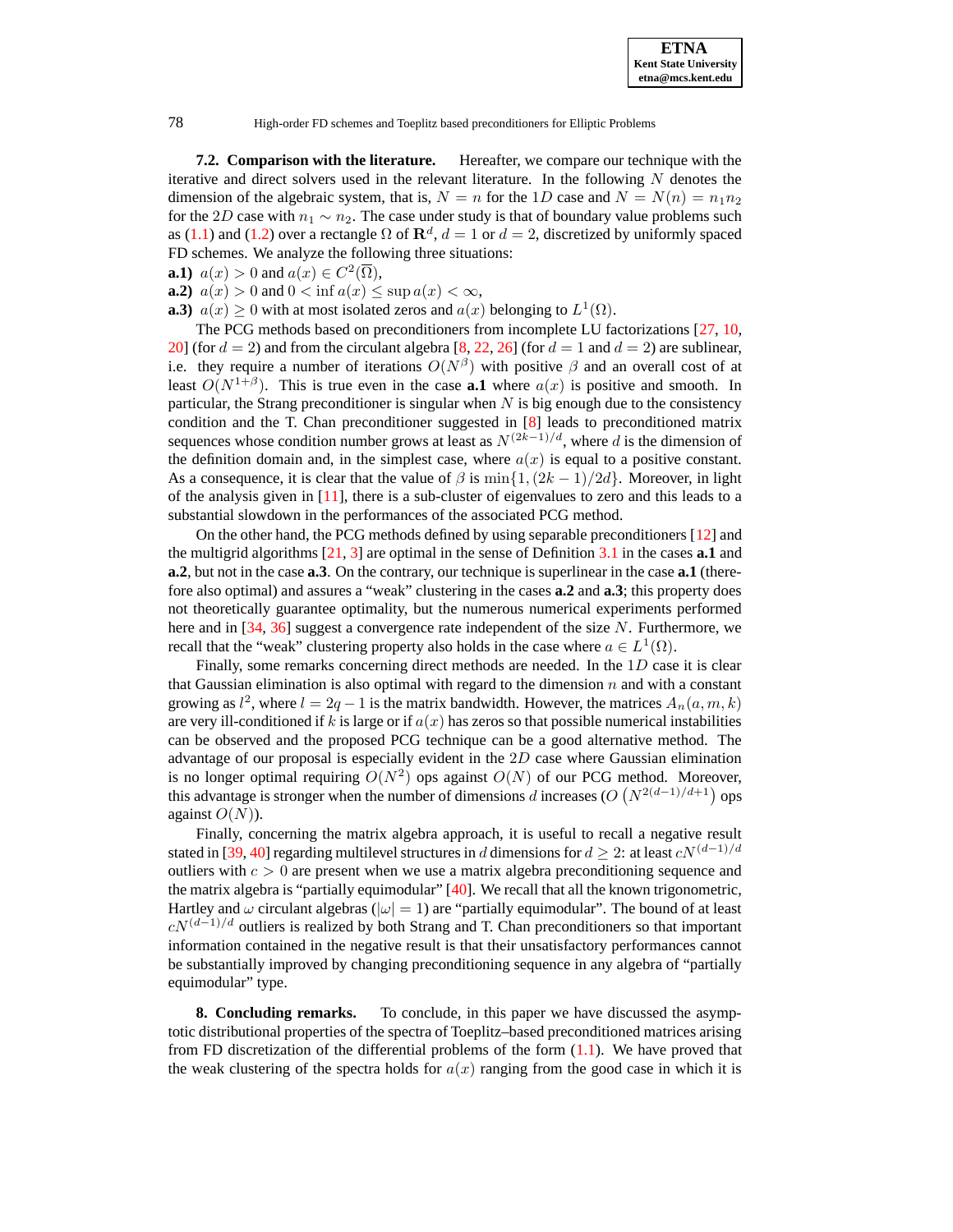regular and strictly positive to the bad case where  $a(x)$  is only  $L^{\infty}(\Omega)$  and sparsely vanishing. Moreover, the results indicate that a possible deterioration of the convergence properties of the associated PCG methods occurs when the parameter  $k$  and/or the order of the zeros of  $a(x)$  increases.

**Appendix A. Asymptotic expansions of**  $A_n(a, m, k)$ **.** This section is devoted to the evaluation of the asymptotic expansion of the matrix  $A_n(a, m, k)$  with respect to the coefficient function  $a(x)$ , this being the basic step in the analysis of the clustering properties of our Toeplitz based preconditioners. Let  $\Delta$  be the constant entry along the main diagonal and let  $\Delta_{r-p}$  be the constant entry along the  $p^{th}$  subdiagonal in the Toeplitz matrix  $\Delta_n(m, k)$ .

PROPOSITION A.1. Let k be odd and let  $A_n(a, m, k)$  be the  $n \times n$  symmetric band *matrix according to Definition [2.2](#page-3-2). If the coefficient function*  $a(x)$  *belongs to*  $C^2(\overline{\Omega})$ *, then the following asymptotic expansions hold true*

<span id="page-24-0"></span>
$$
(A_n)_{r,r} = a_{r-p/2} \Delta + h a_{x,r-p/2} \beta_p + h^2 a_{xx,r-p/2} \gamma_p + o(h^2),
$$
  
\n
$$
(A_n)_{r-p,r-p} = a_{r-p/2} \Delta - h a_{x,r-p/2} \beta_p + h^2 a_{xx,r-p/2} \gamma_p + o(h^2),
$$
  
\n
$$
(A_n)_{r,r-p} = a_{r-p/2} \Delta_{r-p} + h^2 a_{xx,r-p/2} \delta_p + o(h^2),
$$

 $where \, p = 1, \ldots, 2m - 1, \, a_{r-p/2} = a(x_{r-p/2}), \, a_{x,r-p/2} = (da(x)/dx)_{|x=x_{r-p/2}}$  $a_{xx,r-p/2} = (d^2a(x)/dx^2)_{|x=x_{r-p/2}}$ , and  $\beta_p, \gamma_p$  and  $\delta_p$  are constant numbers. In the case where the coefficient function  $a(x)$  belongs to  $C^1(\overline{\Omega})$ , then the related expansion takes the *form*

$$
(A_n)_{r,r} = a_{r-p/2}\Delta + ha_{x,r-p/2}\beta_p + O(h\omega_{a_x}(h)),
$$
  
\n
$$
(A_n)_{r-p,r-p} = a_{r-p/2}\Delta - ha_{x,r-p/2}\beta_p + O(h\omega_{a_x}(h)),
$$
  
\n
$$
(A_n)_{r,r-p} = a_{r-p/2}\Delta_{r-p} + O(h\omega_{a_x}(h)).
$$

*Finally, if*  $a(x)$  *belongs to*  $C(\overline{\Omega})$  *we find that* 

$$
(A_n)_{r,r} = a_{r-p/2} \Delta + O(\omega_a(h)),
$$
  
\n
$$
(A_n)_{r-p,r-p} = a_{r-p/2} \Delta + O(\omega_a(h)),
$$
  
\n
$$
(A_n)_{r,r-p} = a_{r-p/2} \Delta_{r-p} + O(\omega_a(h)).
$$

*Here the symbol*  $\omega_f(\cdot)$  *denotes the modulus of continuity of the function f.* 

*Proof.* We consider the Taylor expansions centered at  $x = x_{r-p/2}$  with respect to the coefficient function  $a(x)$ . According to [\(2.2\)](#page-4-0) we have the main diagonal entry in the  $r^{th}$  row given by

$$
(A_n)_{r,r} = \sum_{j=1}^{m} \left( 2a_{r-p/2} + ha_{x,r-p/2}p + \frac{h^2}{2} a_{xx,r-p/2} \left( \left( j + \frac{(p-1)}{2} \right)^2 + \left( j - \frac{(p+1)}{2} \right)^2 \right) \right) c_j^2 + o(h^2)
$$
  
=  $a_{r-p/2} \Delta + ha_{x,r-p/2} \beta_p + h^2 a_{xx,r-p/2} \gamma_p + o(h^2).$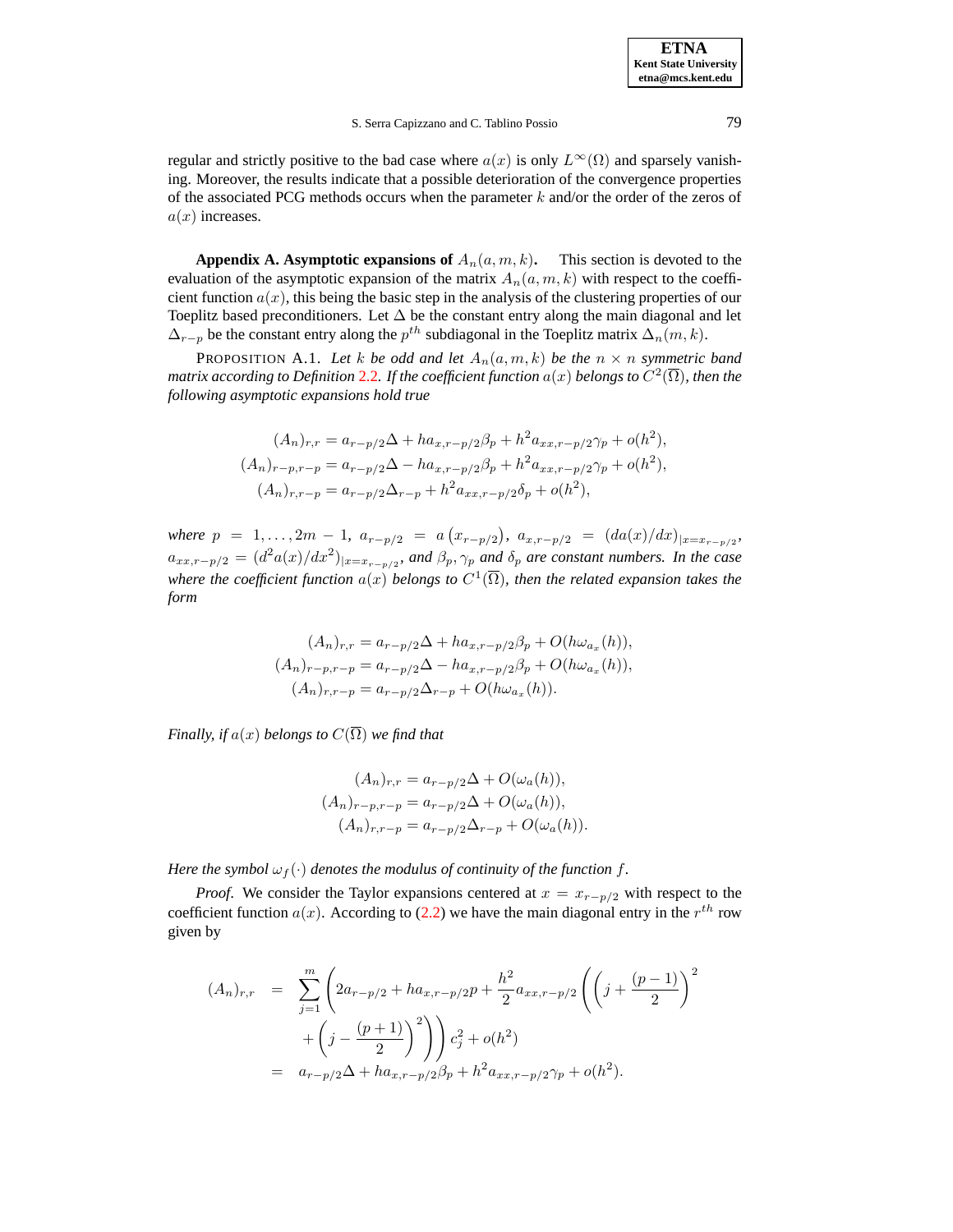As in the previous case,

$$
(A_n)_{r-p,r-p} = \sum_{j=1}^m \left( a \left( x_{r-p-j+1/2} \right) + a \left( x_{r-p+j-1/2} \right) \right) c_j^2
$$
  

$$
= \sum_{j=1}^m \left( 2a_{r-p/2} - ha_{x,r-p/2}p + \frac{h^2}{2} a_{xx,r-p/2} \left( \left( j + \frac{(p-1)}{2} \right)^2 + \left( j - \frac{(p+1)}{2} \right)^2 \right) \right) c_j^2 + o(h^2)
$$
  

$$
= a_{r-p/2} \Delta - ha_{x,r-p/2} \beta_p + h^2 a_{xx,r-p/2} \gamma_p + o(h^2).
$$

Now, for p ranging from 1 to  $m - 1$ , according to equation [\(2.3\)](#page-4-0), we have

$$
(A_n)_{r,r-p} = a_{r-p/2} \Delta_{r-p} + ha_{x,r-p/2} \left( \sum_{j=1}^p (j - (p+1)/2) c_j c_{p+1-j} \right) +
$$
  
+ 
$$
\frac{h^2}{2} a_{xx,r-p/2} \left( \sum_{j=1}^{m-p} \left( (j + (p-1)/2)^2 + (j - (p+1)/2)^2 \right) c_j c_{j+p}
$$
  
- 
$$
\sum_{j=1}^p (j - (p+1)/2)^2 c_j c_{p+1-j} \right) + o(h^2)
$$
  
= 
$$
a_{r-p/2} \Delta_{r-p} + h^2 a_{xx,r-p/2} \delta_p + o(h^2),
$$

since, for each  $p = 1, \ldots, m - 1$ ,

$$
\sum_{j=1}^{p} \left( j - \frac{(p+1)}{2} \right) c_j c_{p+1-j} =
$$
\n
$$
\sum_{j=1}^{\lfloor p/2 \rfloor} \left( j - \frac{(p+1)}{2} \right) c_j c_{p+1-j} + \sum_{j=\lceil p/2 \rceil+1}^{p} \left( j - \frac{(p+1)}{2} \right) c_j c_{p+1-j}
$$
\n
$$
= \sum_{j=1}^{\lfloor p/2 \rfloor} \left( j - \frac{(p+1)}{2} \right) c_j c_{p+1-j} - \sum_{j=1}^{\lfloor p/2 \rfloor} \left( j - \frac{(p+1)}{2} \right) c_j c_{p+1-j} = 0.
$$

For p ranging from m to  $2m - 1$ , according to equation [\(2.4\)](#page-4-0), we have

$$
(A_n)_{r,r-p} = -\left(\sum_{j=p+1-m}^{\lfloor p/2 \rfloor} a\left(x_{r-j+1/2}\right) c_j c_{p+1-j} + F_{\mathbb{N}}\left((p+1)/2\right) a\left(x_{r-p/2}\right) c_{(p+1)/2}
$$

$$
+ \sum_{j=\lceil p/2 \rceil+1}^m a\left(x_{r-j+1/2}\right) c_j c_{p+1-j}
$$

$$
= -\sum_{j=1}^{m-\lceil p/2 \rceil} \left(a\left(x_{r-j-p+m+1/2}\right) + a\left(x_{r+j-m-1/2}\right)\right) c_{m+1-j} c_{p+j-m} +
$$

$$
-F_{\mathbb{N}}\left((p+1)/2\right) a\left(x_{r-p/2}\right) c_{(p+1)/2}^2
$$

$$
= a_{r-p/2} \Delta_{r-p} + h^2 a_{xx,r-p/2} \delta_p + o(h^2),
$$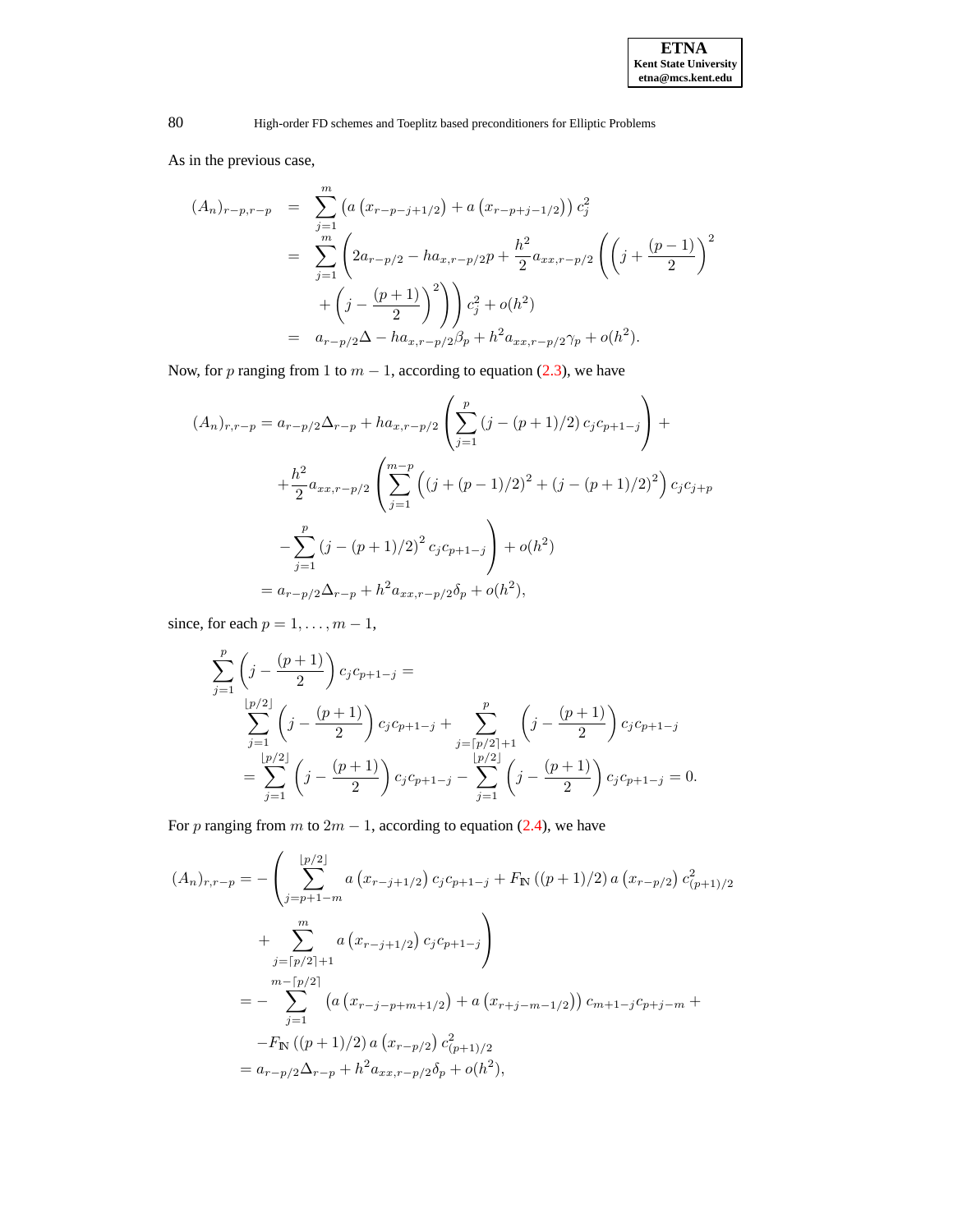**ETNA Kent State University etna@mcs.kent.edu**

where  $F_{\mathbb{N}}$  is the characteristic function over the set of integer numbers. Notice that, for  $p = 2m - 1$ , we simply infer that  $(A_n)_{r,r-(2m-1)} = a_{r-m+1/2}\Delta_{r-(2m-1)}$ .

Finally, when the function  $a(x)$  shows less regularity, it is enough to stop the preceding asymptotic expansions at a lower degree.

PROPOSITION A.2. Let *k* be even and let  $A_n(a, m, k)$  be the  $n \times n$  symmetric band *matrix according to Definition [2.2](#page-3-2). If the coefficient function*  $a(x)$  *belongs to*  $C^2(\overline{\Omega})$ *, then the following asymptotic expansions hold true*

<span id="page-26-0"></span>
$$
(A_n)_{r,r} = a_{r-p/2} \Delta + h a_{x,r-p/2} \tilde{\beta}_p + h^2 a_{xx,r-p/2} \tilde{\gamma}_p + o(h^2),
$$
  
\n
$$
(A_n)_{r-p,r-p} = a_{r-p/2} \Delta - h a_{x,r-p/2} \tilde{\beta}_p + h^2 a_{xx,r-p/2} \tilde{\gamma}_p + o(h^2),
$$
  
\n
$$
(A_n)_{r,r-p} = a_{r-p/2} \Delta_{r-p} + h^2 a_{xx,r-p/2} \tilde{\delta}_p + o(h^2),
$$

*where*  $p = 1, ..., 2m$  and where  $a_{r-p/2} = a(x_{r-p/2}), a_{x,r-p/2} = (da(x)/dx)_{|x=x_{r-p/2}}$  $a_{xx,r-p/2} = (d^2a(x)/dx^2)_{|x=x_{r-p/2}}$ , and  $\tilde{\beta}_p, \tilde{\gamma}_p$  and  $\tilde{\delta}_p$  are constant numbers. If  $a(x)$  be $l$ ongs to  $C^1(\overline{\Omega})$ , then the related expansion takes the form

$$
(A_n)_{r,r} = a_{r-p/2}\Delta + ha_{x,r-p/2}\tilde{\beta}_p + O(h\omega_{a_x}(h)),
$$
  
\n
$$
(A_n)_{r-p,r-p} = a_{r-p/2}\Delta - ha_{x,r-p/2}\tilde{\beta}_p + O(h\omega_{a_x}(h)),
$$
  
\n
$$
(A_n)_{r,r-p} = a_{r-p/2}\Delta_{r-p} + O(h\omega_{a_x}(h)).
$$

*Finally, if*  $a(x)$  *just belongs to*  $C(\overline{\Omega})$ *, then we have* 

$$
(A_n)_{r,r} = a_{r-p/2} \Delta + O(\omega_a(h)),
$$
  
\n
$$
(A_n)_{r-p,r-p} = a_{r-p/2} \Delta + O(\omega_a(h)),
$$
  
\n
$$
(A_n)_{r,r-p} = a_{r-p/2} \Delta_{r-p} + O(\omega_a(h)).
$$

*Proof.* We consider the Taylor expansions centered at  $x = x_{r-p/2}$ . According to equa-tion [\(2.5\)](#page-4-1), the main diagonal entry in the  $r^{th}$  row is given by

$$
(A_n)_{r,r} = a_{r-p/2} \Delta + ha_{x,r-p/2} \left( pc_0^2/2 + p \sum_{j=1}^m c_j^2 \right) +
$$
  
+ 
$$
\frac{h^2}{2} a_{xx,r-p/2} \left( p^2 c_0^2/4 + \sum_{j=1}^m \left( (j+p/2)^2 + (j-p/2)^2 \right) c_j^2 \right) + o(h^2)
$$
  
= 
$$
a_{r-p/2} \Delta + ha_{x,r-p/2} \tilde{\beta}_p + h^2 a_{xx,r-p/2} \tilde{\gamma}_p + o(h^2).
$$

As in the previous case, we find that

$$
(A_n)_{r-p,r-p} = a(x_{r-p})c_0^2 + \sum_{j=1}^m \left( a\left(x_{r-p-j}\right) + a\left(x_{r-p+j}\right) \right) c_j^2
$$
  

$$
= a_{r-p/2} \Delta - h a_{x,r-p/2} \left( pc_0^2 / 2 + p \sum_{j=1}^m c_j^2 \right) +
$$
  

$$
+ \frac{h^2}{2} a_{xx,r-p/2} \left( p^2 c_0^2 / 4 + \sum_{j=1}^m \left( \left(j + p/2\right)^2 + \left(j - p/2\right)^2 \right) c_j^2 \right) + o(h^2)
$$
  

$$
= a_{r-p/2} \Delta - h a_{x,r-p/2} \tilde{\beta}_p + h^2 a_{xx,r-p/2} \tilde{\gamma}_p + o(h^2).
$$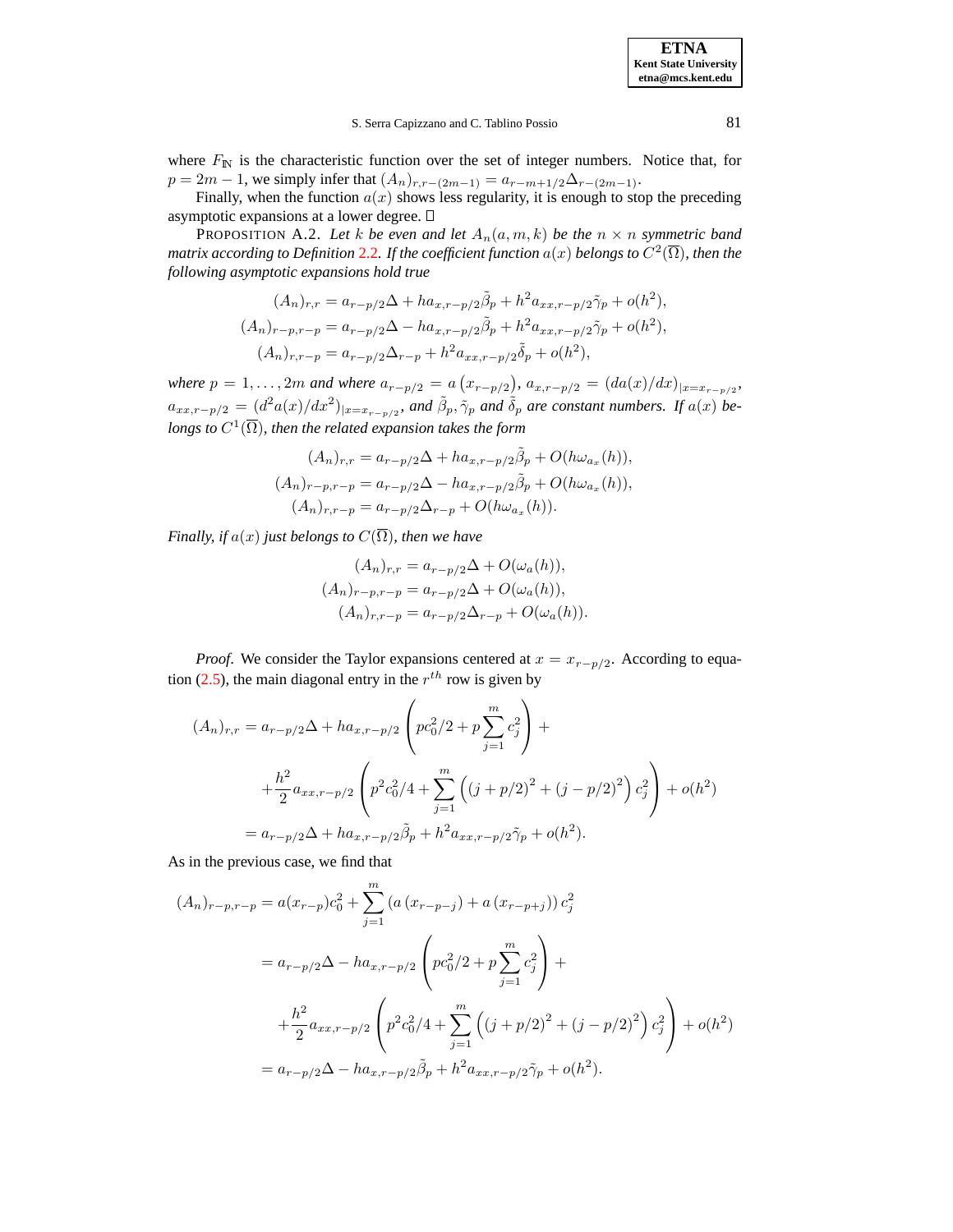With respect to the coefficients  $(A_n)_{r,r-p}$ , we must distinguish between the case of p ranging from 1 to  $m - 1$  and the case of p ranging from m to  $2m$ . More precisely, for p ranging from 1 to  $m - 1$ , according to equation [\(2.6\)](#page-4-1), we have

$$
(A_n)_{r,r-p} = a_{r-p/2} \Delta_{r-p} - ha_{x,r-p/2} \left( \sum_{j=0}^p \left( j - \frac{p}{2} \right) c_j c_{p-j} \right) +
$$
  
+ 
$$
\frac{h^2}{2} a_{xx,r-p/2} \left( \sum_{j=0}^p \left( j - \frac{p}{2} \right)^2 c_j c_{p-j} + 2 \sum_{j=1}^{m-p} \left( j + \frac{p}{2} \right)^2 c_j c_{p+j} \right) + o(h^2)
$$
  
= 
$$
a_{r-p/2} \Delta_{r-p} + h^2 a_{xx,r-p/2} \tilde{\delta}_p + o(h^2),
$$

since, for each  $p = 1, \ldots, m - 1$ ,

$$
\sum_{j=0}^{p} (j - p/2) c_j c_{p-j} = \sum_{j=0}^{\lceil p/2 \rceil - 1} (j - p/2) c_j c_{p-j} + \sum_{\lfloor p/2 \rfloor + 1}^{p} (j - p/2) c_j c_{p-j}
$$
  
= 
$$
\sum_{j=0}^{\lceil p/2 \rceil - 1} (j - p/2) c_j c_{p-j} - \sum_{j=0}^{\lceil p/2 \rceil - 1} (j - p/2) c_j c_{p-j} = 0.
$$

For p ranging from m to  $2m$ , according to equation [\(2.7\)](#page-4-1), we obtain that

$$
(A_n)_{r,r-p} = \sum_{j=p-m}^{\lceil p/2 \rceil - 1} a(x_{r-j}) c_j c_{p-j} + F_{\mathbb{N}}(p/2) a(x_{r-p/2}) c_{p/2}^2 + \sum_{j=\lfloor p/2 \rfloor + 1}^m a(x_{r-j}) c_j c_{p-j}
$$
  

$$
= \sum_{j=1}^{m-\lfloor p/2 \rfloor} (a(x_{r+m+1-j-p}) + a(x_{r+j-m-1})) c_{m+1-j} c_{p+j-m-1}
$$
  

$$
+ F_{\mathbb{N}}(p/2) a(x_{r-p/2}) c_{p/2}^2
$$
  

$$
= a_{r-p/2} \Delta_{r-p} + h^2 a_{xx, r-p/2} \tilde{\delta}_p + o(h^2),
$$

where  $F_{\mathbb{N}}$  is the characteristic function over the set of integer numbers. Notice that, for  $p = 2m$ , we simply deduce that  $(A_n)_{r,r-2m} = a_{r-m}\Delta_{r-2m}$ .

In the case of a lower degree of regularity of the function  $a(x)$ , the preceeding asymptotic expansions are stopped at a lower degree.

## **Appendix B. A second order spectral result.**

PROPOSITION B.1. Let p be an even trigonometric polynomial. Let  ${T_n(p)}_n$  be the *related family of Toeplitz matrices generated by* p*. Let us suppose that* p *is nonnegative and not identically zero. Then the sequence*  $\{T_n(p)\}_n$  *is* sparsely vanishing, *i.e. for any*  $\varepsilon > 0$  *it holds that*

<span id="page-27-0"></span>
$$
\lim_{\varepsilon \to 0} \lim_{n \to \infty} \frac{1}{n} \# \{ i : \lambda_i(T_n(p)) < \varepsilon \} = 0,
$$

*with*  $\lambda_i(X_n)$  *denoting the i-th eigenvalue of the*  $n \times n$  *matrix*  $X_n$ *. In particular, if* q *is the degree with regard to the cosine expansion of* p *(*2q *being the degree as ordinary complex polynomial) and if the maximal order of the zeros is*  $2 \le 2s \le 2q$ *, then we find the relation* 

$$
\frac{1}{n} \# \{ i : \lambda_i(T_n(p)) < \varepsilon \} - \frac{1}{\pi} \cdot \mu \{ x \in [0, \pi] : \ p(x) < \varepsilon \} = O(n^{-1}),
$$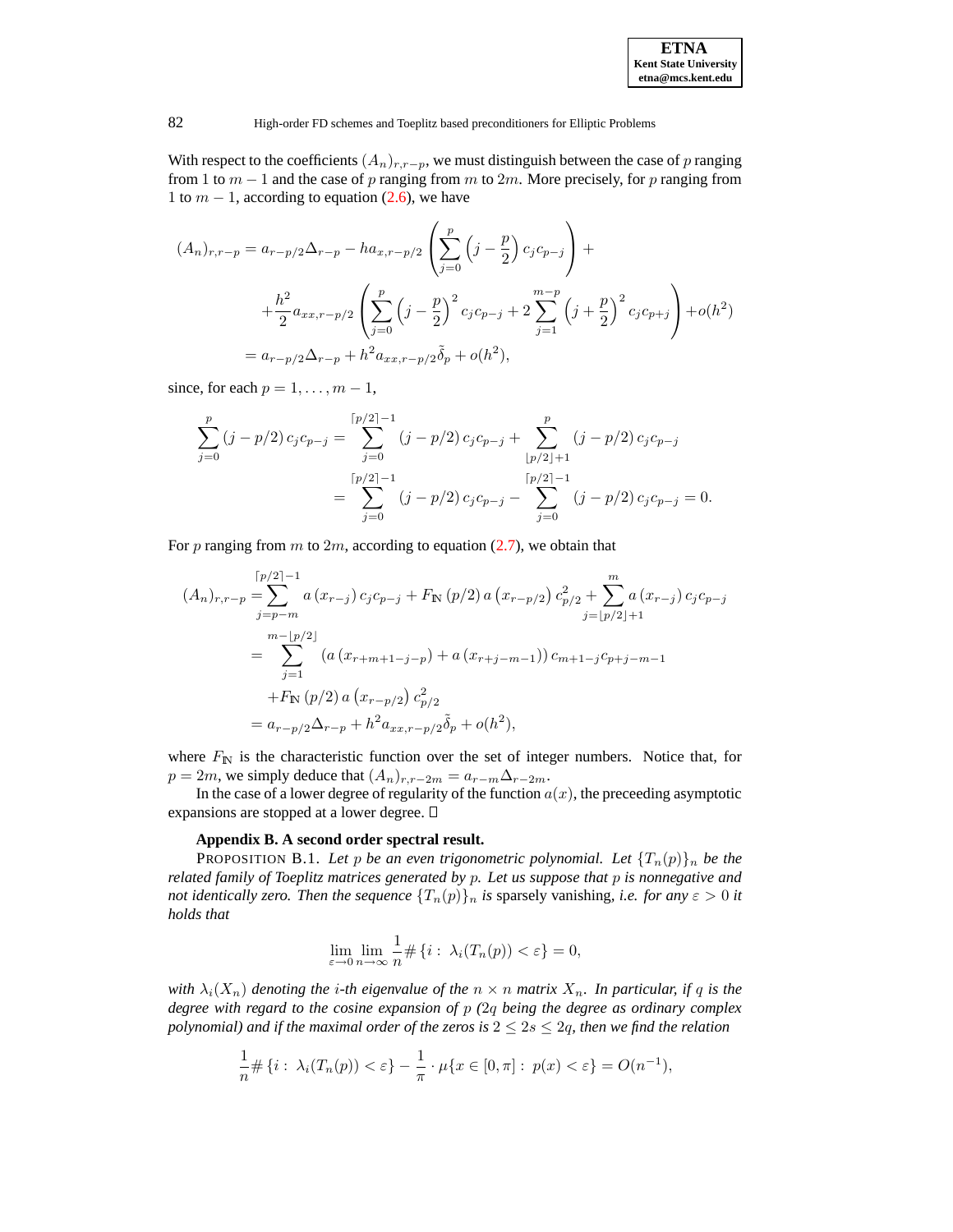*with*

$$
\mu\{x\in[0,\pi]:\ p(x)<\varepsilon\}\sim\varepsilon^{\frac{1}{2s}}.
$$

*Proof.* Let  $\tau$  be the algebra of all the matrices simultaneously diagonalized by sine transforms [\[5\]](#page-28-7). Let  $\tau(T_n(p))$  be the canonical  $\tau$  representation of  $T_n(p)$  (see [\[17,](#page-29-15) [13\]](#page-29-11) for details). Then we have  $\tau(T_n(p)) = T_n(p) - H_n(p)$ , where  $H_n(p)$  is the persymmetric Hankel matrix whose first row is  $(a_2, \ldots, a_q, 0, \ldots, 0)$ ,  $(a_0, \ldots, a_q, 0, \ldots, 0)$  being the first row of  $T_n(p)$ . Therefore, according to [\[5,](#page-28-7) [13\]](#page-29-11), the eigenvalues of  $\tau(T_n(p))$  are  $\hat{\lambda}_i^{(n)}(p) = p(x_i^{(n)}),$  $x_i^{(n)} = \pi i/(n+1)$  and  $\text{rank}(H_n(p)) \le 2(q-1)$ . Due to the fact that  $p \in C^1$ , it follows that

$$
\#\{i:\ \hat{\lambda}_i^{(n)}(p) < \varepsilon\} = \frac{n}{\pi} \cdot \mu\{x \in [0, \pi]: \ p(x) < \varepsilon\} + O(1),
$$

where  $\mu$  denotes the Lebesgue measure in IR. Since  $\{H_n\}_n$  have rank uniformly bounded by a constant, by the Cauchy interlacing theorem [\[18\]](#page-29-25) we infer that

$$
\#\{i:\ \lambda_i(T_n(p)) < \varepsilon\} = \frac{n}{\pi} \cdot \mu\{x \in [0, \pi]: \ p(x) < \varepsilon\} + O(1),
$$

where the term  $O(1)$  now contains a factor proportional to q. Therefore, we find that

$$
\lim_{n \to \infty} \frac{1}{n} \# \{ i : \lambda_i(T_n(p)) < \varepsilon \} = \frac{1}{\pi} \mu \{ x \in [0, \pi] : \ p(x) < \varepsilon \}.
$$

In particular, if the maximal order of the zeros of p is  $2s (2 \le 2s \le 2q)$  a simple analytic argument shows that

$$
\mu\{x\in[0,\pi]:\ p(x)<\varepsilon\}\sim\varepsilon^{\frac{1}{2s}},
$$

and, since  $\varepsilon^{1/2s}$  goes to zero as  $\varepsilon$  tends to zero, the proof is concluded.

#### **REFERENCES**

- <span id="page-28-2"></span>[1] O. AXELSSON AND V. BARKER, *Finite Element Solution of Boundary Value Problems*, *Theory and Computation*, Academic Press Inc., New York, 1984.
- <span id="page-28-10"></span><span id="page-28-0"></span>[2] O. AXELSSON AND G. LINDSKOG, *On the rate of convergence of the preconditioned conjugate gradient method*, Numer. Math., 48 (1986), pp. 499–523.
- [3] O. AXELSSON AND M. NEYTCHEVA, *The algebraic multilevel iteration methods – theory and applications*, Proc. 2nd Internat. Colloq. on Numerical Analysis, D. Bainov Ed., Plovdiv (Bulgaria), August 1993, pp. 13–23.
- <span id="page-28-7"></span><span id="page-28-4"></span>[4] R. BHATIA, *Matrix Analysis*, Springer-Verlag, New York, 1997.
- [5] D. BINI AND M. CAPOVANI, *Spectral and computational properties of band symmetric Toeplitz matrices*, Linear Algebra Appl., 52/53 (1983), pp. 99–126.
- <span id="page-28-1"></span>[6] D. BINI AND B. MEINI, *Effective methods for solving banded Toeplitz systems*, SIAM J. Matrix Anal. Appl., 20-3 (1999), pp. 700–719.
- <span id="page-28-6"></span>[7] A. BO¨ TTCHER AND S. GRUDSKY, *On the condition numbers of large semi-definite Toeplitz matrices*, Linear Algebra Appl., 279 (1998), pp. 285–301.
- <span id="page-28-3"></span>[8] R. CHAN AND T. CHAN, *Circulant preconditioners for elliptic problems*, J. Numer. Linear Algebra Appl., 1 (1992), pp. 77–101.
- <span id="page-28-5"></span>[9] P. CIARLET, *The Finite Element Method for Elliptic Problems*, North-Holland Publishing Co., Amsterdam, 1978.
- <span id="page-28-9"></span>[10] P. CONCUS, G. GOLUB, AND G. MEURANT, *Block preconditioning for the conjugate gradient method*, TR nr. LBL-14856, Lawrence-Berkeley Laboratory, UCLA, USA, (1982).
- <span id="page-28-8"></span>[11] F. DI BENEDETTO AND S. SERRA CAPIZZANO, *A unifying approach to matrix algebra preconditioning*, Numer. Math., 82-1 (1999), pp. 57–90.